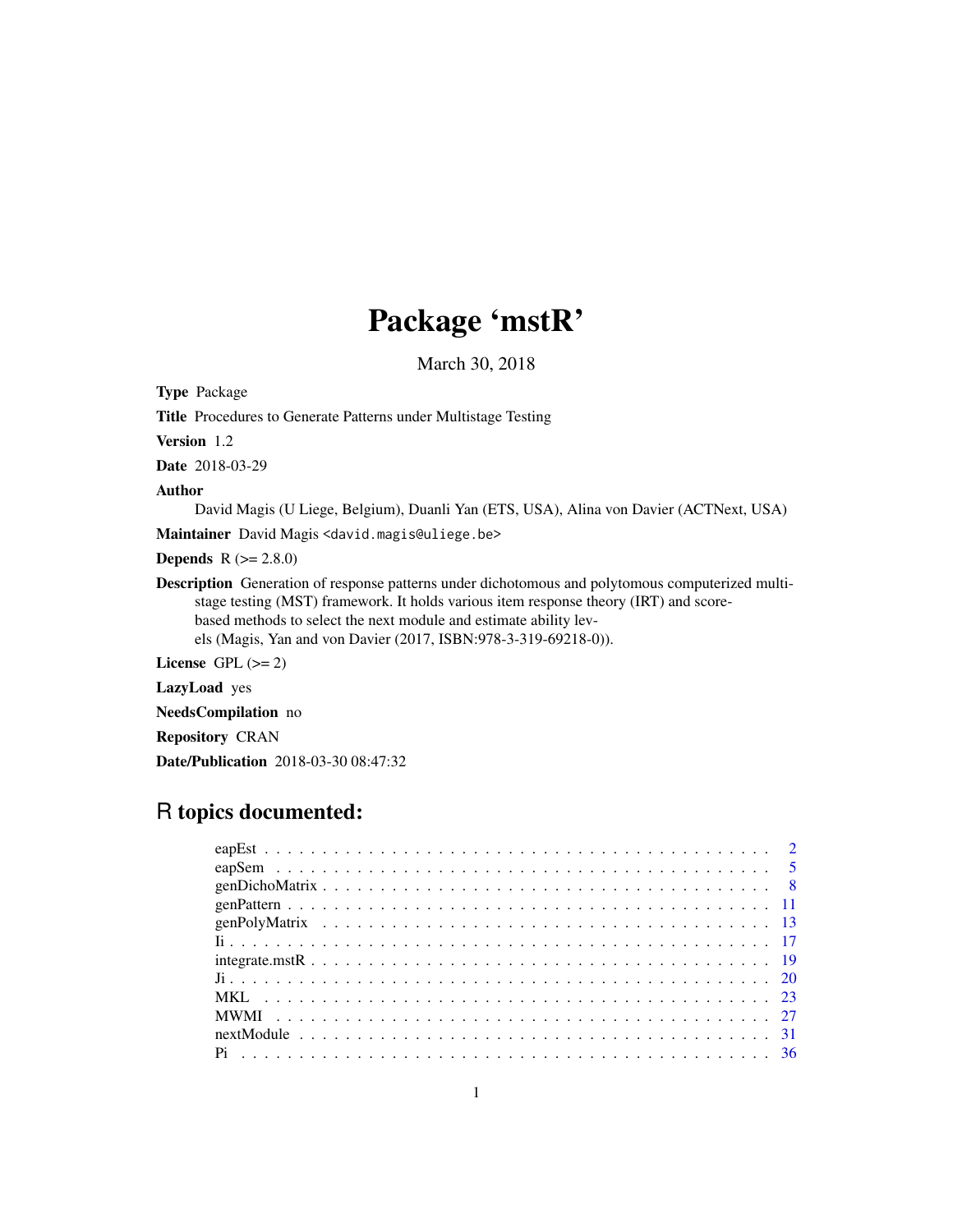#### <span id="page-1-0"></span>2 eapEst

| Index |  |  |  |  |  |  |  |  |  |  |  |  |  |  |  |  |  |  |  |  |  |
|-------|--|--|--|--|--|--|--|--|--|--|--|--|--|--|--|--|--|--|--|--|--|
|       |  |  |  |  |  |  |  |  |  |  |  |  |  |  |  |  |  |  |  |  |  |
|       |  |  |  |  |  |  |  |  |  |  |  |  |  |  |  |  |  |  |  |  |  |
|       |  |  |  |  |  |  |  |  |  |  |  |  |  |  |  |  |  |  |  |  |  |
|       |  |  |  |  |  |  |  |  |  |  |  |  |  |  |  |  |  |  |  |  |  |
|       |  |  |  |  |  |  |  |  |  |  |  |  |  |  |  |  |  |  |  |  |  |

<span id="page-1-1"></span>eapEst *EAP ability estimation (dichotomous and polytomous IRT models)*

# Description

This command returns the EAP (expected a posteriori) ability estimate for a given response pattern and a given matrix of item parameters, either under the 4PL model or any suitable polytomous IRT model.

# Usage

eapEst(it, x, model = NULL,  $D = 1$ , priorDist = "norm", priorPar =  $c(0, 1)$ , lower =  $-4$ , upper =  $4$ , nqp = 33)

# Arguments

| it        | numeric: a suitable matrix of item parameters. See <b>Details</b> .                                                                                                                         |
|-----------|---------------------------------------------------------------------------------------------------------------------------------------------------------------------------------------------|
| X         | numeric: a vector of item responses.                                                                                                                                                        |
| model     | either NULL (default) for dichotomous models, or any suitable acronym for poly-<br>tomous models. Possible values are "GRM", "MGRM", "PCM", "GPCM", "RSM" and<br>"NRM". See <b>Details.</b> |
| D         | numeric: the metric constant. Default is $D=1$ (for logistic metric); $D=1.702$<br>yields approximately the normal metric (Haley, 1952). Ignored if model is not<br>NULL.                   |
| priorDist | character: specifies the prior distribution. Possible values are "norm" (default),<br>"unif" and "Jeffreys".                                                                                |
| priorPar  | numeric: vector of two components specifying the prior parameters (default is<br>$c(0,1)$ ). Ignored if priorDist="Jeffreys". See Details.                                                  |
| lower     | numeric: the lower bound for numercal integration (default is -4).                                                                                                                          |
| upper     | numeric: the upper bound for numercal integration (default is 4).                                                                                                                           |
| nqp       | numeric: the number of quadrature points (default is 33).                                                                                                                                   |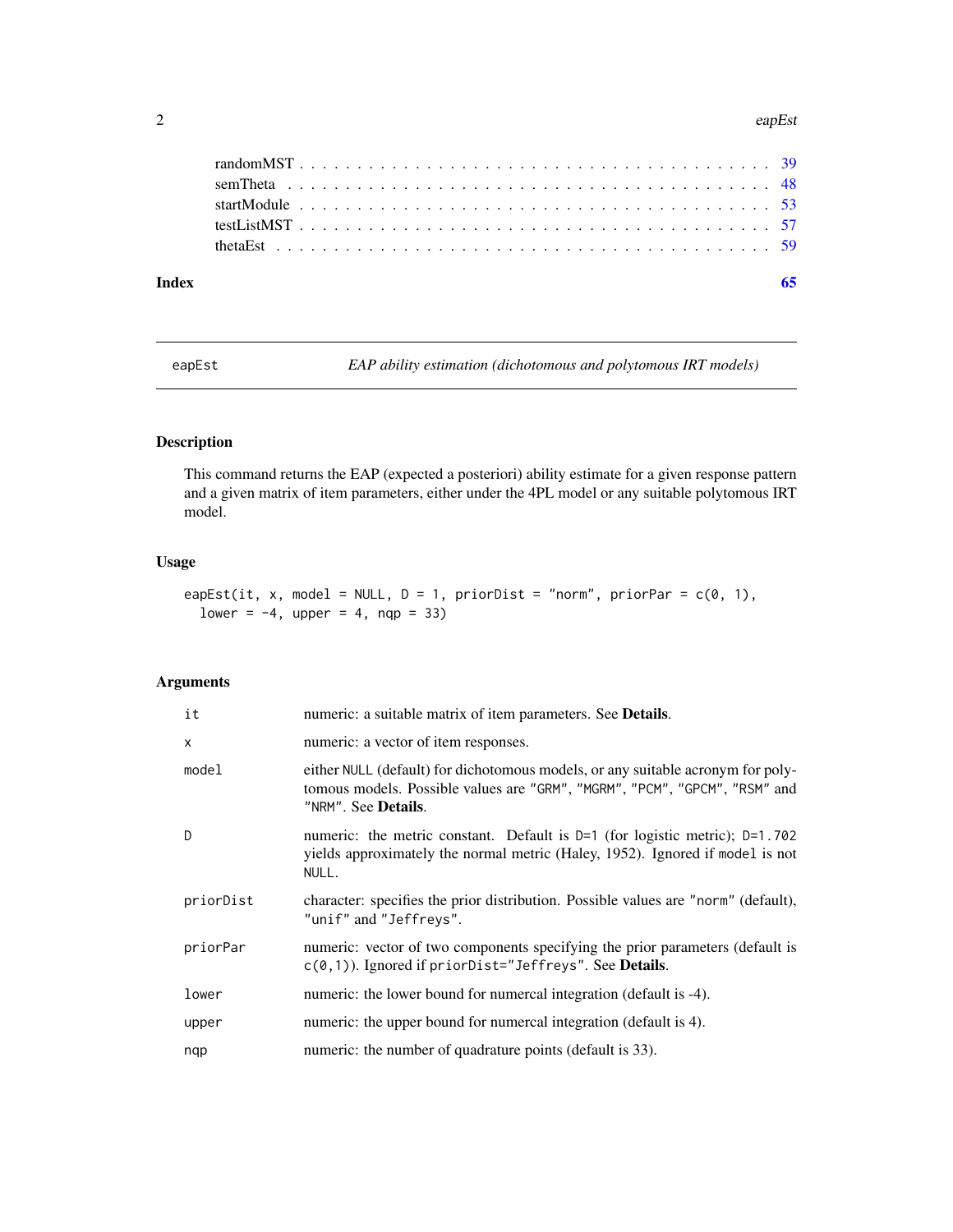#### <span id="page-2-0"></span>eapEst 3

#### Details

The EAP (expected a posteriori) ability estimator (Bock and Mislevy, 1982) is obtained by computing the average of the posterior distribution of ability, the latter being set as the prior distribution times the likelihood function.

Dichotomous IRT models are considered whenever model is set to NULL (default value). In this case, it must be a matrix with one row per item and four columns, with the values of the discrimination, the difficulty, the pseudo-guessing and the inattention parameters (in this order). These are the parameters of the four-parameter logistic (4PL) model (Barton and Lord, 1981).

Polytomous IRT models are specified by their respective acronym: "GRM" for Graded Response Model, "MGRM" for Modified Graded Response Model, "PCM" for Partical Credit Model, "GPCM" for Generalized Partial Credit Model, "RSM" for Rating Scale Model and "NRM" for Nominal Response Model. The it still holds one row per item, end the number of columns and their content depends on the model. See [genPolyMatrix](#page-12-1) for further information and illustrative examples of suitable polytomous item banks.

Three prior distributions are available: the normal distribution, the uniform distribution and Jeffreys' prior distribution (Jeffreys, 1939, 1946). The prior distribution is specified by the argument priorPar, with values "norm", "unif" and "Jeffreys", respectively.

The argument priorPar determines either the prior mean and standard deviation of the normal prior distribution (if priorDist="norm"), or the range for defining the prior uniform distribution (if priorDist="unif"). This argument is ignored if priorDist="Jeffreys".

The required integrals are approximated by numerical adaptive quadrature. This is achieved by using the [integrate.mstR](#page-18-1) function. Arguments lower, upper and nqp define respectively the lower and upper bounds for numerical integration, and the number of quadrature points. By default, the numerical integration runs with 33 quadrature points on the range [-4; 4], that is, a sequence of values from -4 to 4 by steps of 0.25.

# Value

The estimated EAP ability level.

#### Author(s)

David Magis Department of Psychology, University of Liege, Belgium <david.magis@uliege.be>

#### References

Barton, M.A., and Lord, F.M. (1981). *An upper asymptote for the three-parameter logistic itemresponse model*. Research Bulletin 81-20. Princeton, NJ: Educational Testing Service.

Bock, R. D., and Mislevy, R. J. (1982). Adaptive EAP estimation of ability in a microcomputer environment. *Applied Psychological Measurement, 6*, 431-444. doi: 10.1177/014662168200600405

Haley, D.C. (1952). *Estimation of the dosage mortality relationship when the dose is subject to error*. Technical report no 15. Palo Alto, CA: Applied Mathematics and Statistics Laboratory, Stanford University.

Jeffreys, H. (1939). *Theory of probability*. Oxford, UK: Oxford University Press.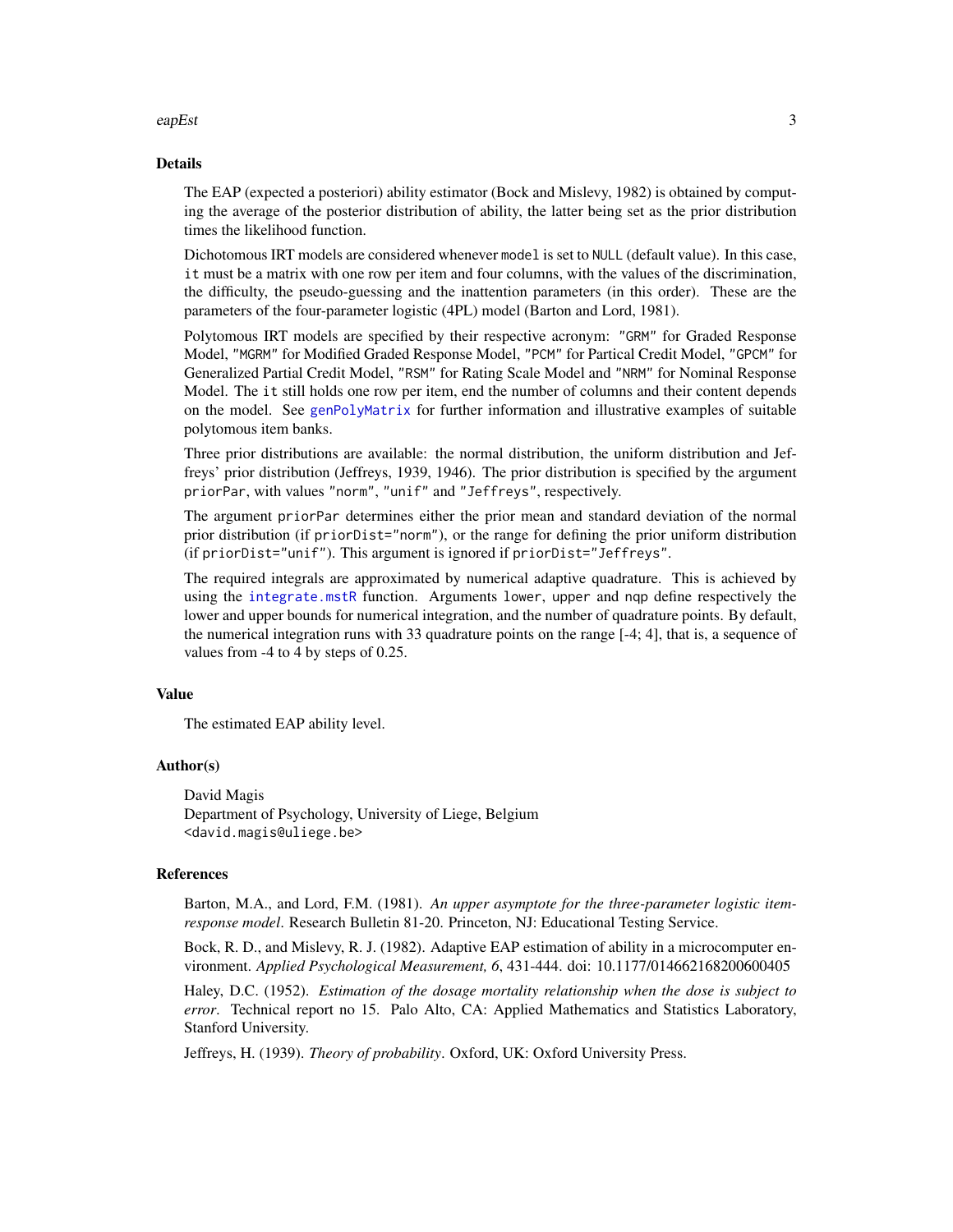<span id="page-3-0"></span>Jeffreys, H. (1946). An invariant form for the prior probability in estimation problems. *Proceedings of the Royal Society of London. Series A, Mathematical and Physical Sciences, 186*, 453-461.

Magis, D., and Raiche, G. (2012). Random Generation of Response Patterns under Computerized Adaptive Testing with the R Package *catR*. *Journal of Statistical Software*, *48 (8)*, 1-31. URL <http://www.jstatsoft.org/v48/i08/>

# See Also

[thetaEst](#page-58-1), [genPolyMatrix](#page-12-1), [integrate.mstR](#page-18-1)

# Examples

```
## Dichotomous models ##
# Generation of an item bank under 3PL with 100 items
m.3PL <- genDichoMatrix(100, model = "3PL")
m.3PL <- as.matrix(m.3PL)
# Creation of a response pattern (true ability level 0)
set.seed(1)
x <- genPattern(0, m.3PL)
# EAP estimation, standard normal prior distribution
eapEst(m.3PL, x)
# EAP estimation, uniform prior distribution upon range [-2,2]
eapEst(m.3PL, x, priorDist = "unif", priorPar = c(-2, 2))
# EAP estimation, Jeffreys' prior distribution
eapEst(m.3PL, x, priorDist = "Jeffreys")
# Changing the integration settings
eapEst(m.3PL, x, nqp = 100)## Not run:
## Polytomous models ##
# Generation of an item bank under GRM with 100 items and at most 4 categories
m.GRM <- genPolyMatrix(100, 4, "GRM")
m.GRM <- as.matrix(m.GRM)
# Creation of a response pattern (true ability level 0)
set.seed(1)
x \leq - genPattern(0, m.GRM, model = "GRM")
# EAP estimation, standard normal prior distribution
eapEst(m.GRM, x, model = "GRM")# EAP estimation, uniform prior distribution upon range [-2,2]
eapEst(m.GRM, x, model = "GRM", priorDist = "unif", priorPar = c(-2, 2))
```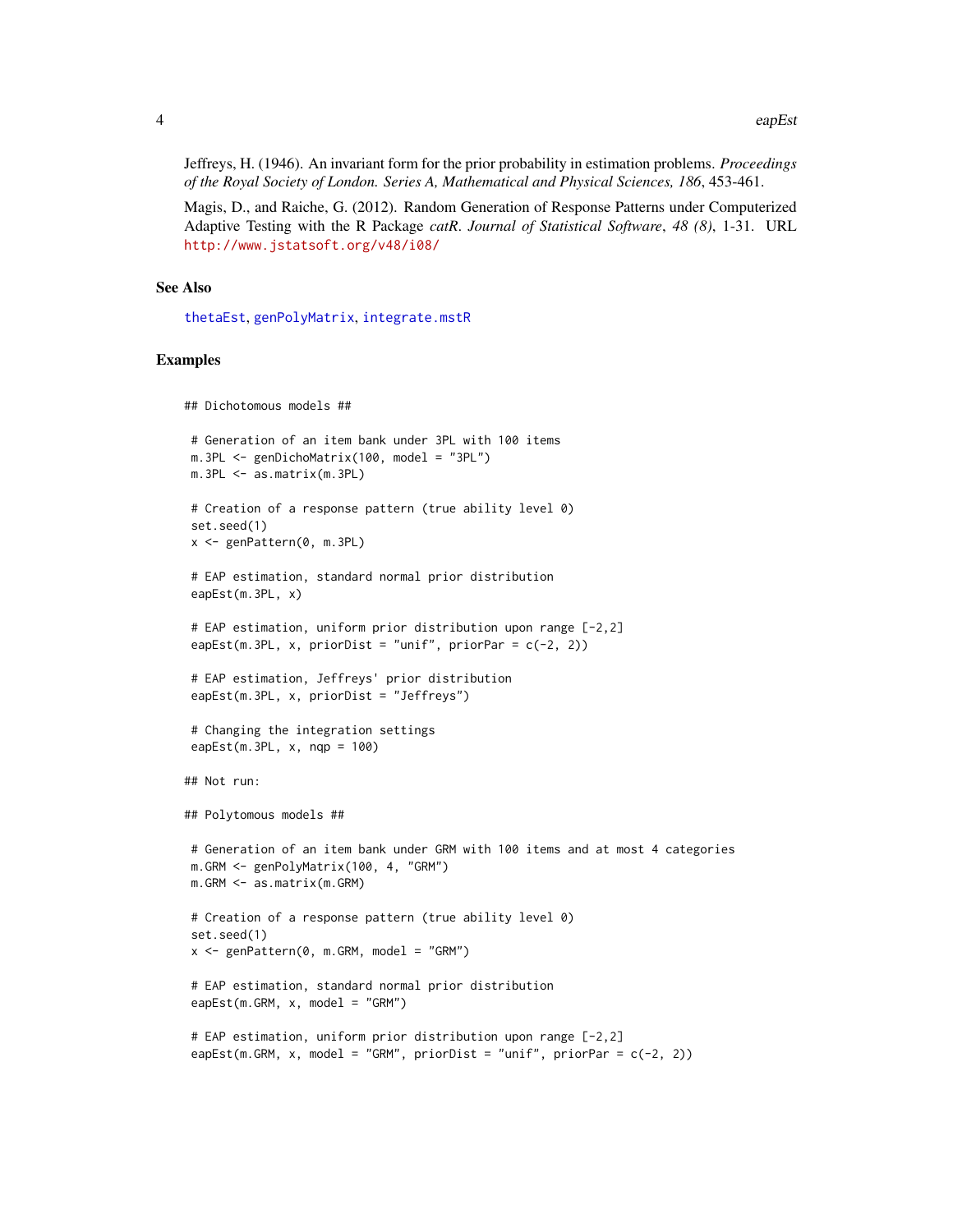#### <span id="page-4-0"></span>eapSem 55

```
# EAP estimation, Jeffreys' prior distribution
eapEst(m.GRM, x, model = "GRM", priorDist = "Jeffreys")
# Generation of a item bank under PCM with 20 items and at most 3 categories
m.PCM <- genPolyMatrix(20, 3, "PCM")
m.PCM <- as.matrix(m.PCM)
# Creation of a response pattern (true ability level 0)
set.seed(1)
x <- genPattern(0, m.PCM, model = "PCM")
# EAP estimation, standard normal prior distribution
eapEst(m.PCM, x, model = "PCM")
# EAP estimation, uniform prior distribution upon range [-2,2]
eapEst(m.PCM, x, model = "PCM", priorDist = "unif", priorPar = c(-2, 2))
# EAP estimation, Jeffreys' prior distribution
eapEst(m.PCM, x, model = "PCM", priorDist = "Jeffreys")
## End(Not run)
```
<span id="page-4-1"></span>

| eapSem | Standard error of EAP ability estimation (dichotomous and polyto- |
|--------|-------------------------------------------------------------------|
|        | <i>mous IRT models</i> )                                          |

# Description

This command returns the estimated standard error of the ability estimate, for a given response pattern and a given matrix of item parameters, either under the 4PL model or any suitable polytomous IRT model.

#### Usage

```
eapSem(thEst, it, x, model = NULL, D = 1, priorDist = "norm",
  priorPar = c(\emptyset, 1), lower = -4, upper = 4, nqp = 33)
```
#### Arguments

| thEst        | numeric: the EAP ability estimate.                                                                                                                                                           |
|--------------|----------------------------------------------------------------------------------------------------------------------------------------------------------------------------------------------|
| it           | numeric: a suitable matrix of item parameters. See <b>Details</b> .                                                                                                                          |
| $\mathsf{x}$ | numeric: a vector of item responses.                                                                                                                                                         |
| model        | either NULL (default) for dichotomous models, or any suitable acronym for poly-<br>tomous models. Possible values are "GRM", "MGRM", "PCM", "GPCM", "RSM" and<br>"NRM". See <b>Details</b> . |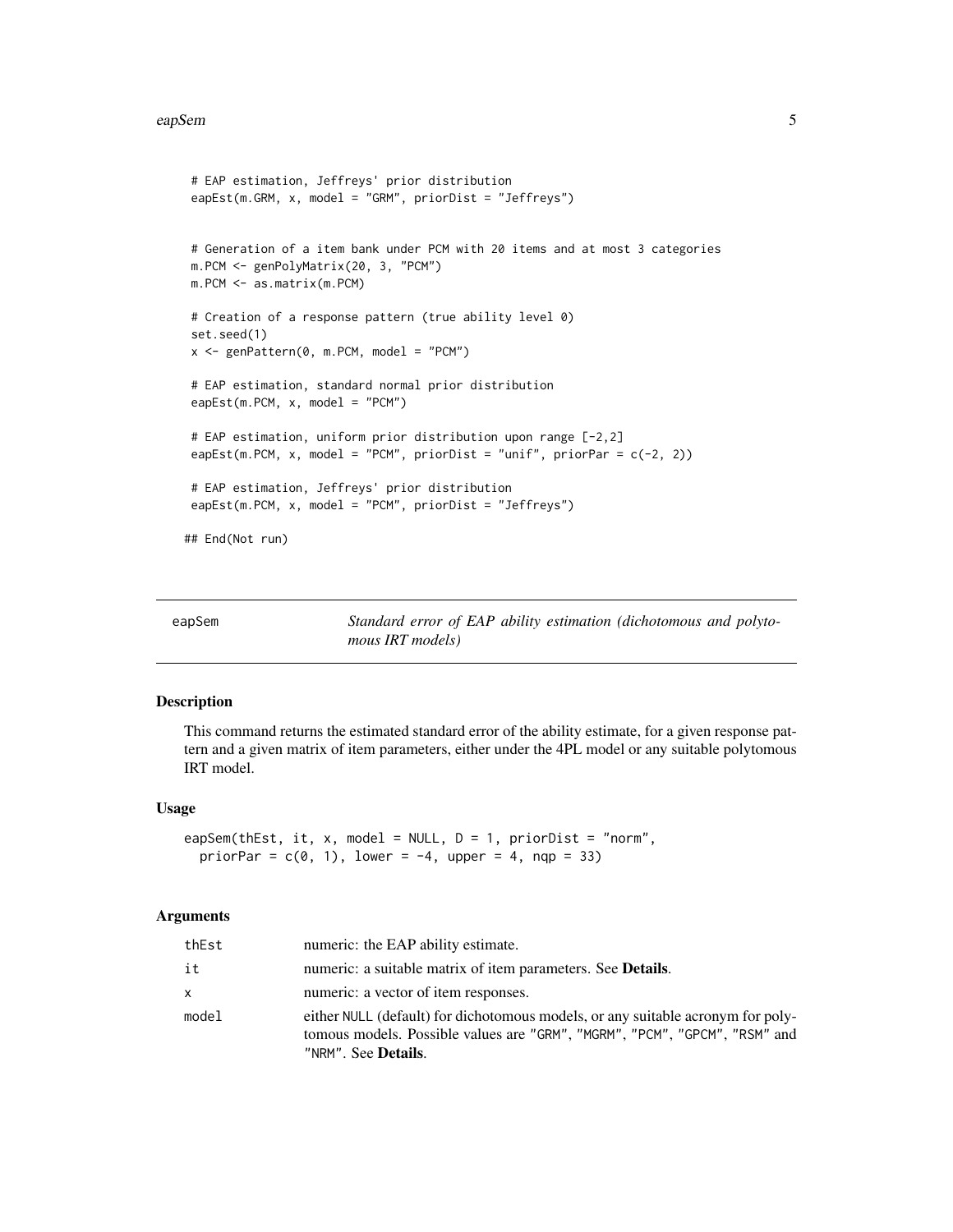<span id="page-5-0"></span>

| D         | numeric: the metric constant. Default is $D=1$ (for logistic metric); $D=1.702$<br>yields approximately the normal metric (Haley, 1952). Ignored if model is not<br>NULL. |
|-----------|---------------------------------------------------------------------------------------------------------------------------------------------------------------------------|
| priorDist | character: specifies the prior distribution. Possible values are "norm" (default),<br>"unif" and "Jeffreys".                                                              |
| priorPar  | numeric: vector of two components specifying the prior parameters (default is<br>$c(0,1)$ ). Ignored if priorDist="Jeffreys". See <b>Details</b> .                        |
| lower     | numeric: the lower bound for numercal integration (default is -4).                                                                                                        |
| upper     | numeric: the upper bound for numercal integration (default is 4).                                                                                                         |
| ngp       | numeric: the number of quadrature points (default is 33).                                                                                                                 |

# Details

This command computes the standard error of the EAP (expected a posteriori) ability estimator (Bock and Mislevy, 1982).

Dichotomous IRT models are considered whenever model is set to NULL (default value). In this case, it must be a matrix with one row per item and four columns, with the values of the discrimination, the difficulty, the pseudo-guessing and the inattention parameters (in this order). These are the parameters of the four-parameter logistic (4PL) model (Barton and Lord, 1981).

Polytomous IRT models are specified by their respective acronym: "GRM" for Graded Response Model, "MGRM" for Modified Graded Response Model, "PCM" for Partical Credit Model, "GPCM" for Generalized Partial Credit Model, "RSM" for Rating Scale Model and "NRM" for Nominal Response Model. The it still holds one row per item, end the number of columns and their content depends on the model. See [genPolyMatrix](#page-12-1) for further information and illustrative examples of suitable polytomous item banks.

Three prior distributions are available: the normal distribution, the uniform distribution and Jeffreys' prior distribution (Jeffreys, 1939, 1946). The prior distribution is specified by the argument priorPar, with values "norm", "unif" and "Jeffreys", respectively.

The argument priorPar determines either the prior mean and standard deviation of the normal prior distribution (if priorDist="norm"), or the range for defining the prior uniform distribution (if priorDist="unif"). This argument is ignored if priorDist="Jeffreys".

The required integrals are approximated by numerical adaptive quadrature. This is achieved by using the [integrate.mstR](#page-18-1) function. Arguments lower, upper and nqp define respectively the lower and upper bounds for numerical integration, and the number of quadrature points. By default, the numerical integration runs with 33 quadrature points on the range [-4; 4], that is, a sequence of values from -4 to 4 by steps of 0.25.

Note that in the current version, the EAP ability estimate must be specified through the thEst argument.

# Value

The estimated standard error of the EAP ability level.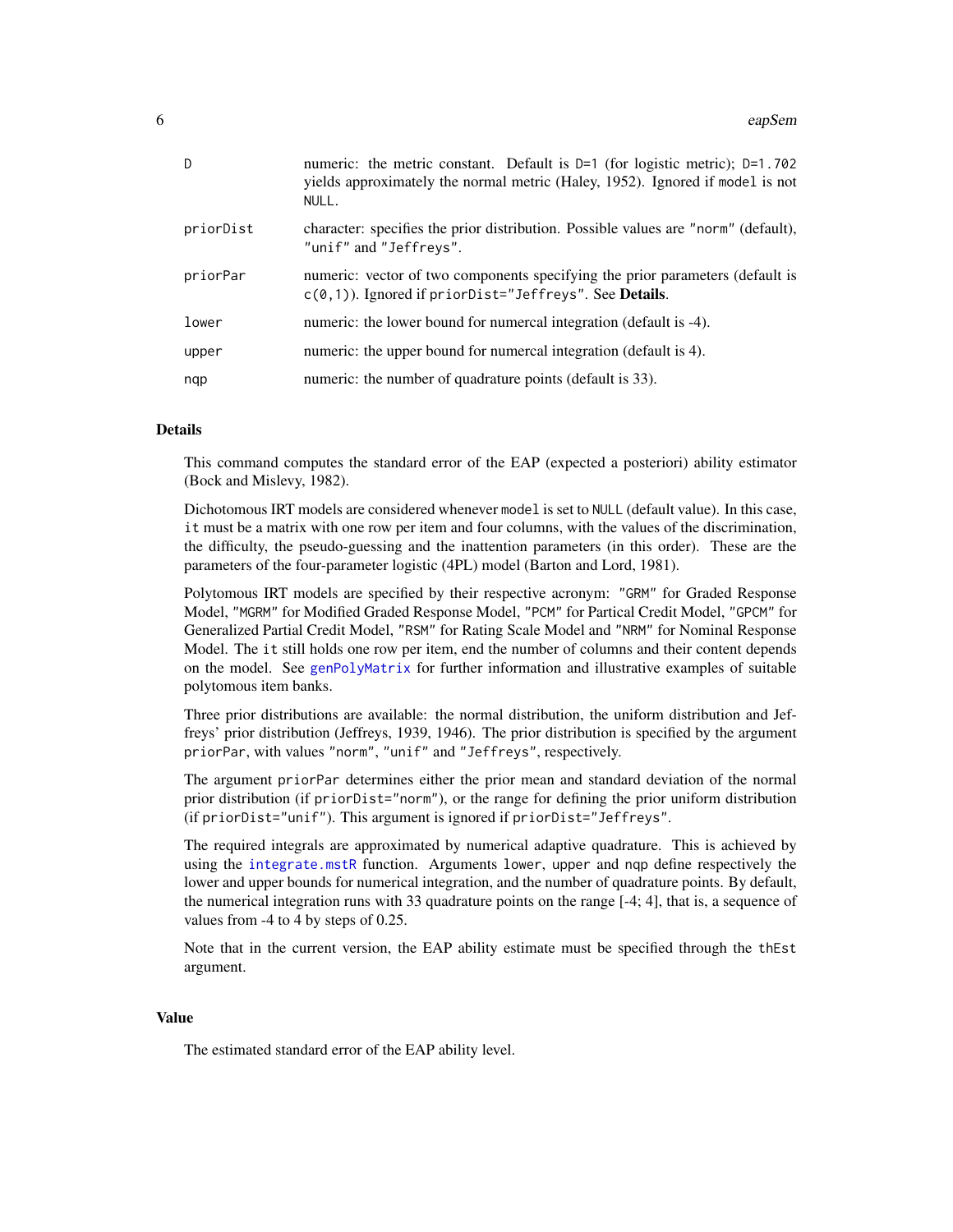#### <span id="page-6-0"></span>eapSem and the contract of the contract of the contract of the contract of the contract of the contract of the contract of the contract of the contract of the contract of the contract of the contract of the contract of the

#### Author(s)

David Magis Department of Psychology, University of Liege, Belgium <david.magis@uliege.be>

#### References

Barton, M.A., and Lord, F.M. (1981). *An upper asymptote for the three-parameter logistic itemresponse model*. Research Bulletin 81-20. Princeton, NJ: Educational Testing Service.

Bock, R. D., and Mislevy, R. J. (1982). Adaptive EAP estimation of ability in a microcomputer environment. *Applied Psychological Measurement, 6*, 431-444. doi: 10.1177/014662168200600405

Haley, D.C. (1952). *Estimation of the dosage mortality relationship when the dose is subject to error*. Technical report no 15. Palo Alto, CA: Applied Mathematics and Statistics Laboratory, Stanford University.

Jeffreys, H. (1939). *Theory of probability*. Oxford, UK: Oxford University Press.

Jeffreys, H. (1946). An invariant form for the prior probability in estimation problems. *Proceedings of the Royal Society of London. Series A, Mathematical and Physical Sciences, 186*, 453-461.

Magis, D., and Raiche, G. (2012). Random Generation of Response Patterns under Computerized Adaptive Testing with the R Package *catR*. *Journal of Statistical Software*, *48 (8)*, 1-31. URL <http://www.jstatsoft.org/v48/i08/>

#### See Also

[thetaEst](#page-58-1), [genPolyMatrix](#page-12-1)

#### Examples

```
## Not run:
## Dichotomous models ##
 # Generation of an item bank under 3PL with 100 items
m.3PL <- genDichoMatrix(100, model = "3PL")
m.3PL <- as.matrix(m.3PL)
 # Creation of a response pattern (true ability level 0)
 set.seed(1)
 x <- genPattern(0, m.3PL)
 # EAP estimation, standard normal prior distribution
 th \leq eapEst(m.3PL, x)
 c(th, eapSem(th, m.3PL, x))
 # EAP estimation, uniform prior distribution upon range [-2,2]
 th \leq eapEst(m.3PL, x, priorDist = "unif", priorPar = c(-2, 2))
 c(th, eapSem(th, m.3PL, x, priorDist = "unif", priorPar=c(-2, 2)))# EAP estimation, Jeffreys' prior distribution
 th <- eapEst(m.3PL, x, priorDist = "Jeffreys")
```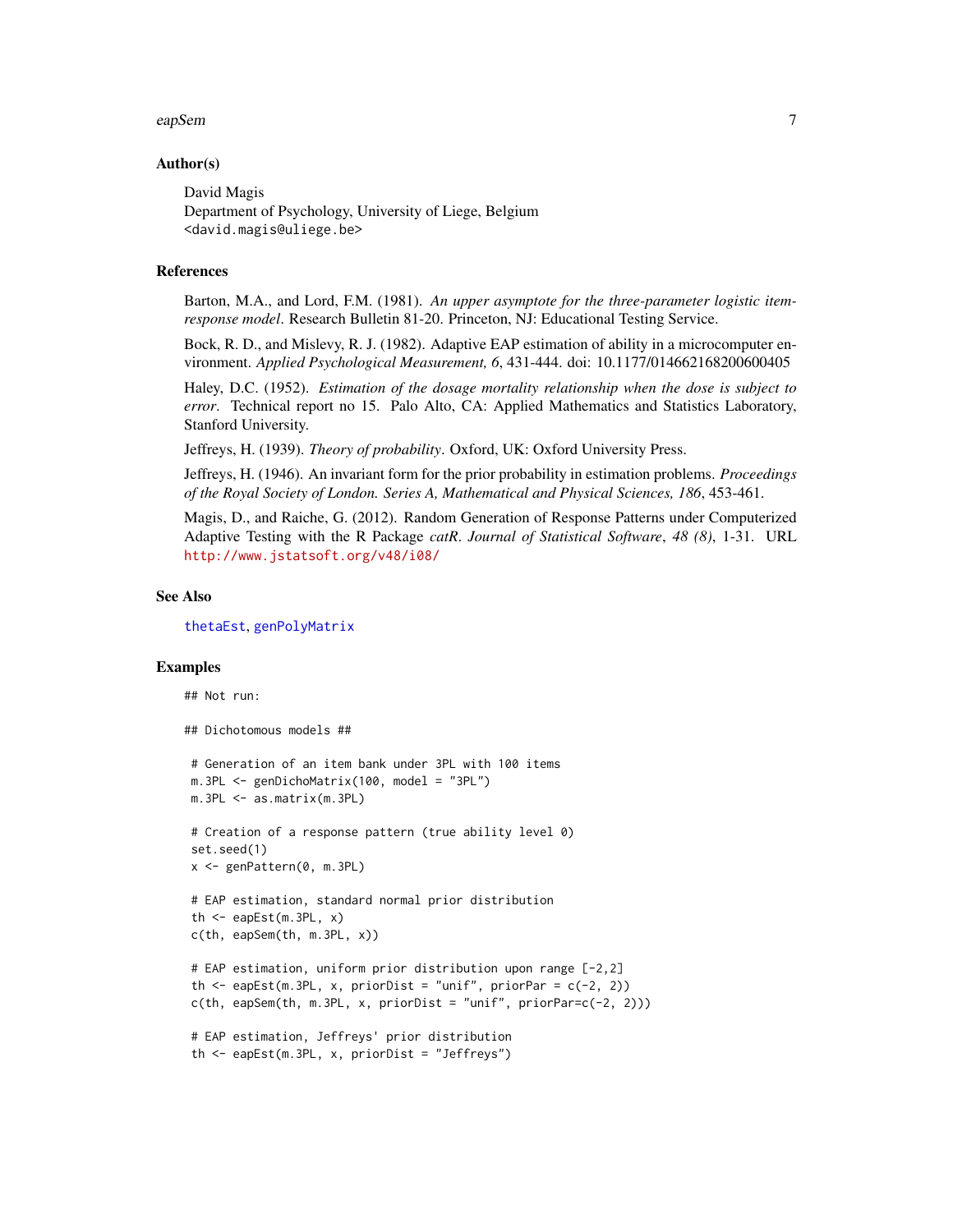```
c(th, eapSem(th, m.3PL, x, priorDist = "Jeffreys"))
## Polytomous models ##
# Generation of an item bank under GRM with 100 items and at most 4 categories
m.GRM <- genPolyMatrix(100, 4, "GRM")
m.GRM <- as.matrix(m.GRM)
# Creation of a response pattern (true ability level 0)
set.seed(1)
x \le - genPattern(0, m.GRM, model = "GRM")
# EAP estimation, standard normal prior distribution
th \leq eapEst(m.GRM, x, model = "GRM")
c(th, eapSem(th, m.GRM, x, model = "GRM")# EAP estimation, uniform prior distribution upon range [-2,2]
th \leq eapEst(m.GRM, x, model = "GRM", priorDist = "unif", priorPar = c(-2, 2))
c(th, eapSem(th, m.GRM, x, model = "GRM", priorDist = "unif", priorPar = <math>c(-2, 2)</math>)# EAP estimation, Jeffreys' prior distribution
th \leq eapEst(m.GRM, x, model = "GRM", priorDist = "Jeffreys")
c(th, eapSem(th, m.GRM, x, model = "GRM", priorDist = "Jeffreys"))
# Generation of a item bank under PCM with 20 items and at most 3 categories
m.PCM <- genPolyMatrix(20, 3, "PCM")
m.PCM <- as.matrix(m.PCM)
# Creation of a response pattern (true ability level 0)
set.seed(1)
x \leq genPattern(0, m.PCM, model = "PCM")
# EAP estimation, standard normal prior distribution
th \leq eapEst(m.PCM, x, model = "PCM")
c(th, eapSem(th, m.PCM, x, model = "PCM")# EAP estimation, uniform prior distribution upon range [-2,2]
th \leq eapEst(m.PCM, x, model = "PCM", priorDist = "unif", priorPar = c(-2, 2))
c(th, eapSem(th, m.PCM, x, model = "PCM", priorDist = "unif", priorPar = <math>c(-2, 2)</math>)# EAP estimation, Jeffreys' prior distribution
th <- eapEst(m.PCM, x, model = "PCM", priorDist = "Jeffreys")
c(th, eapSem(th, m.PCM, x, model = "PCM", priorDist = "Jeffreys"))## End(Not run)
```
<span id="page-7-1"></span>genDichoMatrix *Item bank generation (dichotomous models)*

<span id="page-7-0"></span>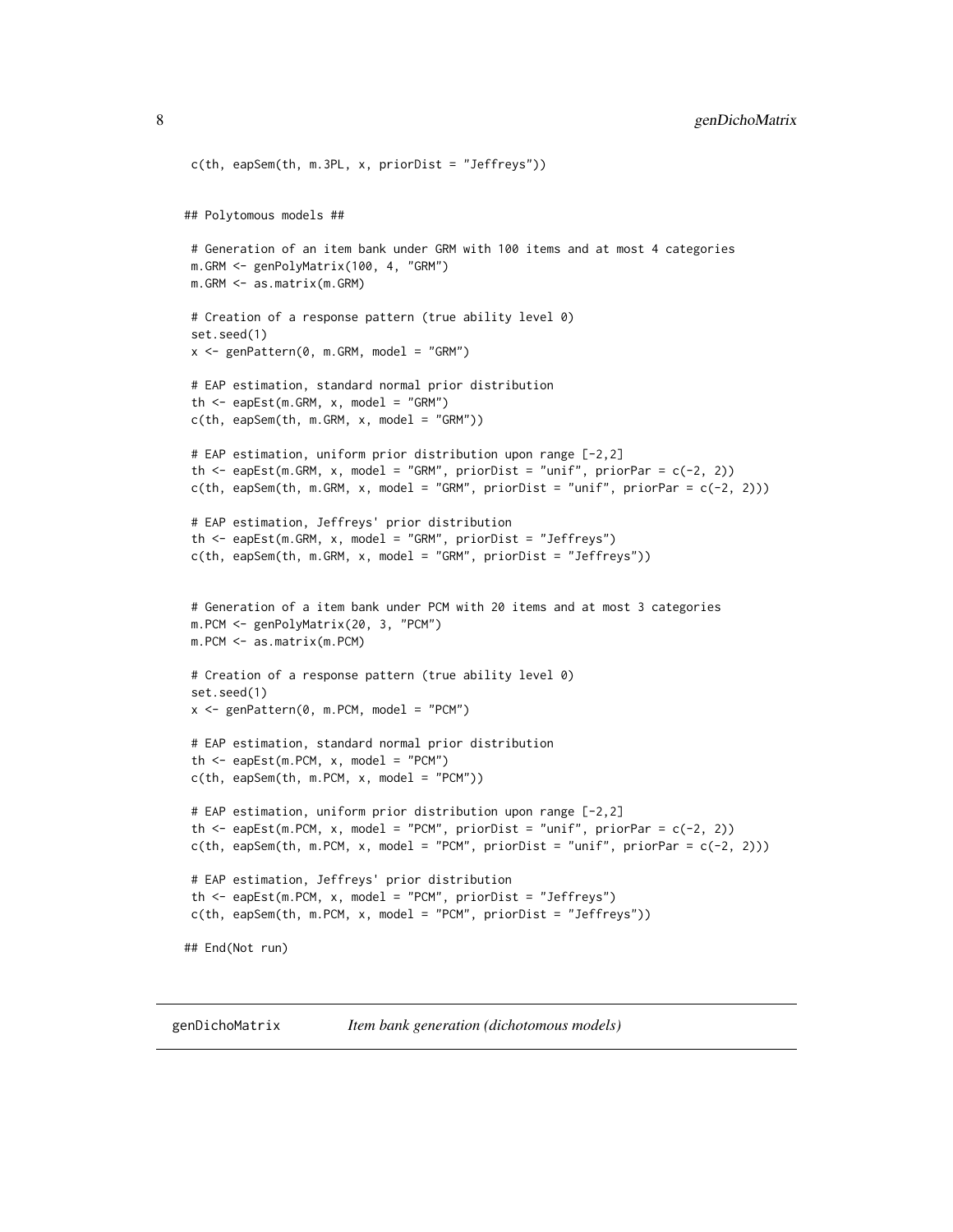# <span id="page-8-0"></span>genDichoMatrix 9

#### Description

This command generates an item bank from prespecified parent distributions for use with dichotomous IRT models. Subgroups of items can also be specified for content balancing purposes.

#### Usage

```
genDichoMatrix(items = 100, model = "4PL", aPrior = c("norm", 1, 0.2),
 bPrior = c("norm", 0, 1), cPrior = c("unif", 0, 0.25),dPrior = c("unif", 0.75, 1), seed = 1)
```
#### Arguments

| items  | integer: the number of items to include in the generated item bank.                                                                                         |
|--------|-------------------------------------------------------------------------------------------------------------------------------------------------------------|
| model  | character: the name of the logistic IRT model, with possible values "1PL",<br>"2PL", "3PL" or "4PL" (default).                                              |
| aPrior | vector of three components, specifying the prior distribution and item parame-<br>ters for generating the item discrimination levels. See <b>Details</b> .  |
| bPrior | vector of three components, specifying the prior distribution and item parame-<br>ters for generating the item difficulty levels. See <b>Details</b> .      |
| cPrior | vector of three components, specifying the prior distribution and item parame-<br>ters for generating the item lower asymptote levels. See <b>Details</b> . |
| dPrior | vector of three components, specifying the prior distribution and item parame-<br>ters for generating the item upper asymptote levels. See <b>Details</b> . |
| seed   | numeric: the random seed number for the generation of item parameters (default<br>is 1). See set, seed for further details.                                 |

#### Details

This function permits to generate an item bank under dichotomous IRT models that is compatible for use in MST simulations.

The number of items to be included in the bank is specified by the items argument. Corresponding item parameters are drawn from distributions to be specified by arguments aPrior, bPrior, cPrior and dPrior for respective parameters  $a_i$ ,  $b_i$ ,  $c_i$  and  $d_i$  (Barton and Lord, 1981). Each of these arguments is of length 3, the first component containing the name of the distribution and the last two components coding the distribution parameters.

Possible distributions are:

- the *normal distribution*  $N(\mu, \sigma^2)$ , available for parameters  $a_i$  and  $b_i$ . It is specified by "norm" as first argument while the latter two arguments contain the values of  $\mu$  and  $\sigma$  respectively.
- the *log-normal distribution*  $\log N(\mu, \sigma^2)$ , available for parameter  $a_i$  only. It is specified by "lnorm" as first argument while the latter two arguments contain the values of  $\mu$  and  $\sigma$  respectively.
- the *uniform distribution*  $U([a, b])$ , available for all parameters. It is specified by "unif" as first argument while the latter two arguments contain the values of  $a$  and  $b$  respectively. Note that taking  $a$  and  $b$  equal to a common value, say  $t$ , makes all parameters to be equal to  $t$ .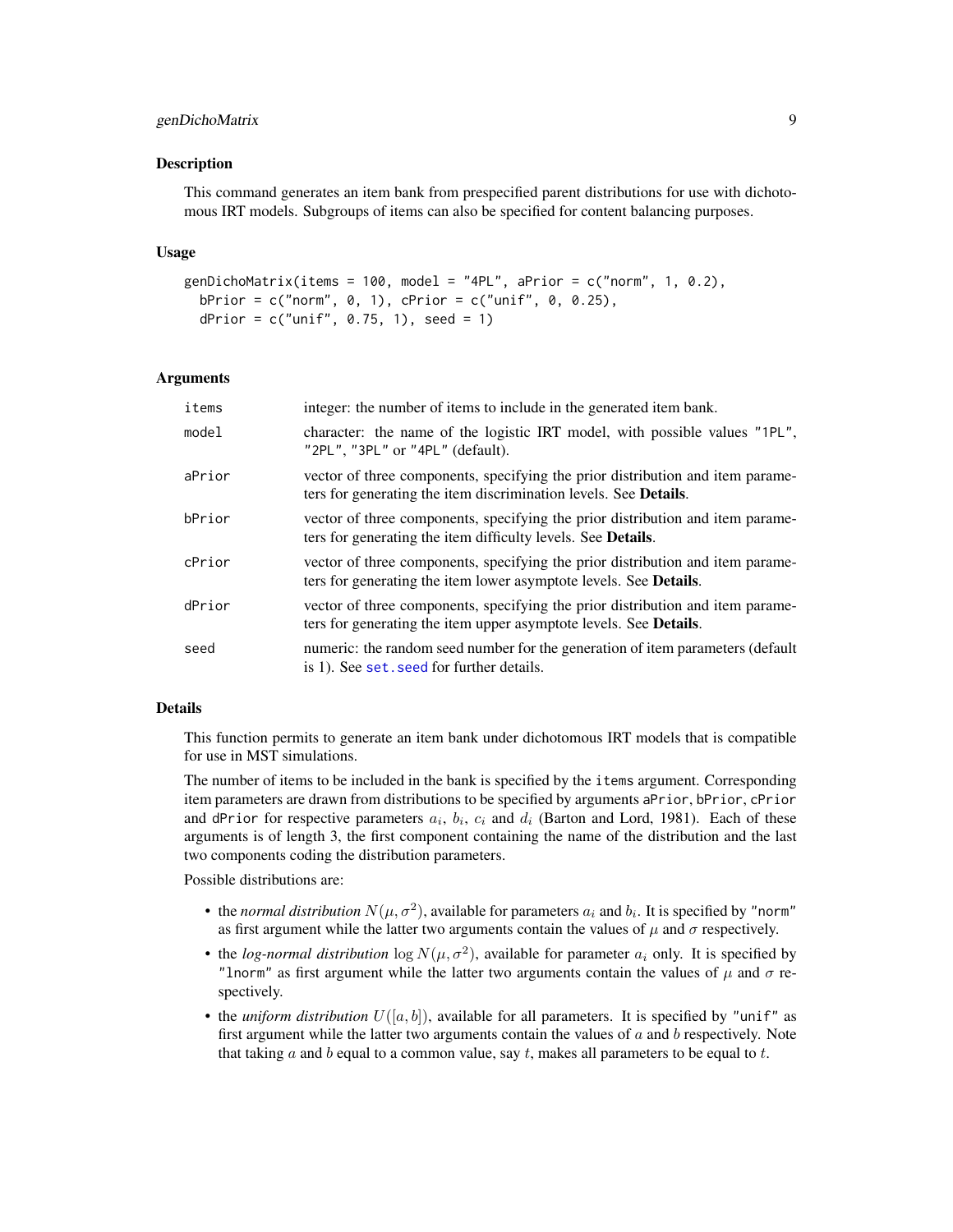• the *Beta distribution*  $Beta(\alpha, \beta)$ , available for parameters  $c_i$  and  $d_i$ . It is specified by "beta" as first argument while the latter two arguments contain the values of  $\alpha$  and  $\beta$  respectively.

Inattention parameters  $d_i$  are fixed to 1 if model is not "4PL"; pseudo-guessing parameters  $c_i$  are fixed to zero if model is either "1PL" or "2PL"; and discrimination parameters  $a_i$  are fixed to 1 if model="1PL". The random generation of item parameters can be controlled by the seed argument.

The random generation of item parameters si being controled by the seed argument.

The output is a data frame with four arguments, with names a, b, c and d for respectively the discrimination  $a_i$ , the difficulty  $b_i$ , the lower asymptote  $c_i$  and the upper asymptote  $d_i$  parameters.

#### Value

A data frame with four arguments:

| a            | the generated item discrimination parameters.  |
|--------------|------------------------------------------------|
| b            | the generated item difficulty parameters.      |
| C            | the generated item lower asymptote parameters. |
| <sub>d</sub> | the generated item upper asymptote parameters. |

# Author(s)

David Magis Department of Psychology, University of Liege, Belgium <david.magis@uliege.be>

# References

Barton, M.A., and Lord, F.M. (1981). *An upper asymptote for the three-parameter logistic itemresponse model*. Research Bulletin 81-20. Princeton, NJ: Educational Testing Service.

Magis, D., and Raiche, G. (2012). Random Generation of Response Patterns under Computerized Adaptive Testing with the R Package *catR*. *Journal of Statistical Software*, *48 (8)*, 1-31. URL <http://www.jstatsoft.org/v48/i08/>

#### Examples

```
# Item bank generation with 500 items
genDichoMatrix(items = 500)
# Item bank generation with 100 items, 2PL model and log-normal distribution with
# parameters (0, 0.1225) for discriminations
genDichoMatrix(items = 100, model = "2PL", aPrior = c("Inorm", 0, 0.1225))
# A completely identical method as for previous example
genDichoMatrix(items = 100, aPrior = c("Inorm", 0, 0.1225),
cPrior = c("unif", 0, 0), dPrior = c("unif", 1, 1))
```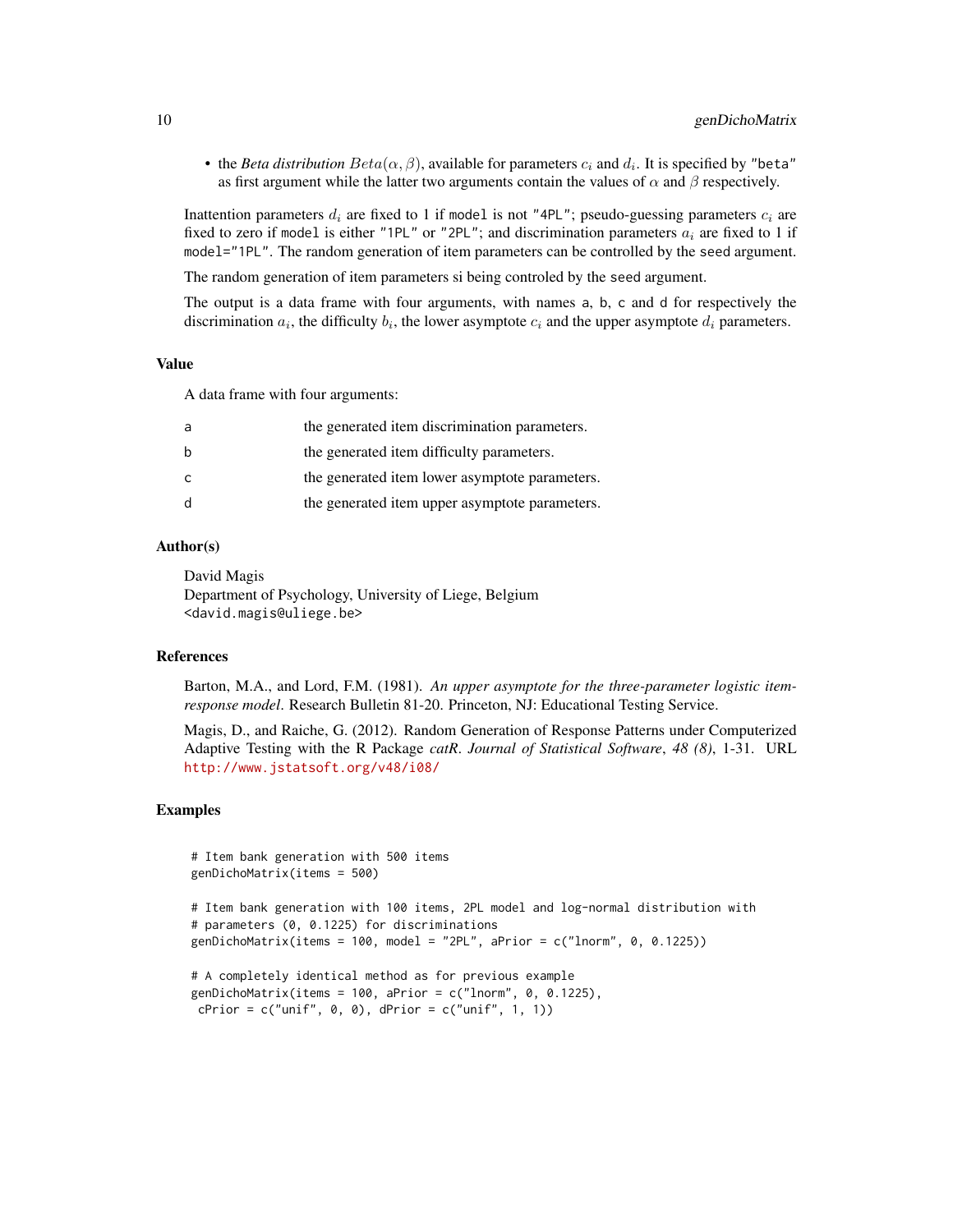<span id="page-10-1"></span><span id="page-10-0"></span>genPattern *Random generation of item response patterns under dichotomous and polytomous IRT models*

#### Description

This command generates item responses patterns for a given matrix of item parameters of any specified dichotomous or polytomous IRT model and a given ability value.

#### Usage

 $genPattern(th, it, model = NULL, D = 1, seed = NULL)$ 

#### Arguments

| th    | numeric: the ability value.                                                                                                                                                                  |
|-------|----------------------------------------------------------------------------------------------------------------------------------------------------------------------------------------------|
| it    | numeric: a suitable matrix of item parameters. See <b>Details</b> .                                                                                                                          |
| model | either NULL (default) for dichotomous models, or any suitable acronym for poly-<br>tomous models. Possible values are "GRM", "MGRM", "PCM", "GPCM", "RSM" and<br>"NRM". See <b>Details</b> . |
| -D    | numeric: the metric constant. Default is $D=1$ (for logistic metric); $D=1.702$<br>yields approximately the normal metric (Haley, 1952). Ignored if model is not<br>NULL.                    |
| seed  | either the random seed value or NULL (default). See <b>Details</b> .                                                                                                                         |

#### Details

This function permits to randomly generate item responses for a given ability level, specified by the argument thr, and for a given matrix of item parameters, specified by the argument it. Both dichotomous and polytomous IRT models can be considered and item responses are generated accordingly.

For dichotomous models, item responses are generated from Bernoulli draws, , using the [rbinom](#page-0-0) function. For polytomous models they are generated from darws from a multinomial distribution, using the [rmultinom](#page-0-0) function. In both cases, success probabilities are obtained from the [Pi](#page-35-1) function.

Note that for polytomous models, item responses are coded as 0 (for the first response category), 1 (for the second category), ..., until  $g_i$  (for the last category), in agreement with the notations used in the help files of, e.g., the [genPolyMatrix](#page-12-1) function.

Dichotomous IRT models are considered whenever model is set to NULL (default value). In this case, it must be a matrix with one row per item and four columns, with the values of the discrimination, the difficulty, the pseudo-guessing and the inattention parameters (in this order). These are the parameters of the four-parameter logistic (4PL) model (Barton and Lord, 1981).

Polytomous IRT models are specified by their respective acronym: "GRM" for Graded Response Model, "MGRM" for Modified Graded Response Model, "PCM" for Partical Credit Model, "GPCM" for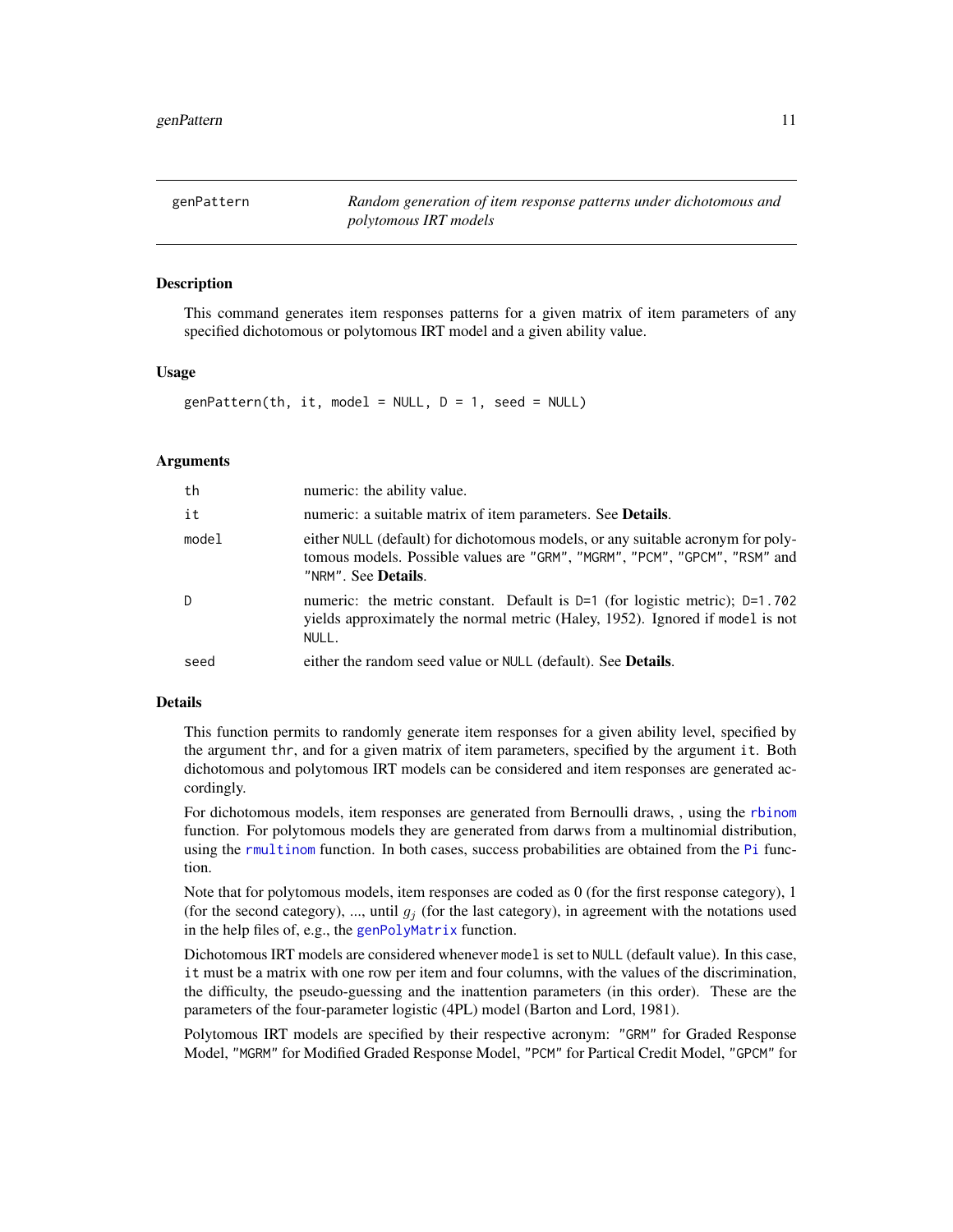<span id="page-11-0"></span>Generalized Partial Credit Model, "RSM" for Rating Scale Model and "NRM" for Nominal Response Model. The it still holds one row per item, end the number of columns and their content depends on the model. See [genPolyMatrix](#page-12-1) for further information and illustrative examples of suitable polytomous item banks.

The random pattern generation can be fixed by setting seed to some numeric value. By default, seed is NULL and the random seed is not fixed.

#### Value

A vector with the item responses in the order of appearance of the items in the it matrix.

#### Author(s)

David Magis Department of Psychology, University of Liege, Belgium <david.magis@uliege.be>

#### References

Barton, M.A., and Lord, F.M. (1981). *An upper asymptote for the three-parameter logistic itemresponse model*. Research Bulletin 81-20. Princeton, NJ: Educational Testing Service.

Haley, D.C. (1952). *Estimation of the dosage mortality relationship when the dose is subject to error*. Technical report no 15. Palo Alto, CA: Applied Mathematics and Statistics Laboratory, Stanford University.

Magis, D., and Raiche, G. (2012). Random Generation of Response Patterns under Computerized Adaptive Testing with the R Package *catR*. *Journal of Statistical Software*, *48 (8)*, 1-31. URL <http://www.jstatsoft.org/v48/i08/>

#### See Also

[rbinom](#page-0-0) and [rmultinom](#page-0-0) for random draws; [genPolyMatrix](#page-12-1), [Pi](#page-35-1)

# Examples

```
## Dichotomous models ##
# Generation of an item bank under 3PL with 100 items
m.3PL <- genDichoMatrix(100, model = "3PL")
m.3PL <- as.matrix(m.3PL)
# Generation of a response pattern for ability level 0
genPattern(th = 0, m.3PL)# Generation of a single response for the first item only
genPattern(th = 0, m.3PL[1,])## Polytomous models ##
```
# Generation of an item bank under GRM with 100 items and at most 4 categories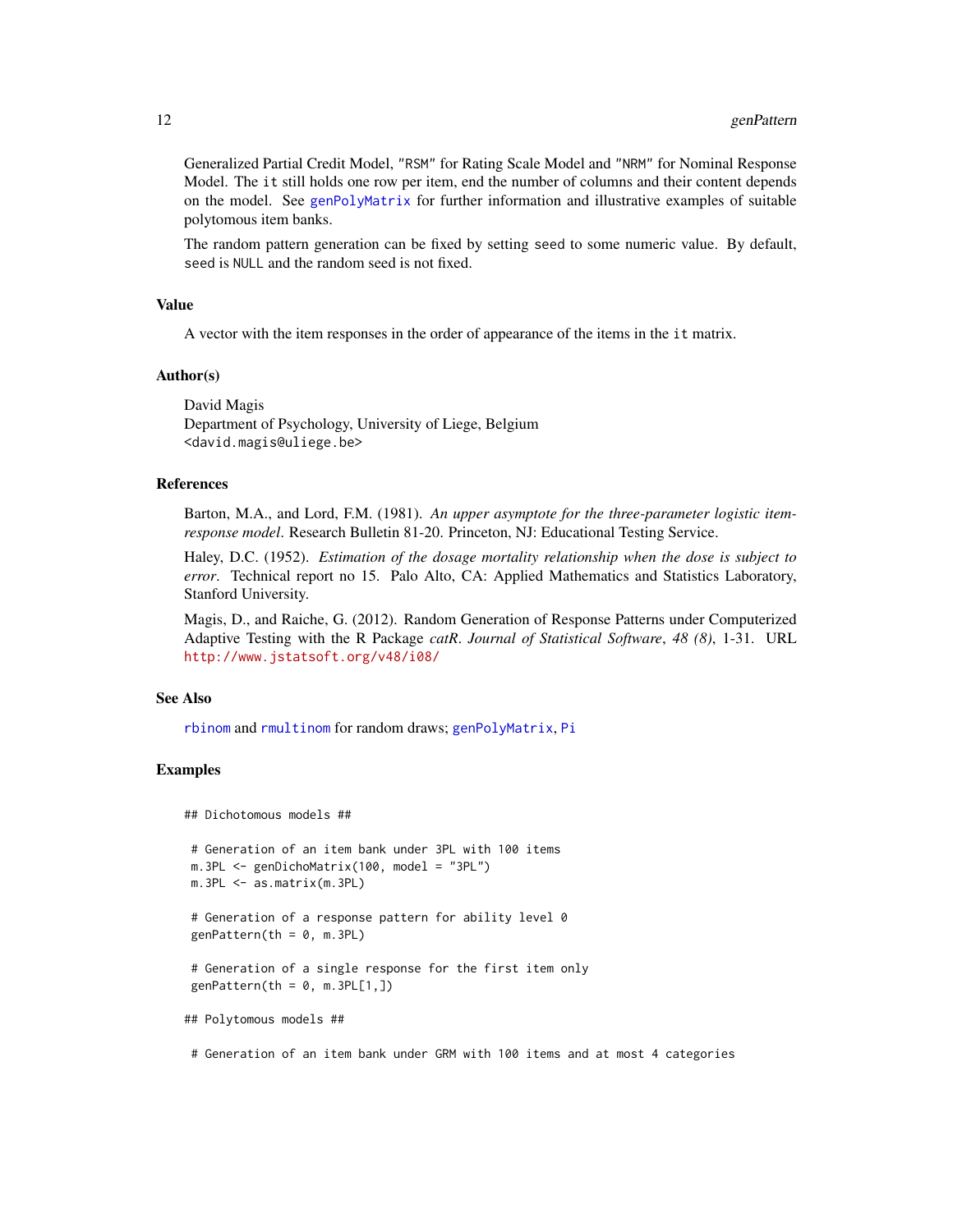# <span id="page-12-0"></span>genPolyMatrix 13

```
m.GRM <- genPolyMatrix(100, 4, "GRM")
m.GRM <- as.matrix(m.GRM)
# Generation of a response pattern for ability level 0
genPattern(0, m.GRM, model = "GRM")
# Generation of a single response for the first item only
genPattern(0, m.GRM[1,], model = "GRM")
# Generation of a item bank under PCM with 20 items and at most 3 categories
m.PCM <- genPolyMatrix(20, 3, "PCM")
m.PCM <- as.matrix(m.PCM)
# Generation of a response pattern for ability level 0
genPattern(0, m.PCM, model = "PCM")
# Generation of a single response for the first item only
genPattern(0, m.PCM[1,], model = "PCM")
```
<span id="page-12-1"></span>genPolyMatrix *Item bank generation (polytomous models)*

#### Description

This command generates an item bank from prespecified parent distributions for use with polytomous IRT models. Subgroups of items can also be specified for content balancing purposes.

#### Usage

genPolyMatrix(items = 100, nrCat = 3, model = "GRM", seed = 1, same.nrCat = FALSE)

#### Arguments

| items      | integer: the number of items to generate (default is 100).                                                                                                    |
|------------|---------------------------------------------------------------------------------------------------------------------------------------------------------------|
| nrCat      | integer: the (maximum) number of response categories to generate (default is<br>$3)$ .                                                                        |
| model      | character: the type of polytomous IRT model. Possible values are "GRM" (de-<br>fault), "MGRM", "PCM", "GPCM" and "NRM". See Details.                          |
| seed       | numeric: the random seed for item parameter generation (default is 1).                                                                                        |
| same.nrCat | logical: should all items have the same number of response categories? (default<br>is FALSE. Ignored if model is either "MGRM" or "RSM". See <b>Details</b> . |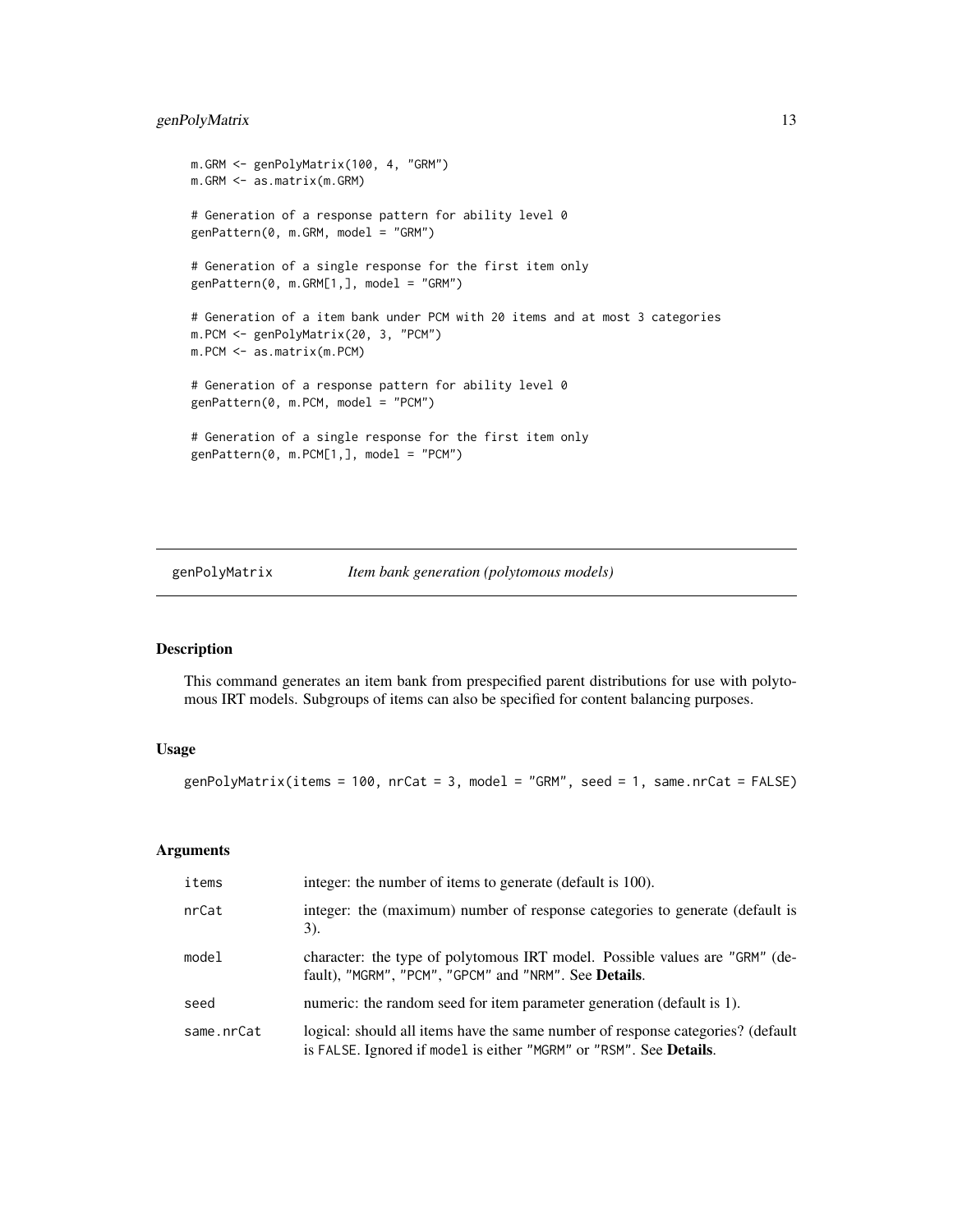#### <span id="page-13-0"></span>Details

The genPolyMatrix permits to quickly generate a polytomous item bank in suitable format for further use in e.g. computing item response propbabilities with the [Pi](#page-35-1).

The six polytomous IRT models that are supported are:

- 1. the *Graded Response Model* (GRM; Samejima, 1969);
- 2. the *Modified Graded Response Model* (MGRM; Muraki, 1990);
- 3. the *Partial Credit Model* (PCM; Masters, 1982);
- 4. the *Generalized Partial Credit Model* (GPCM; Muraki, 1992);
- 5. the *Rating Scale Model* (RSM; Andrich, 1978);
- 6. the *Nominal Response Model* (NRM; Bock, 1972).

Each model is specified through the model argument, with its accronym surrounded by double quotes (i.e. "GRM" for GRM, "PCM" for PCM, etc.). The default value is "GRM".

For any item j, set  $(0, ..., g_i)$  as the  $g_i + 1$  possible response categories. The maximum number of response categories can differ across items under the GRM, PCM, GPCM and NRM, but they are obviously equal across items under the MGRM and RSM. In the latter, set q as the (same) number of response categories for all items. It is possible however to require all items to have the same number of response categories, by fixing the same.nrCat argument to TRUE.

In case of GRM, PCM, GPCM or NRM with same.nrCat being FALSE, the number of response categories  $g_i + 1$  per item is drawn from a Poisson distribution with parameter nrCat, and this number is restricted to the interval [2; nrCat]. This ensure at least two response categories and at most nrCat categories. In all other cases, each  $q_i + 1$  is trivially fixed to  $q + 1 = n\text{rCat}$ .

Denote further  $P_{jk}(\theta)$  as the probability of answering response category  $k \in \{0, ..., g_j\}$  of item j. For GRM and MGRM, response probabilities  $P_{jk}(\theta)$  are defined through cumulative probabilities, while for PCM, GPCM, RSM and NRM they are directly computed.

For GRM and MGRM, set  $P_{jk}^*(\theta)$  as the (cumulative) probability of asnwering response category k or "above", that is  $P_{jk}^*(\theta) = \overline{Pr}(X_j \ge k|\theta)$  where  $X_j$  is the item response. It follows obviously that for any  $\theta$ ,  $P_{j0}^*(\theta) = 1$  and  $P_{jk}^*(\theta) = 0$  when  $k > g_j$ . Furthermore, response category probabilities are found back by the relationship  $P_{jk}(\theta) = P_{jk}^*(\theta) - P_{j,k+1}^*(\theta)$ . Then, the GRM is defined by (Samejima, 1969)

$$
P_{jk}^*(\theta) = \frac{\exp\left[\alpha_j \left(\theta - \beta_{jk}\right)\right]}{1 + \exp\left[\alpha_j \left(\theta - \beta_{jk}\right)\right]}
$$

and the MGRM by (Muraki, 1990)

$$
P_{jk}^*(\theta) = \frac{\exp\left[\alpha_j \left(\theta - b_j + c_k\right)\right]}{1 + \exp\left[\alpha_j \left(\theta - b_j + c_k\right)\right]}.
$$

The PCM, GPCM, RSM and NRM are defined as "divide-by-total" models (Embretson and Reise, 2000). The PCM has following response category probability (Masters, 1982):

$$
P_{jk}(\theta) = \frac{\exp \sum_{t=0}^{k} (\theta - \delta_{jt})}{\sum_{r=0}^{g_j} \exp \sum_{t=0}^{r} (\theta - \delta_{jt})} \quad \text{with} \quad \sum_{t=0}^{0} (\theta - \delta_{jt}) = 0.
$$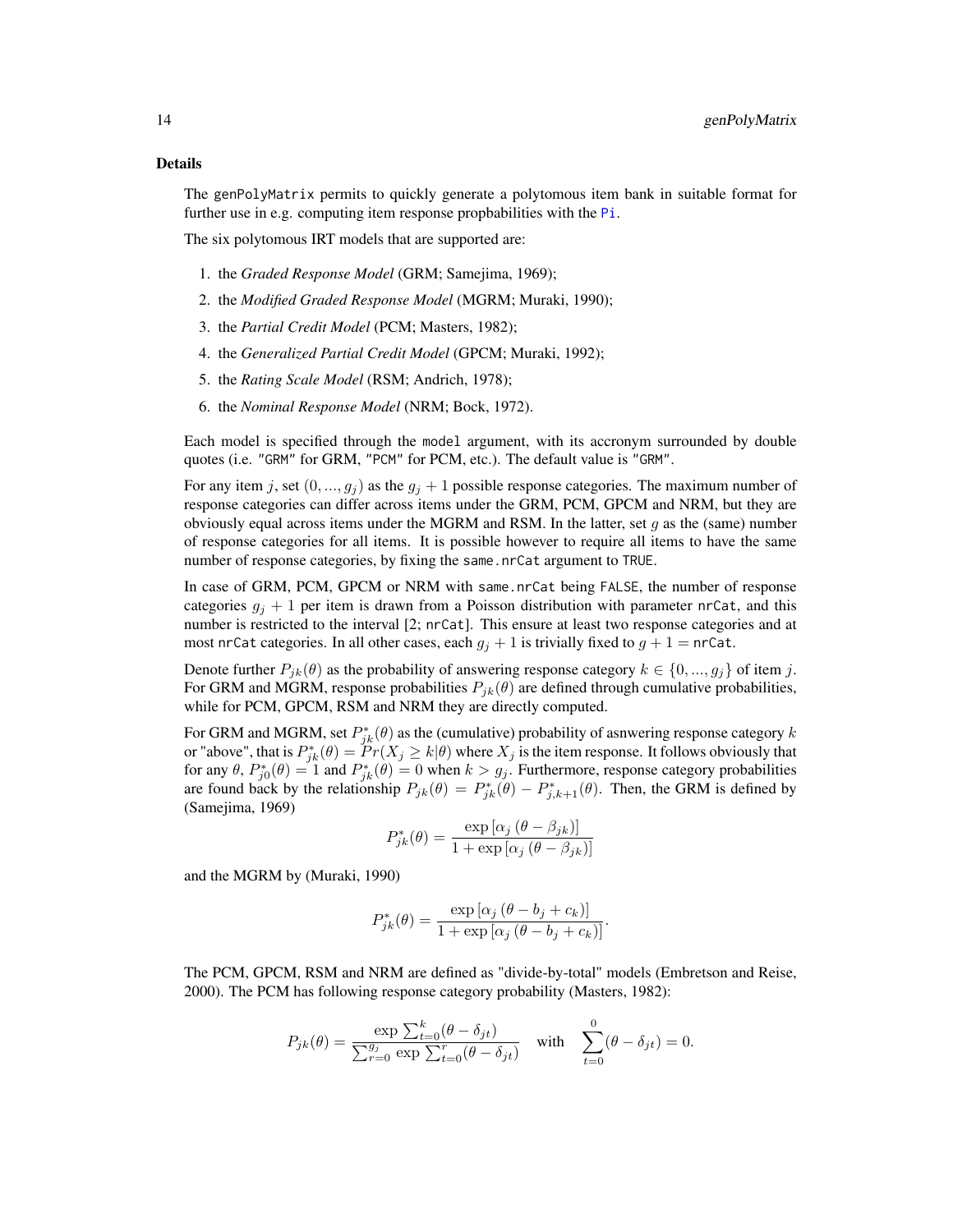#### genPolyMatrix 15

The GPCM has following response category probability (Muraki, 1992):

$$
P_{jk}(\theta) = \frac{\exp \sum_{t=0}^{k} \alpha_j (\theta - \delta_{jt})}{\sum_{r=0}^{g_j} \exp \sum_{t=0}^{r} \alpha_j (\theta - \delta_{jt})} \quad \text{with} \quad \sum_{t=0}^{0} \alpha_j (\theta - \delta_{jt}) = 0.
$$

The RSM has following response category probability (Andrich, 1978):

$$
P_{jk}(\theta) = \frac{\exp \sum_{t=0}^{k} [\theta - (\lambda_j + \delta_t)]}{\sum_{r=0}^{g_j} \exp \sum_{t=0}^{r} [\theta - (\lambda_j + \delta_t)]} \quad \text{with} \quad \sum_{t=0}^{0} [\theta - (\lambda_j + \delta_t)] = 0.
$$

Finally, the NRM has following response category probability (Bock, 1972):

$$
P_{jk}(\theta) = \frac{\exp(\alpha_{jk}\theta + c_{jk})}{\sum_{r=0}^{g_j} \exp(\alpha_{jr}\theta + c_{jr})} \quad \text{with} \quad \alpha_{j0}\theta + c_{j0} = 0.
$$

The following parent distributions are considered to generate the different item parameters. The  $\alpha_i$ parameters of GRM, MGRM and GPCM, as well as the  $\alpha_{jk}$  parameters of the NRM, are drawn from a log-normal distribution with mean 0 and standard deviation 0.1225. All other parameters are drawn from a standard normal distribution. Moreover, the  $\beta_{jk}$  parameters of the GRM and the  $c_k$ parameters of the MGRM are sorted respectively in increasing and decreasing order of k, to ensure decreasing trend in the cumulative  $P_{jk}^*(\theta)$  probabilities.

The output is a matrix with one row per item and as many columns as required to hold all item parameters. In case of missing response categories, the corresponding parameters are replaced by NA values. Column names refer to the corresponding model parameters. See Details for further explanations and Examples for illustrative examples.

#### Value

A matrix with items rows and as many columns as required for the considered IRT model:

- max<sub>j</sub>  $g_j + 1$  columns, holding parameters  $(\alpha_j, \beta_{j1}, ..., \beta_{j,g_j})$  if model is "GRM";
- $g + 2$  columns, holding parameters  $(\alpha_j, b_j, c_1, ..., c_g)$  if model is "MGRM";
- max<sub>j</sub>  $g_j$  columns, holding parameters  $(\delta_{j1},...,\delta_{j,g_j})$  if model is "PCM";
- max<sub>j</sub>  $g_j + 1$  columns, holding parameters  $(\alpha_j, \delta_{j1}, ..., \delta_{j,g_j})$  if model is "GPCM";
- $g + 1$  columns, holding parameters  $(\lambda_j, \delta_1, ..., \delta_q)$  if model is "RSM";
- 2 max<sub>j</sub>  $g_j$  columns, holding parameters  $(\alpha_{j1}, c_{j1}, \alpha_{j2}, c_{j2}, ..., \alpha_{j,g_j}, c_{j,g_j})$  if model is "NRM".

#### Author(s)

David Magis

Department of Psychology, University of Liege, Belgium <david.magis@uliege.be>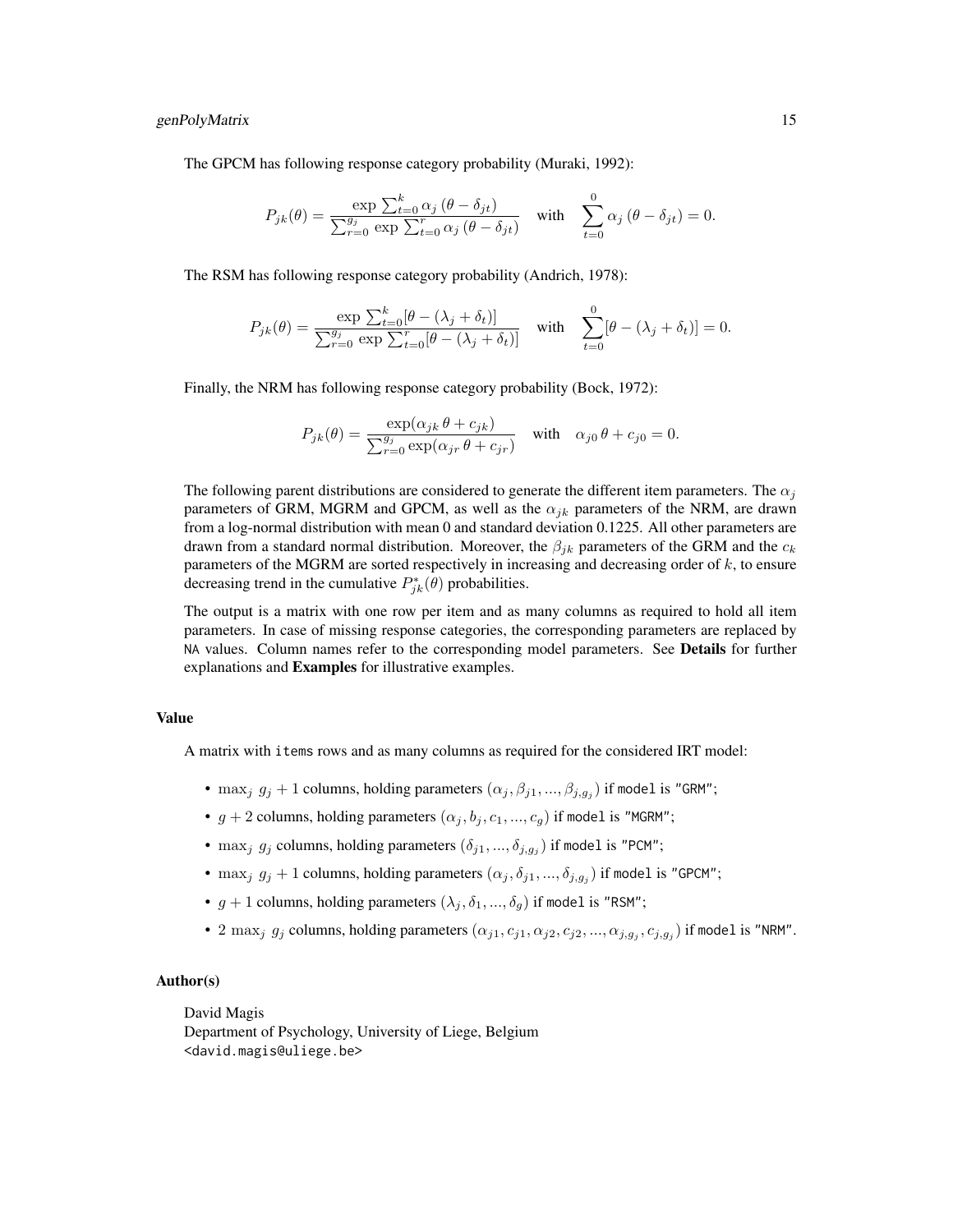#### <span id="page-15-0"></span>References

Andrich, D. (1978). A rating formulation for ordered response categories. *Psychometrika, 43*, 561-573. doi: 10.1007/BF02293814

Bock, R. D. (1972). Estimating item parameters and latent ability when responses are scored in two or more nominal categories. *Psychometrika, 37*, 29-51. doi: 10.1007/BF02291411

Embretson, S. E., and Reise, S. P. (2000). *Item response theory for psychologists*. Mahwah, NJ: Lawrence Erlbaum Associates.

Magis, D., and Raiche, G. (2012). Random Generation of Response Patterns under Computerized Adaptive Testing with the R Package *catR*. *Journal of Statistical Software*, *48 (8)*, 1-31. URL <http://www.jstatsoft.org/v48/i08/>

Masters, G. N. (1982). A Rasch model for partial credit scoring. *Psychometrika, 47*, 149-174. doi: 10.1007/BF02296272

Muraki, E. (1990). Fitting a polytomous item response model to Likert-type data. *Applied Psychological Measurement, 14*, 59-71. doi: 10.1177/014662169001400106

Muraki, E. (1992). A generalized partial credit model: Application of an EM algorithm. *Applied Psychological Measurement, 16*, 19-176. doi: 10.1177/014662169201600206

Samejima, F. (1969). *Estimation of latent ability using a response pattern of graded scores*. Psychometrika Monograph (vol. 17).

#### See Also

#### [Pi](#page-35-1)

# Examples

# All generated item banks have 10 items and at most four response categories

```
# GRM
genPolyMatrix(10, 4, model = "GRM")
# GRM with same number of response categories
genPolyMatrix(10, 4, model = "GRM", same.nrCat = TRUE)# MGRM
genPolyMatrix(10, 4, model = "MGRM")
# MGRM with same number of response categories
genPolyMatrix(10, 4, model = "MGRM", same.nrCat = TRUE) # same result
# PCM
genPolyMatrix(10, 4, model = "PCM")# PCM with same number of response categories
genPolyMatrix(10, 4, model = "PCM", same.nrCat = TRUE)
# GPCM
genPolyMatrix(10, 4, model = "GPCM")
```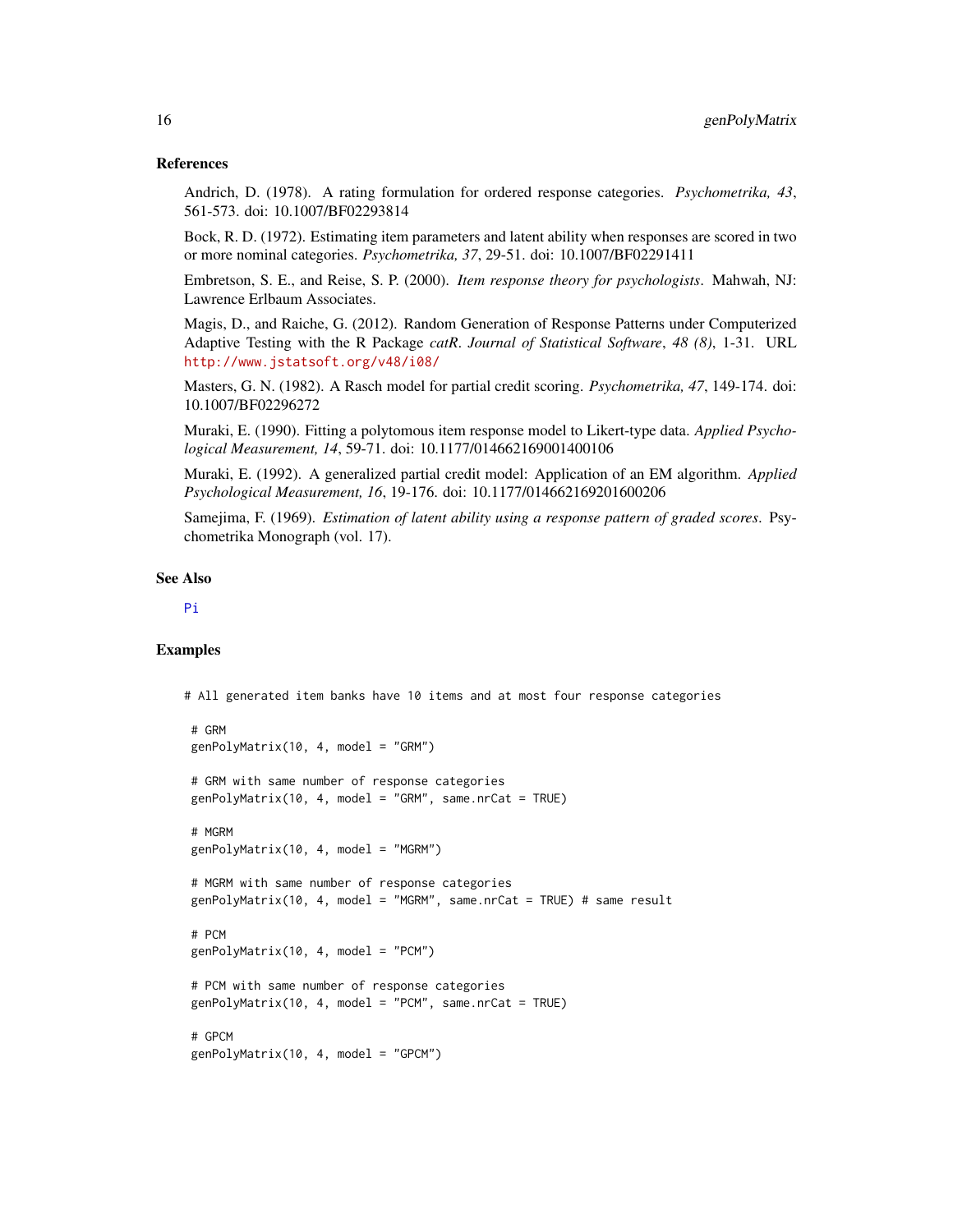```
# GPCM with same number of response categories
genPolyMatrix(10, 4, model = "GPCM", same.nrCat = TRUE)
# RSM
genPolyMatrix(10, 4, model = "RSM")
# RSM with same number of response categories
genPolyMatrix(10, 4, model = "RSM", same.nrCat = TRUE) # same result
# NRM
genPolyMatrix(10, 4, model = "NRM")
# NRM with same number of response categories
genPolyMatrix(10, 4, model = "NRM", same.nrCat = TRUE)
```
<span id="page-16-1"></span>Ii *Item information functions, first and second derivatives (dichotomous and polytomous models)*

# Description

This command returns the Fisher information functions for a given ability value and a given matrix of item parameters under either the 4PL model or any suitable polytomous model. Numerical values of the first and second derivatives of the item information functions are also returned.

# Usage

 $I_i(th, it, model = NULL, D = 1)$ 

#### Arguments

| th    | numeric: the ability value.                                                                                                                                                                  |
|-------|----------------------------------------------------------------------------------------------------------------------------------------------------------------------------------------------|
| it    | numeric: a suitable matrix of item parameters. See <b>Details</b> .                                                                                                                          |
| model | either NULL (default) for dichotomous models, or any suitable acronym for poly-<br>tomous models. Possible values are "GRM", "MGRM", "PCM", "GPCM", "RSM" and<br>"NRM". See <b>Details</b> . |
| D     | numeric: the metric constant. Default is $D=1$ (for logistic metric); $D=1.702$<br>yields approximately the normal metric (Haley, 1952). Ignored if model is not<br>NULL.                    |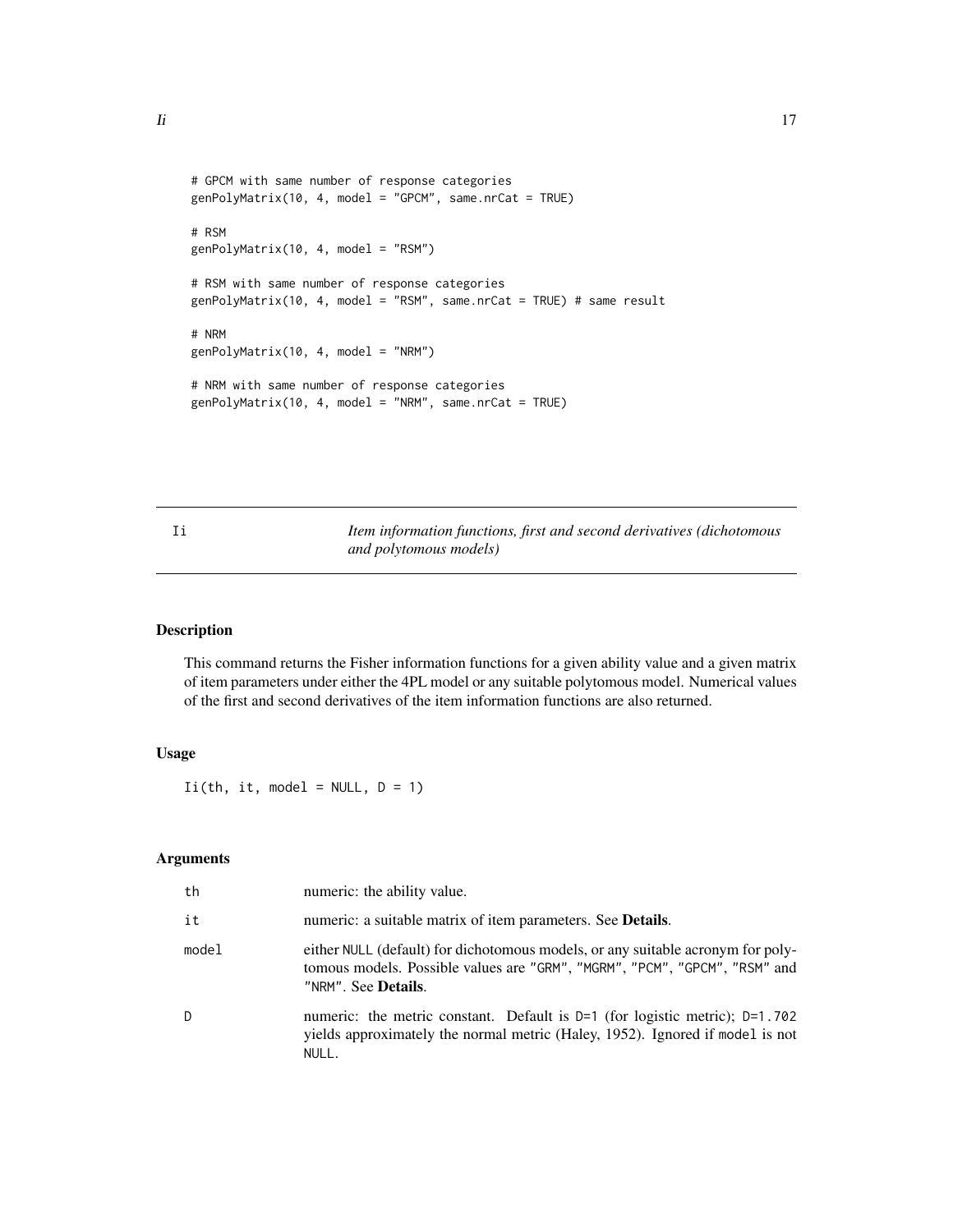#### Details

The first and second derivatives are computed algebraically, either from the four-parameter logistic (4PL) model (Barton and Lord, 1981) or from the corresponding polytomous model. These derivatives are necessary for both the estimation of ability and the computation of related standard errors.

Dichotomous IRT models are considered whenever model is set to NULL (default value). In this case, it must be a matrix with one row per item and four columns, with the values of the discrimination, the difficulty, the pseudo-guessing and the inattention parameters (in this order). These are the parameters of the four-parameter logistic (4PL) model (Barton and Lord, 1981).

Polytomous IRT models are specified by their respective acronym: "GRM" for Graded Response Model, "MGRM" for Modified Graded Response Model, "PCM" for Partical Credit Model, "GPCM" for Generalized Partial Credit Model, "RSM" for Rating Scale Model and "NRM" for Nominal Response Model. The it still holds one row per item, end the number of columns and their content depends on the model. See [genPolyMatrix](#page-12-1) for further information and illustrative examples of suitable polytomous item banks.

#### Value

A list with three arguments:

| Ιi   | the vector with item informations (one value per item).                                       |
|------|-----------------------------------------------------------------------------------------------|
| dIi  | the vector with first derivatives of the item information functions (one value per<br>item).  |
| d2Ii | the vector with second derivatives of the item information functions (one value<br>per item). |

# Author(s)

David Magis Department of Psychology, University of Liege, Belgium <david.magis@uliege.be>

#### References

Barton, M.A., and Lord, F.M. (1981). *An upper asymptote for the three-parameter logistic itemresponse model*. Research Bulletin 81-20. Princeton, NJ: Educational Testing Service.

Haley, D.C. (1952). *Estimation of the dosage mortality relationship when the dose is subject to error*. Technical report no 15. Palo Alto, CA: Applied Mathematics and Statistics Laboratory, Stanford University.

Magis, D., and Raiche, G. (2012). Random Generation of Response Patterns under Computerized Adaptive Testing with the R Package *catR*. *Journal of Statistical Software*, *48 (8)*, 1-31. URL <http://www.jstatsoft.org/v48/i08/>

# See Also

[Pi](#page-35-1), [thetaEst](#page-58-1), [genPolyMatrix](#page-12-1)

<span id="page-17-0"></span>18 Ii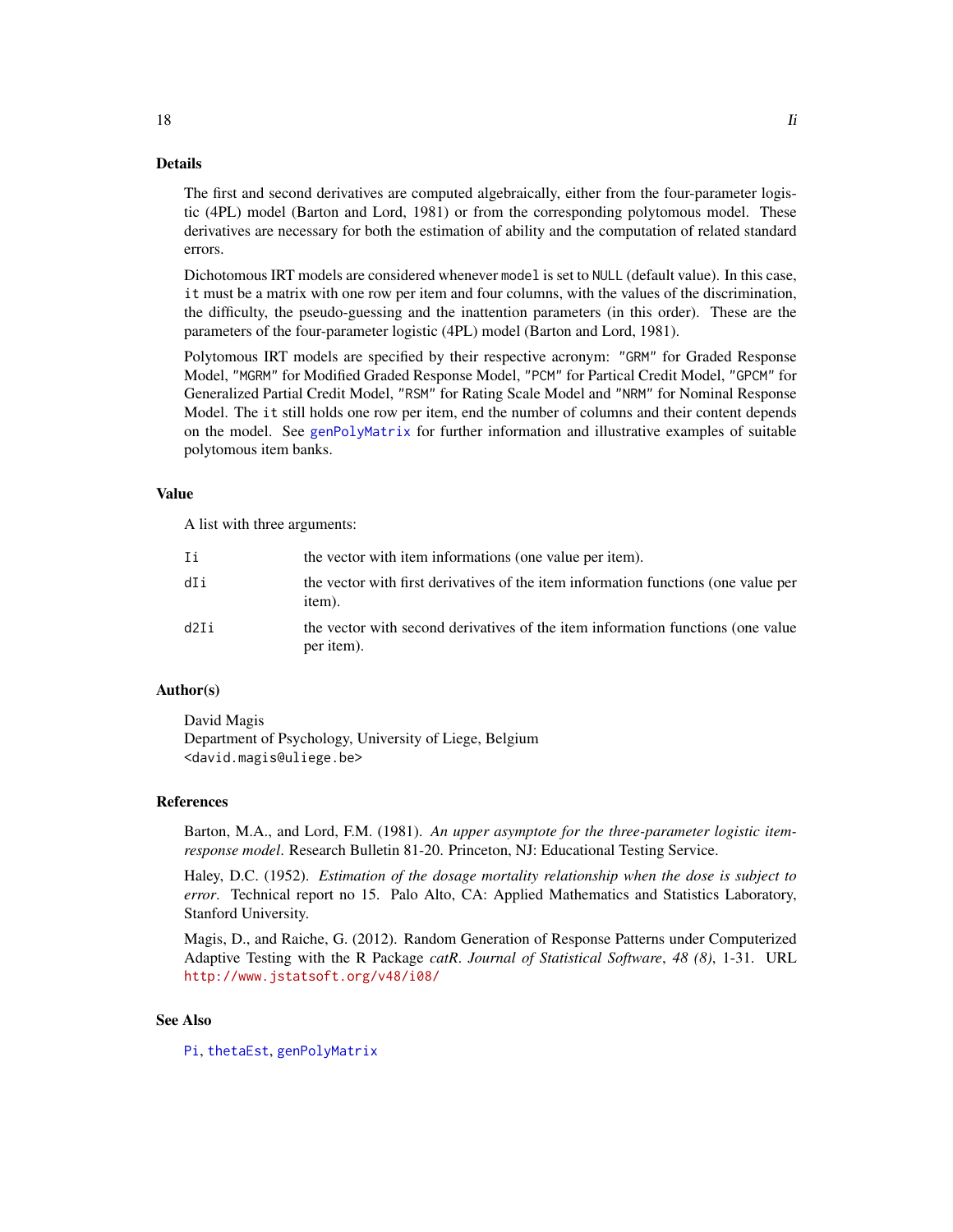# <span id="page-18-0"></span>integrate.mstR 19

#### Examples

```
## Dichotomous models ##
# Generation of an item bank under 3PL with 100 items
m.3PL <- genDichoMatrix(100, model = "3PL")
m.3PL <- as.matrix(m.3PL)
# Item information functions and derivatives
# (various th and D values)
I_i(th = 0, m.3PL)I_i(th = 0, m.3PL, D = 1.702)I_i(th = 1, m.3PL)## Polytomous models ##
# Generation of an item bank under GRM with 100 items and at most 4 categories
m.GRM <- genPolyMatrix(100, 4, "GRM")
m.GRM <- as.matrix(m.GRM)
# Computation of item information and derivatives for ability level 0
I_i(\emptyset, m.GRM, model = "GRM")# Generation of a item bank under PCM with 20 items and at most 3 categories
m.PCM <- genPolyMatrix(20, 3, "PCM")
m.PCM <- as.matrix(m.PCM)
 # Computation of item information and derivatives for ability level 1
I_i(1, m.PCM, model = "PCM")
```
<span id="page-18-1"></span>integrate.mstR *Numerical integration by linear interpolation (for mstR internal use)*

# Description

This command computes the integral of function  $f(x)$  by providing values of x and  $f(x)$ , similarly to the integrate.xy function of the R package sfsmisc.

# Usage

```
integrate.mstR(x, y)
```
# Arguments

| numeric: a vector of $x$ values for numerical integration.            |
|-----------------------------------------------------------------------|
| numeric: a vector of numerical values corresponding to $f(x)$ values. |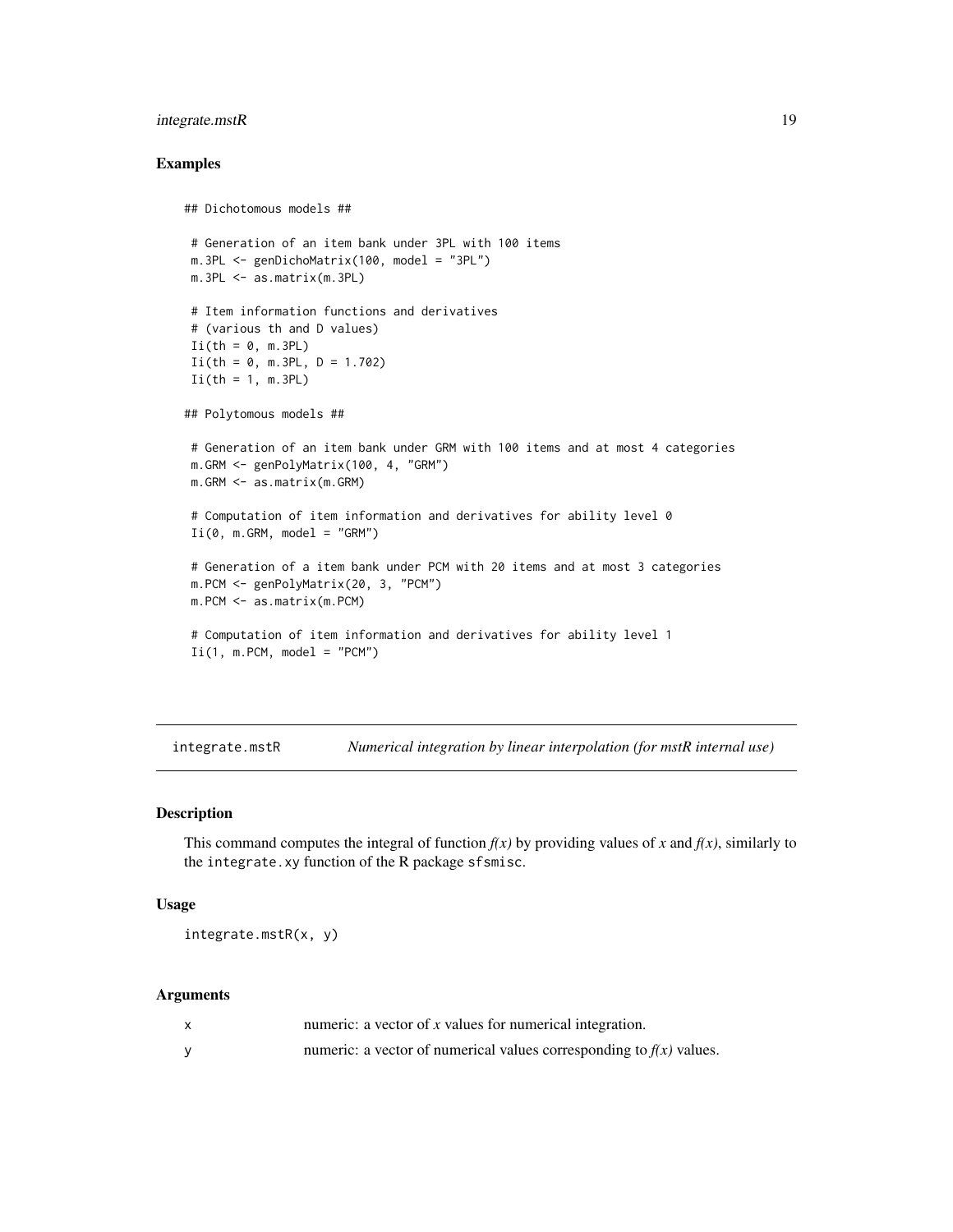# <span id="page-19-0"></span>Details

This function was written to compute "cheap" numerical integration by providing sequences of *x* values and corresponding computed values  $f(x)$ . It works similarly as the integrate.xy function when use. spline=FALSE is required. It was developed internally to eventually remove dependency of mstR package to package sfsmisc.

# Value

The approximated integral.

# Author(s)

David Magis Department of Psychology, University of Liege, Belgium <david.magis@uliege.be>

#### References

Maechler, M. et al. (2012). *sfsmisc: Utilities from Seminar fuer Statistik ETH Zurich*. R package version 1.0-23. http://CRAN.R-project.org/package=sfsmisc

#### See Also

The integrate.xy function in package sfsmisc

# Examples

```
x \le - seq(from = -4, to = 4, length = 33)
y \leftarrow \exp(x)integerate.mstR(x, y) # 54.86381## Not run:
# Comparison with integrate.xy
require(sfsmisc)
integrate.xy(x, y, use.splitne = FALSE) # 54.86381integrate.xy(x, y) # 54.58058
```
## End(Not run)

Ji *Function* J(θ) *for weighted likelihood estimation (dichotomous and polytomous IRT models)*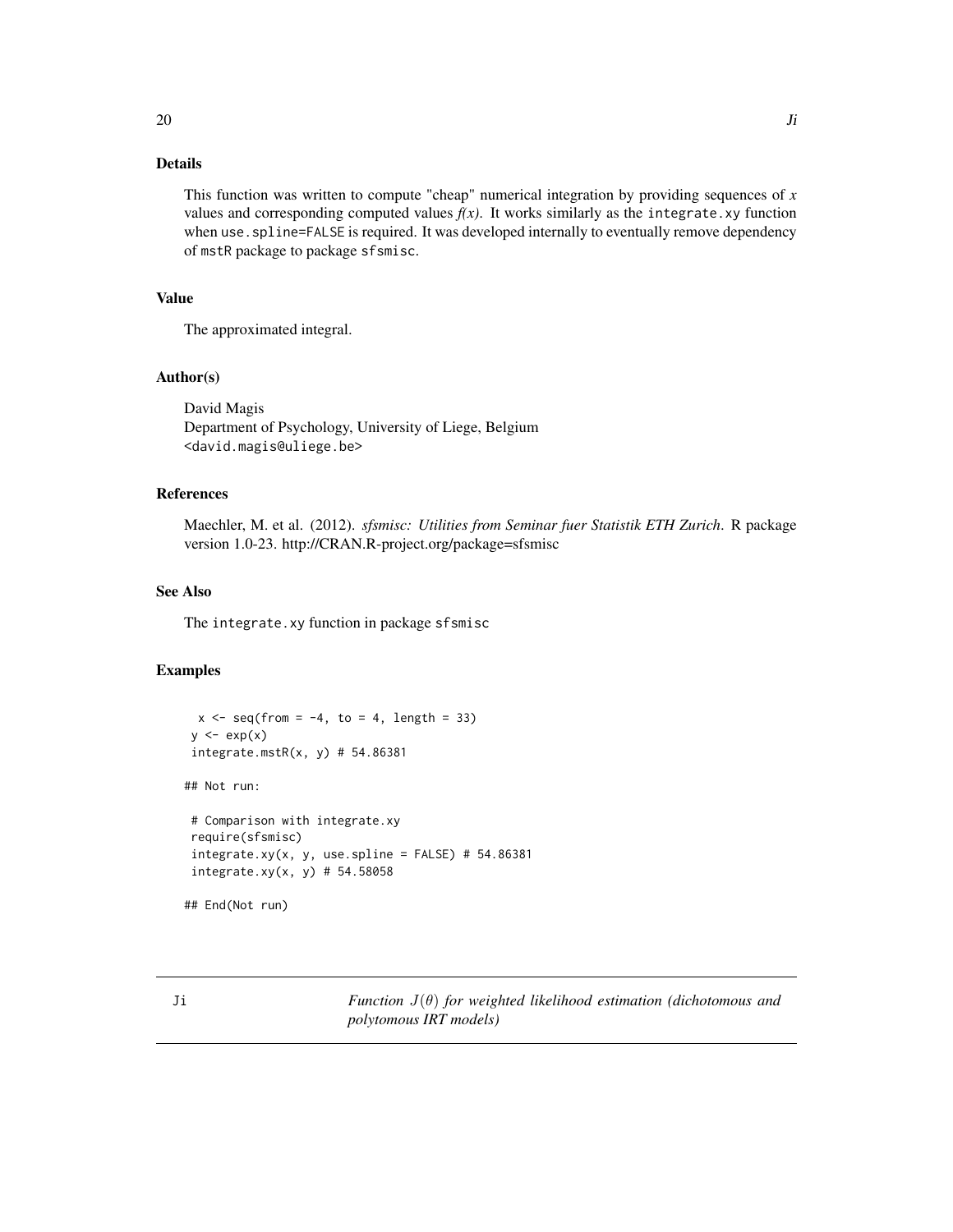# <span id="page-20-0"></span>Description

This command returns the  $J(\theta)$  function that is necessary to obtain the weighted likelihood estimation of ability with dichotomous and polytomous IRT models, as well as its asymptotic standard error.

#### Usage

 $Ji(th, it, model = NULL, D = 1)$ 

#### Arguments

| th    | numeric: the ability value.                                                                                                                                                                  |
|-------|----------------------------------------------------------------------------------------------------------------------------------------------------------------------------------------------|
| it    | numeric: a suitable matrix of item parameters. See <b>Details</b> .                                                                                                                          |
| model | either NULL (default) for dichotomous models, or any suitable acronym for poly-<br>tomous models. Possible values are "GRM", "MGRM", "PCM", "GPCM", "RSM" and<br>"NRM". See <b>Details</b> . |
| D     | numeric: the metric constant. Default is $D=1$ (for logistic metric); $D=1.702$<br>yields approximately the normal metric (Haley, 1952). Ignored if model is not<br>NULL.                    |

#### Details

The  $J(\theta)$  fucntion is defined by (Samejima, 1998):

$$
J(\theta) = \sum_{j=1}^{n} \sum_{k=0}^{g_j} \frac{P'_{jk}(\theta) P''_{jk}(\theta)}{P_{jk}(\theta)}
$$

where *n* is the number of items;  $g_j$  the number of response categories for item  $j$  ( $j = 1, ..., n$ );  $P_{jk}(\theta)$  the response category probabilities and  $P'_{jk}(\theta)$  and  $P''_{jk}(\theta)$  the first and second derivatives with respect to  $\theta$ . In case of dichotomous IRT models, this reduces to (Warm, 1989):

$$
J(\theta) = \sum_{j=1}^{n} \frac{P_j'(\theta) P_j''(\theta)}{P_j(\theta) Q_j(\theta)}
$$

with  $Q_j(\theta) = 1 - P_j(\theta)$ .

This function is useful to compute the weighted likelihood estimates of ability with dichotomous and polytomous IRT models as well as their related asymptotic standard errors.

Dichotomous IRT models are considered whenever model is set to NULL (default value). In this case, it must be a matrix with one row per item and four columns, with the values of the discrimination, the difficulty, the pseudo-guessing and the inattention parameters (in this order). These are the parameters of the four-parameter logistic (4PL) model (Barton and Lord, 1981).

Polytomous IRT models are specified by their respective acronym: "GRM" for Graded Response Model, "MGRM" for Modified Graded Response Model, "PCM" for Partical Credit Model, "GPCM" for Generalized Partial Credit Model, "RSM" for Rating Scale Model and "NRM" for Nominal Response Model. The it still holds one row per item, end the number of columns and their content depends on the model. See [genPolyMatrix](#page-12-1) for further information and illustrative examples of suitable polytomous item banks.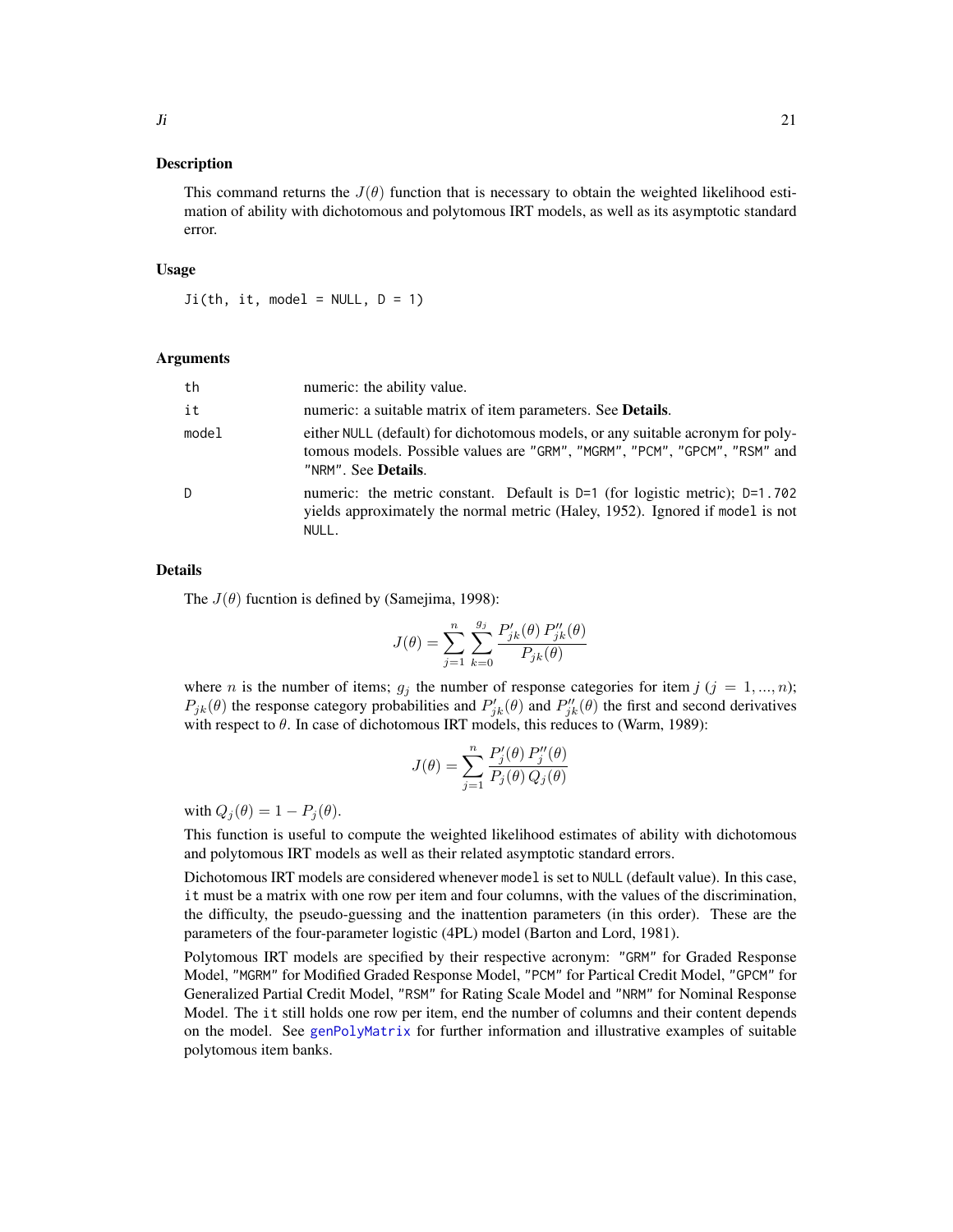# <span id="page-21-0"></span>Value

A list with two arguments:

| Ji  | the vector with $J(\theta)$ values (one value per item).                          |
|-----|-----------------------------------------------------------------------------------|
| dJi | the vector with first derivatives of the $J(\theta)$ values (one value per item). |

# Author(s)

David Magis Department of Psychology, University of Liege, Belgium <david.magis@uliege.be>

#### References

Barton, M.A., and Lord, F.M. (1981). *An upper asymptote for the three-parameter logistic itemresponse model*. Research Bulletin 81-20. Princeton, NJ: Educational Testing Service.

Haley, D.C. (1952). *Estimation of the dosage mortality relationship when the dose is subject to error*. Technical report no 15. Palo Alto, CA: Applied Mathematics and Statistics Laboratory, Stanford University.

Magis, D., and Raiche, G. (2012). Random Generation of Response Patterns under Computerized Adaptive Testing with the R Package *catR*. *Journal of Statistical Software*, *48 (8)*, 1-31. URL <http://www.jstatsoft.org/v48/i08/>

Samejima, F. (1998, April). *Expansion of Warm's weighted likelihood estimator of ability for the three-parameter logistic model to generate discrete responses.* PPaper presented at the annual meeting of the National Council on Measurement in Education, San Diego, CA.

Warm, T.A. (1989). Weighted likelihood estimation of ability in item response models. *Psychometrika, 54*, 427-450. doi: 10.1007/BF02294627

# See Also

[thetaEst](#page-58-1), [semTheta](#page-47-1), [genPolyMatrix](#page-12-1)

# Examples

```
## Dichotomous models ##
```

```
# Generation of an item bank under 3PL with 100 items
m.3PL <- genDichoMatrix(100, model = "3PL")
m.3PL <- as.matrix(m.3PL)
# Various J functions and derivatives
# (various th and D values)
Ji(th = 0, m.3PL)Ji(th = 0, m.3PL, D = 1.702)Ji(th = 1, m.3PL)
```
## Polytomous models ##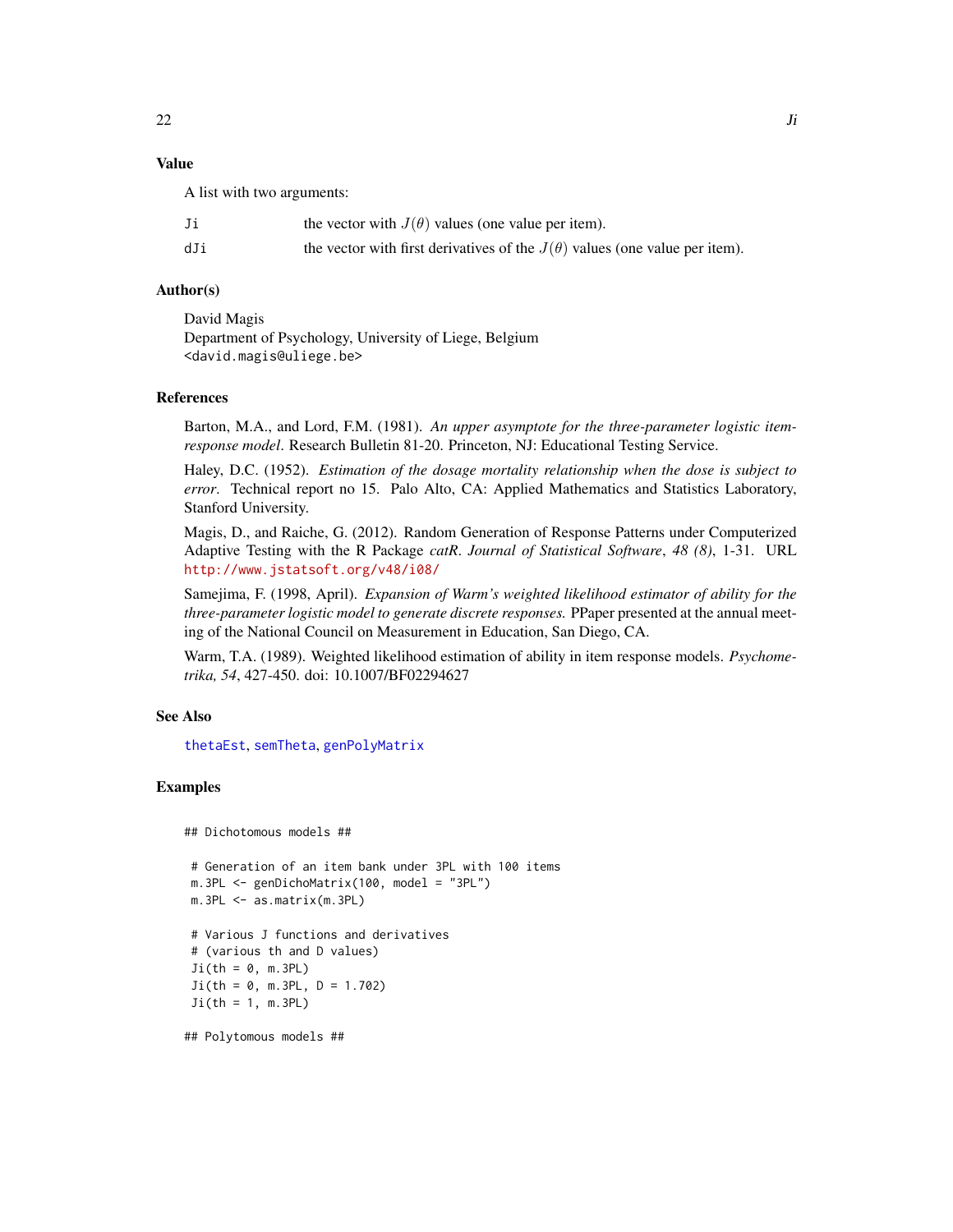#### <span id="page-22-0"></span> $MKL$  23

```
# Generation of an item bank under GRM with 100 items and at most 4 categories
m.GRM <- genPolyMatrix(100, 4, "GRM")
m.GRM <- as.matrix(m.GRM)
# Computation of J function and derivatives for ability level 0
Ji(0, m.GRM, model = "GRM")# Generation of a item bank under PCM with 20 items and at most 3 categories
m.PCM <- genPolyMatrix(20, 3, "PCM")
m.PCM <- as.matrix(m.PCM)
# Computation of J function and derivatives for ability level 1
Ji(1, m.PCM, model = "PCM")
```
<span id="page-22-1"></span>MKL *Module Kullback-Leibler (MKL) and posterior module Kullback-Leibler (MKLP)*

#### Description

This command returns the value of the Kullback-Leibler (MKL) or the posterior Kullback-Leibler (MKLP) weighted likelihood for a given target module and an item bank (both under dichotomous and polytomous IRT models).

#### Usage

```
MKL(itemBank, modules, target.mod, theta = NULL, it.given, x, model = NULL,
    lower = -4, upper = 4, nqp = 33, type = "MKL", priorDist = "norm",
    priorPar = c(\emptyset, 1), D = 1)
```
#### Arguments

| itemBank     | numeric: a suitable matrix of item parameters. See <b>Details</b> .                                                                                                                                                               |
|--------------|-----------------------------------------------------------------------------------------------------------------------------------------------------------------------------------------------------------------------------------|
| modules      | a binary matrix that specifies the item membership to the modules. See Details.                                                                                                                                                   |
| target.mod   | numeric: the module (referred to as its column number in the modules matrix)<br>for which the information must be computed.                                                                                                       |
| theta        | either the provisional ability level or NULL (default). See <b>Details</b> .                                                                                                                                                      |
| it.given     | numeric: a vector of item indicators for all previously administered items.                                                                                                                                                       |
| $\mathsf{x}$ | numeric: a vector of item responses, coded as 0 or 1 only (for dichotomous<br>items) or from 0 to the number of response categories minus one (for polytomous<br>items). The length of x must be equal to the length of it.given. |
| model        | either NULL (default) for dichotomous models, or any suitable acronym for poly-<br>tomous models. Possible values are "GRM", "MGRM", "PCM", "GPCM", "RSM" and<br>"NRM". See <b>Details</b> .                                      |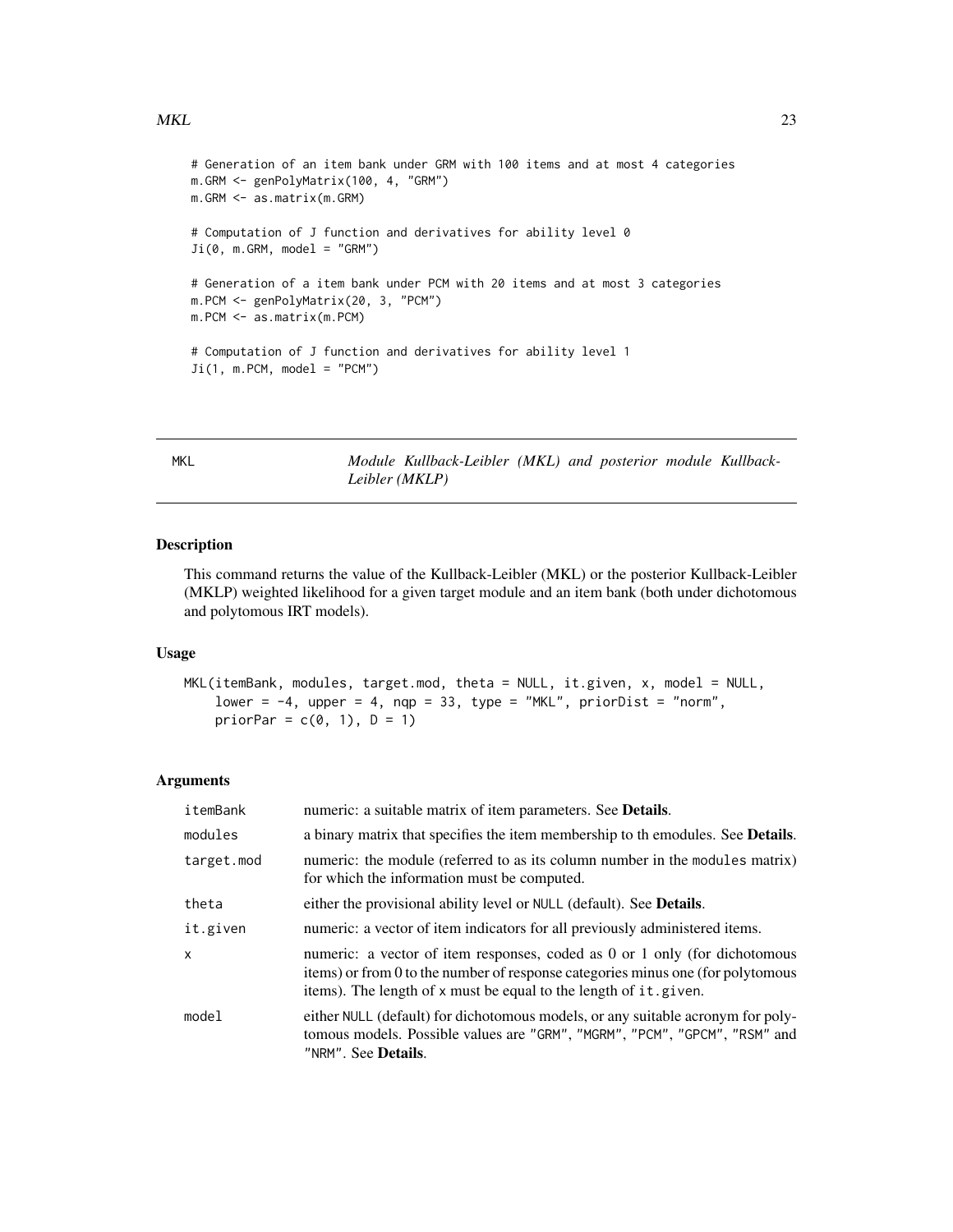<span id="page-23-0"></span>

| lower     | numeric: the lower bound for numerical integration (default is -4).                                                                                                                                                                                                                                                                                            |
|-----------|----------------------------------------------------------------------------------------------------------------------------------------------------------------------------------------------------------------------------------------------------------------------------------------------------------------------------------------------------------------|
| upper     | numeric: the upper bound for numerical integration (default is 4).                                                                                                                                                                                                                                                                                             |
| nqp       | numeric: the number of quadrature points (default is 33).                                                                                                                                                                                                                                                                                                      |
| type      | character: the type of Kullback-Leibler information to be computed. Possible<br>values are "MKL" (default) and "MKLP". See <b>Details</b> .                                                                                                                                                                                                                    |
| priorDist | character: the prior ability distribution. Possible values are "norm" (default)<br>for the normal distribution, and "unif" for the uniform distribution. Ignored if<br>type is not "MPWI".                                                                                                                                                                     |
| priorPar  | numeric: a vector of two components with the prior parameters. If priorDist is<br>"norm", then priorPar contains the mean and the standard deviation of the nor-<br>mal distribution. If priorDist is "unif", then priorPar contains the bounds<br>of the uniform distribution. The default values are 0 and 1 respectively. Ignored<br>if type is not "MPWI". |
| D.        | numeric: the metric constant. Default is $D=1$ (for logistic metric); $D=1.702$<br>yields approximately the normal metric (Haley, 1952). Ignored if model is not<br>NULL.                                                                                                                                                                                      |

# Details

This function extends the KL and the KLP methods to select the next item in CAT, to the MST framework. This command serves as a subroutine for the next Module function.

Dichotomous IRT models are considered whenever model is set to NULL (default value). In this case, itemBank must be a matrix with one row per item and four columns, with the values of the discrimination, the difficulty, the pseudo-guessing and the inattention parameters (in this order). These are the parameters of the four-parameter logistic (4PL) model (Barton and Lord, 1981).

Polytomous IRT models are specified by their respective acronym: "GRM" for Graded Response Model, "MGRM" for Modified Graded Response Model, "PCM" for Partical Credit Model, "GPCM" for Generalized Partial Credit Model, "RSM" for Rating Scale Model and "NRM" for Nominal Response Model. The itemBank still holds one row per item, end the number of columns and their content depends on the model. See [genPolyMatrix](#page-12-1) for further information and illustrative examples of suitable polytomous item banks.

# FROM HERE

Under polytomous IRT models, let *k* be the number of administered items, and set  $x_1, ..., x_k$  as the provisional response pattern (where each response  $x_l$  takes values in  $\{0, 1, ..., g_l\}$ ). Set  $\hat{\theta}_k$  as the provisional ability estimate (with the first  $k$  responses). Set  $M$  as the number of items in the target module of interest (not yet administered). Set also  $L(\theta|x_1, ..., x_k)$  as the likelihood function of the first k items and evaluated at  $\theta$ . Set finally  $P_{it}(\theta)$  as the probability of answering response category *t* to item *j* of the target module  $(j = 1, ..., M)$  for a given ability level  $\theta$ . Then, module Kullack-Leibler (MKL) information is defined as

$$
MKL(\theta||\hat{\theta}_k) = \sum_{j=1}^{M} \sum_{t=0}^{g_j} P_{jt}(\hat{\theta}_k) \log \left( \frac{P_{jt}(\hat{\theta}_k)}{P_{jt}(\theta)} \right)
$$

.

In case of dichotomous IRT models, all  $g_l$  values reduce to 1, so that item responses  $x_l$  equal either 0 or 1. Set simply  $P_i(\theta)$  as the probability of answering item *j* correctly  $(j = 1, ..., M)$  for a given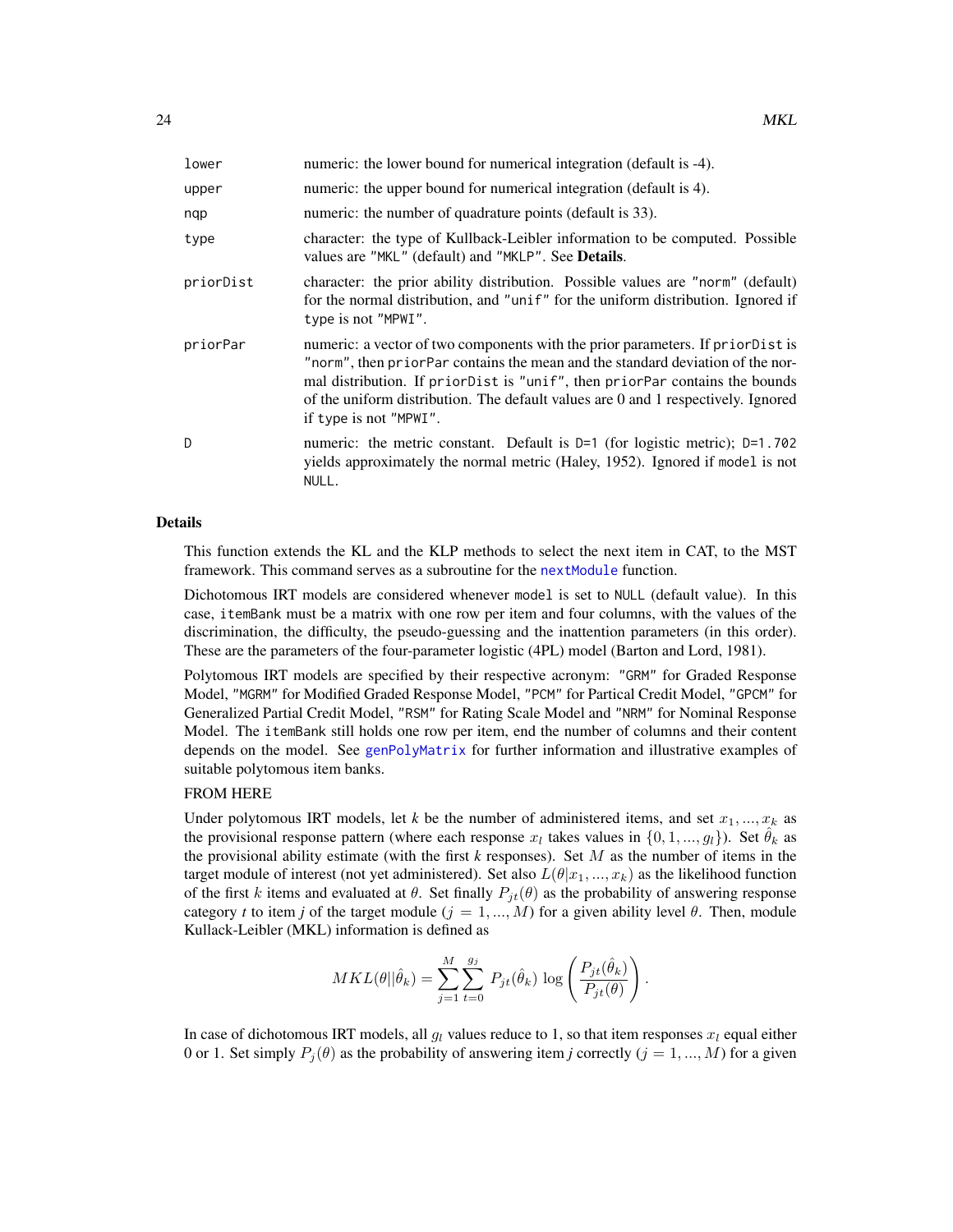<span id="page-24-0"></span>ability level  $\theta$ . Then, MKL information reduces to

$$
MKL(\theta||\hat{\theta}) = \sum_{j=1}^{M} \left\{ P_j(\hat{\theta}) \log \left( \frac{P_j(\hat{\theta}_k)}{P_j(\theta)} \right) + \left[1 - P_j(\hat{\theta}_k)\right] \log \left( \frac{1 - P_j(\hat{\theta}_k)}{1 - P_j(\theta)} \right) \right\}.
$$

The quantity that is returned by this MKL function is either: the likelihood function weighted by module Kullback-Leibler information (the MKL value):

$$
MKL(\hat{\theta}_k) = \int MKL(\theta || \hat{\theta}_k) L(\theta | x_1, ..., x_k) d\theta
$$

or the posterior function weighted by module Kullback-Leibler information (the MKLP value):

$$
MKLP(\hat{\theta}) = \int MKL(\theta || \hat{\theta}_k) \pi(\theta) L(\theta | x_1, ..., x_k) d\theta
$$

where  $\pi(\theta)$  is the prior distribution of the ability level.

These integrals are approximated by the [integrate.mstR](#page-18-1) function. The range of integration is set up by the arguments lower, upper and nqp, giving respectively the lower bound, the upper bound and the number of quadrature points. The default range goes from -4 to 4 with length 33 (that is, by steps of 0.25).

The argument type defines the type of information to be computed. The default value, "MKL", computes the MKL value, while the MKLP value is obtained with type="MKLP". For the latter, the priorDist and priorPar arguments fix the prior ability distribution. The normal distribution is set up by priorDist="norm" and then, priorPar contains the mean and the standard deviation of the normal distribution. If priorDist is "unif", then the uniform distribution is considered, and priorPar fixes the lower and upper bounds of that uniform distribution. By default, the standard normal prior distribution is assumed. This argument is ignored whenever method is not "MKLP".

The provisional response pattern and the related administered items are provided by the vectors x and it.given respectively. The target module (for which the maximum information is computed) is given by its column number in the modules matrix, through the target.mod argument.

The provisioal (ad-interim) ability level can be provided through the theta argument. If not provided or set to NULL (default value), it is then internally computed as the ML estimate of ability for the given response pattern x and the previously administered items it.given.

#### Value

The required KL (or KLP) weighted module likelihood for the target module.

# Author(s)

David Magis Department of Psychology, University of Liege, Belgium <david.magis@uliege.be>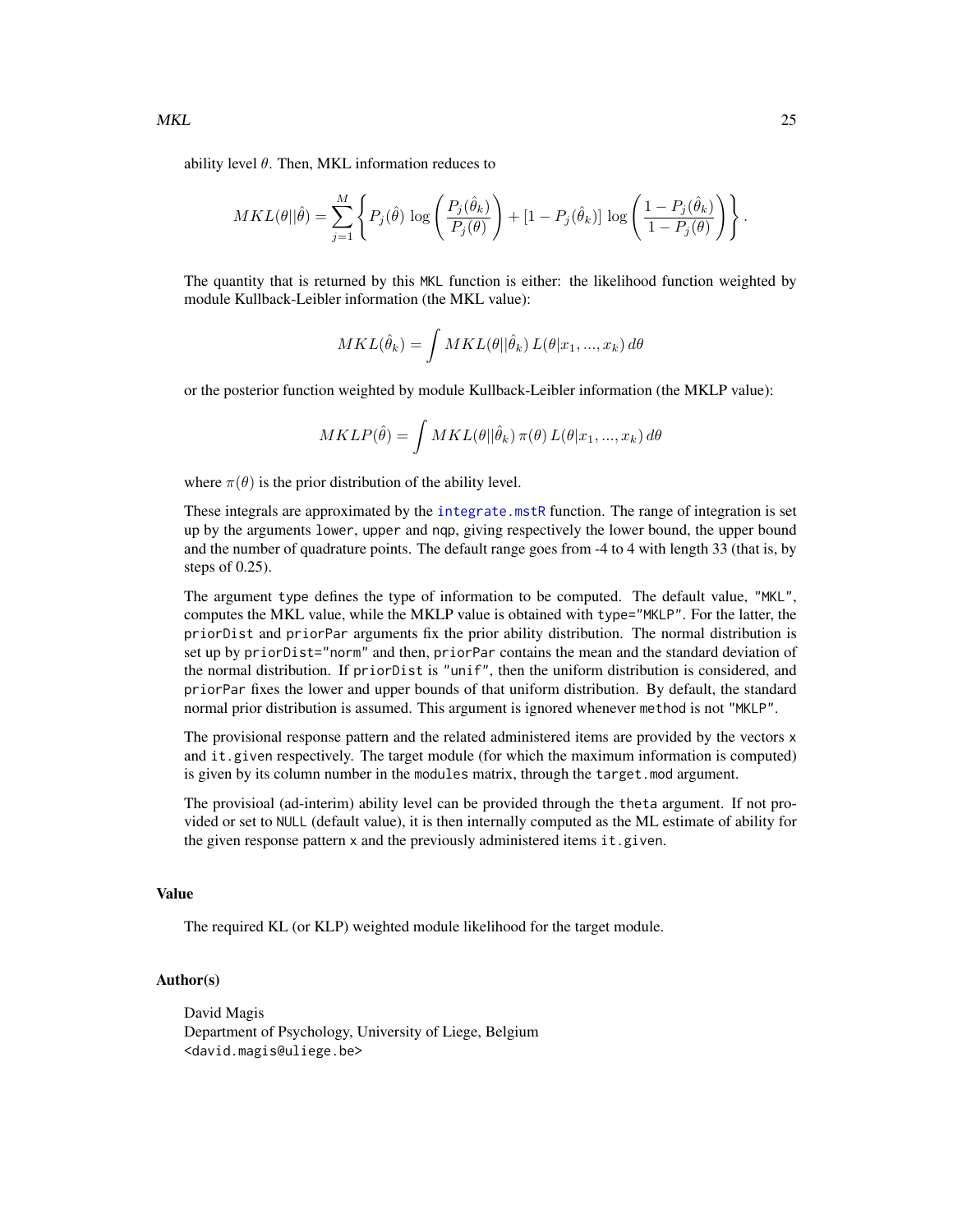#### <span id="page-25-0"></span>References

Barton, M.A., and Lord, F.M. (1981). *An upper asymptote for the three-parameter logistic itemresponse model*. Research Bulletin 81-20. Princeton, NJ: Educational Testing Service.

Haley, D.C. (1952). *Estimation of the dosage mortality relationship when the dose is subject to error*. Technical report no 15. Palo Alto, CA: Applied Mathematics and Statistics Laboratory, Stanford University.

#### See Also

[Ii](#page-16-1), [nextModule](#page-30-1), [integrate.mstR](#page-18-1), [genPolyMatrix](#page-12-1)

#### Examples

```
## Dichotomous models ##
# Generation of an item bank under 2PL, made of 7 successive modules that target
# different average ability levels and with different lengths
# (the first generated item parameters hold two modules of 8 items each)
it \le rbind(genDichoMatrix(16, model = "2PL"),
            genDichoMatrix(6, model = "2PL", bPrior = c("norm", -1, 1)),
            genDichoMatrix(6, model = "2PL", bPrior = c("norm", 1, 1)),
            genDichoMatrix(9, model = "2PL", bPrior = c("norm", -2, 1)),
            genDichomatrix(9, model = "2PL", bPrior = c("norm", 0, 1)),genDichomatrix(9, model = "2PL", bPrior = c("norm", 2, 1)))it \leftarrow as.matrix(it)# Creation of the 'module' matrix to list item membership in each module
modules \leq matrix(0, 55, 7)
modules[1:8, 1] <- modules[9:16, 2] <- modules[17:22, 3] <- 1
modules[23:28, 4] <- modules[29:37, 5] <- modules[38:46, 6] <- 1
modules[47:55, 7] <- 1
# Creation of the response pattern for module 1 and true ability level 0
x \leq - genPattern(th = 0, it = it[1:8,], seed = 1)
# MKL for module 3
MKL(it, modules, target.mod = 3, it.given = 1:8, x = x)
# Same with pre-estimation of ability by ML (same result)
th \le thetaEst(it[1:8,], x, method = "ML")
MKL(it, modules, target.mod = 3, it.given = 1:8, x = x, theta = th)
# Same with pre-estimation of ability by EAP (different result)
th \le thetaEst(it[1:8,], x, method = "EAP")
MKL(it, modules, target.mod = 3, it.given = 1:8, x = x, theta = th)
# MKLP for module 3
MKL(it, modules, target.mod = 3, it. given = 1:8, x = x, type = "MKLP")# MKL for for module 3, different integration range
```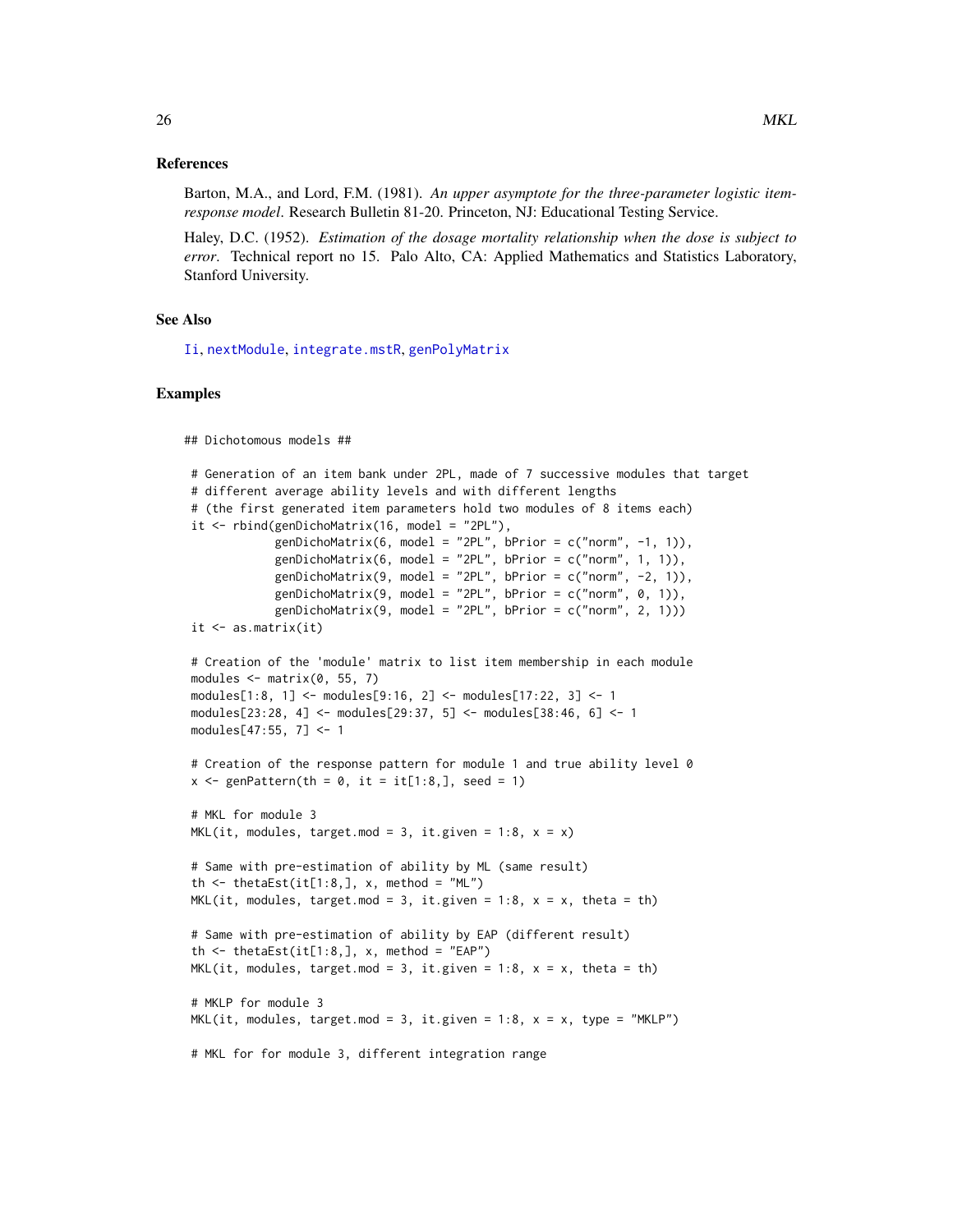```
MKL(it, modules, target.mod = 3, it.given = 1:8, x = x, lower = -2, upper = 2, nqp = 20)
# MKLP for module 3, uniform prior distribution on the range [-2,2]
MKL(it, modules, target.mod = 3, it.given = 1:8, x = x, type = "MKLP",
    priorDist = "unif", priorPar = c(-2, 2))
## Polytomous models ##
# Same structure as above but parameters are now generated from PCM with at most
# 4 categories
it.pol \leq genPolyMatrix(55, model = "PCM", nrCat = 4)
it.pol <- as.matrix(it)
# Creation of the response pattern for module 1 and true ability level 0
x \le genPattern(th = 0, it = it.pol[1:8,], seed = 1)
# MKL for module 3
MKL(it.pol, modules, target.mod = 3, it.given = 1:8, x = x, model = "PCM")# Same with pre-estimation of ability by ML (same result)
th \le thetaEst(it.pol[1:8,], x, method = "ML", model = "PCM")
MKL(it.pol, modules, target.mod = 3, it.given = 1:8, x = x, theta = th,
    model = "PCM")
# Same with pre-estimation of ability by EAP (different result)
th \le thetaEst(it.pol[1:8,], x, method = "EAP", model = "PCM")
MKL(it.pol, modules, target.mod = 3, it. given = 1:8, x = x, theta = th,model = "PCM")# MKLP for module 3
MKL(it.pol, modules, target.mod = 3, it. given = 1:8, x = x, type = "MKLP",model = "PCM")# MKL for for module 3, different integration range
MKL(it.pol, modules, target.mod = 3, it.given = 1:8, x = x, lower = -2,
    upper = 2, nqp = 20, model = "PCM")# MKLP for module 3, uniform prior distribution on the range [-2,2]
MKL(it.pol, modules, target.mod = 3, it. given = 1:8, x = x, type = "MKLP",priorDist = "unif", priorPar = c(-2, 2), model = "PCM")
```
<span id="page-26-1"></span>

MWMI *Maximum likelihood weighted module information (MLWMI) and maximum posterior weighted module information (MPWMI)*

#### Description

This command returns the value of the likelihood (MLWMI) or the posterior (MPWMI) weighted module information for a given module and an item bank (both under dichotomous and polytomous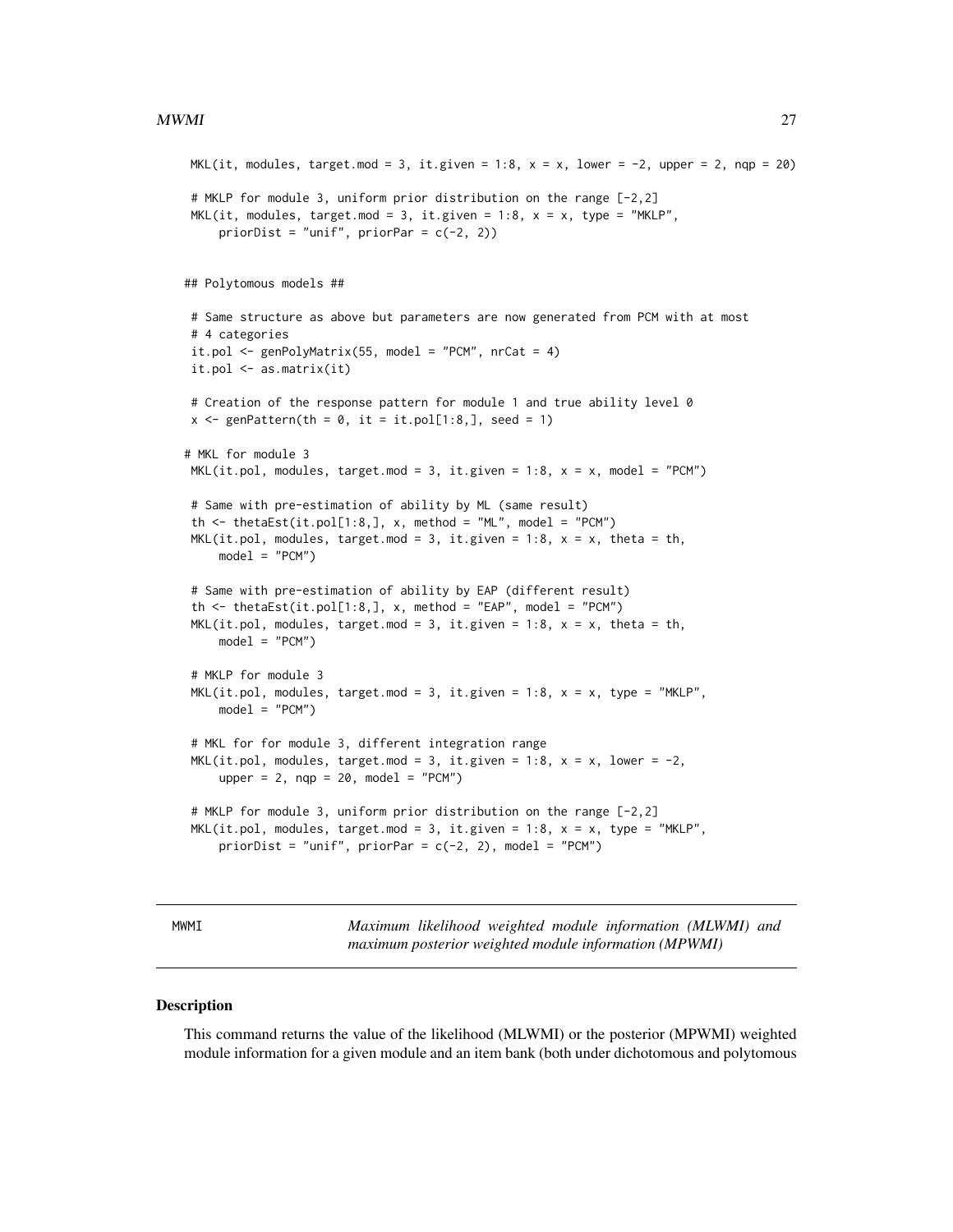<span id="page-27-0"></span>IRT models).

# Usage

```
MWMI(itemBank, modules, target.mod, it.given, x, model = NULL, lower = -4,
   upper = 4, nqp = 33, type = "MLWMI", priorDist = "norm", priorPar = c(0, 1),
   D = 1
```
# Arguments

| itemBank   | numeric: a suitable matrix of item parameters. See Details.                                                                                                                                                                                                                                                                                                    |
|------------|----------------------------------------------------------------------------------------------------------------------------------------------------------------------------------------------------------------------------------------------------------------------------------------------------------------------------------------------------------------|
| modules    | a binary matrix that specifies the item membership to the modules. See Details.                                                                                                                                                                                                                                                                                |
| target.mod | numeric: the module (referred to as its column number in the modules matrix)<br>for which the information must be computed.                                                                                                                                                                                                                                    |
| it.given   | numeric: a vector of item indicators for all previously administered items.                                                                                                                                                                                                                                                                                    |
| x          | numeric: a vector of item responses, coded as 0 or 1 only (for dichotomous<br>items) or from 0 to the number of response categories minus one (for polytomous<br>items). The length of x must be equal to the length of it.given.                                                                                                                              |
| model      | either NULL (default) for dichotomous models, or any suitable acronym for poly-<br>tomous models. Possible values are "GRM", "MGRM", "PCM", "GPCM", "RSM" and<br>"NRM". See Details.                                                                                                                                                                           |
| lower      | numeric: the lower bound for numerical integration (default is -4).                                                                                                                                                                                                                                                                                            |
| upper      | numeric: the upper bound for numerical integration (default is 4).                                                                                                                                                                                                                                                                                             |
| nqp        | numeric: the number of quadrature points (default is 33).                                                                                                                                                                                                                                                                                                      |
| type       | character: the type of information to be computed. Possible values are "MLWMI"<br>(default) and "MPWMI". See Details.                                                                                                                                                                                                                                          |
| priorDist  | character: the prior ability distribution. Possible values are "norm" (default)<br>for the normal distribution, and "unif" for the uniform distribution. Ignored if<br>type is not "MPWI".                                                                                                                                                                     |
| priorPar   | numeric: a vector of two components with the prior parameters. If priorDist is<br>"norm", then priorPar contains the mean and the standard deviation of the nor-<br>mal distribution. If priorDist is "unif", then priorPar contains the bounds<br>of the uniform distribution. The default values are 0 and 1 respectively. Ignored<br>if type is not "MPWI". |
| D          | numeric: the metric constant. Default is $D=1$ (for logistic metric); $D=1.702$<br>yields approximately the normal metric (Haley, 1952). Ignored if model is not<br>NULL.                                                                                                                                                                                      |

# Details

This function extends the MLWI and the MPWI methods to select the next item in CAT, to the MST framework. This command serves as a subroutine for the [nextModule](#page-30-1) function.

Dichotomous IRT models are considered whenever model is set to NULL (default value). In this case, itemBank must be a matrix with one row per item and four columns, with the values of the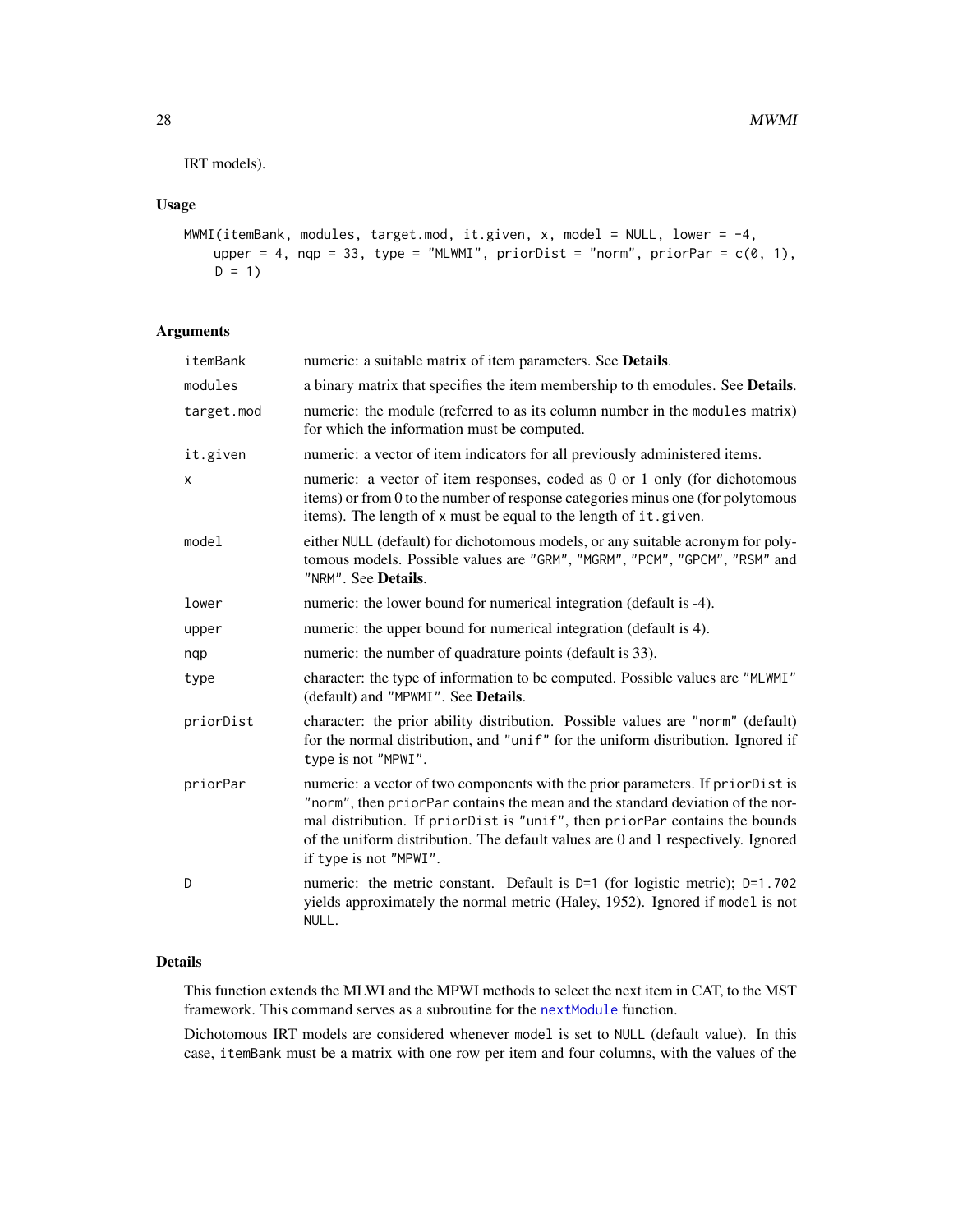<span id="page-28-0"></span>discrimination, the difficulty, the pseudo-guessing and the inattention parameters (in this order). These are the parameters of the four-parameter logistic (4PL) model (Barton and Lord, 1981).

Polytomous IRT models are specified by their respective acronym: "GRM" for Graded Response Model, "MGRM" for Modified Graded Response Model, "PCM" for Partical Credit Model, "GPCM" for Generalized Partial Credit Model, "RSM" for Rating Scale Model and "NRM" for Nominal Response Model. The itemBank still holds one row per item, end the number of columns and their content depends on the model. See [genPolyMatrix](#page-12-1) for further information and illustrative examples of suitable polytomous item banks.

Under polytomous IRT models, let *k* be the number of administered items, and set  $x_1, ..., x_k$  as the provisional response pattern (where each response  $x_l$  takes values in  $\{0, 1, ..., g_l\}$ ). Set also  $I(\theta)$  as the information function of the module of interest (specified through target.mod), made by the sum of all item informations functions from this module, and evaluated at  $\theta$ . Set finally  $L(\theta|x_1, ..., x_k)$ as the likelihood function evaluated at  $\theta$ , given the provisional response pattern. Then, the LWMI for the module is given by

$$
LWMI = \int I(\theta)L(\theta|x_1, ..., x_k)d\theta
$$

and the PWMI by

$$
PWMI = \int I(\theta)\pi(\theta)L(\theta|x_1,...,x_k)d\theta
$$

where  $\pi(\theta)$  is the prior distribution of the ability level.

In case of dichotomous IRT models, all  $g_l$  values reduce to 1, so that item responses  $x_l$  equal either 0 or 1. But except from this difference, the previous definitions of LWI and PWI remain valid.

These integrals are approximated by the [integrate.mstR](#page-18-1) function. The range of integration is set up by the arguments lower, upper and nqp, giving respectively the lower bound, the upper bound and the number of quadrature points. The default range goes from -4 to 4 with length 33 (that is, by steps of 0.25).

The argument type defines the type of information to be computed. The default value, "MLWMI", computes the MLWMI value, while the MPWMI value is obtained with type="MPWMI". For the latter, the priorDist and priorPar arguments fix the prior ability distribution. The normal distribution is set up by priorDist="norm" and then, priorPar contains the mean and the standard deviation of the normal distribution. If priorDist is "unif", then the uniform distribution is considered, and priorPar fixes the lower and upper bounds of that uniform distribution. By default, the standard normal prior distribution is assumed. This argument is ignored whenever method is not "MPWMI".

The provisional response pattern and the related administered items are provided by the vectors x and it.given respectively. The target module (for which the maximum information is computed) is given by its column number in the modules matrix, through the target.mod argument.

#### Value

The required (likelihood or posterior) weighted module information for the selected module.

#### Author(s)

David Magis Department of Psychology, University of Liege, Belgium <david.magis@uliege.be>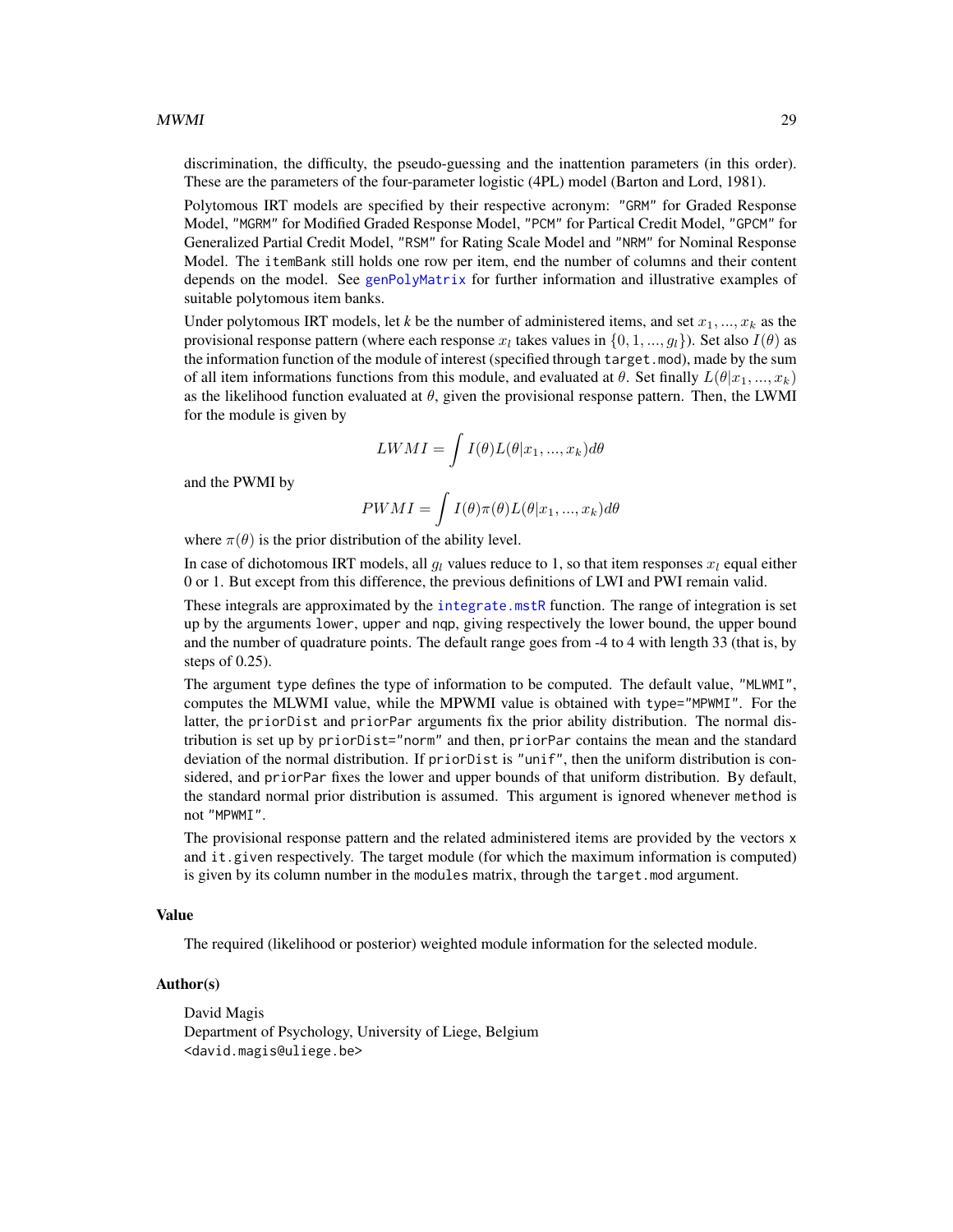#### <span id="page-29-0"></span>References

Barton, M.A., and Lord, F.M. (1981). *An upper asymptote for the three-parameter logistic itemresponse model*. Research Bulletin 81-20. Princeton, NJ: Educational Testing Service.

Haley, D.C. (1952). *Estimation of the dosage mortality relationship when the dose is subject to error*. Technical report no 15. Palo Alto, CA: Applied Mathematics and Statistics Laboratory, Stanford University.

#### See Also

[Ii](#page-16-1), [nextModule](#page-30-1), [integrate.mstR](#page-18-1), [genPolyMatrix](#page-12-1)

#### Examples

```
## Dichotomous models ##
# Generation of an item bank under 2PL, made of 7 successive modules that target
# different average ability levels and with different lengths
# (the first generated item parameters hold two modules of 8 items each)
it \le rbind(genDichoMatrix(16, model = "2PL"),
            genDichoMatrix(6, model = "2PL", bPrior = c("norm", -1, 1)),
            genDichoMatrix(6, model = "2PL", bPrior = c("norm", 1, 1)),
            genDichoMatrix(9, model = "2PL", bPrior = c("norm", -2, 1)),
            genDichomatrix(9, model = "2PL", bPrior = c("norm", 0, 1)),genDichomatrix(9, model = "2PL", bPrior = c("norm", 2, 1)))it \leftarrow as.matrix(it)# Creation of the 'module' matrix to list item membership in each module
modules \leq matrix(0, 55, 7)
modules[1:8, 1] <- modules[9:16, 2] <- modules[17:22, 3] <- 1
modules[23:28, 4] <- modules[29:37, 5] <- modules[38:46, 6] <- 1
modules[47:55, 7] <- 1
# Creation of the response pattern for module 1 and true ability level 0
x \leq - genPattern(th = 0, it = it[1:8,], seed = 1)
# MLWMI for module 3
MWMI(it, modules, target.mod = 3, it.given = 1:8, x = x)
# MPWMI for module 3
MWMI(it, modules, target.mod = 3, it.given = 1:8, x = x, type = "MPWMI")
# MLWMI for for module 3, different integration range
MWMI(it, modules, target.mod = 3, it.given = 1:8, x = x, lower = -2, upper = 2, nqp = 20)
# MPWI for module 3, uniform prior distribution on the range [-2,2]
MWMI(it, modules, target.mod = 3, it.given = 1:8, x = x, type = "MPWMI",
    priorDist = "unif", priorPar = c(-2, 2))
```
## Polytomous models ##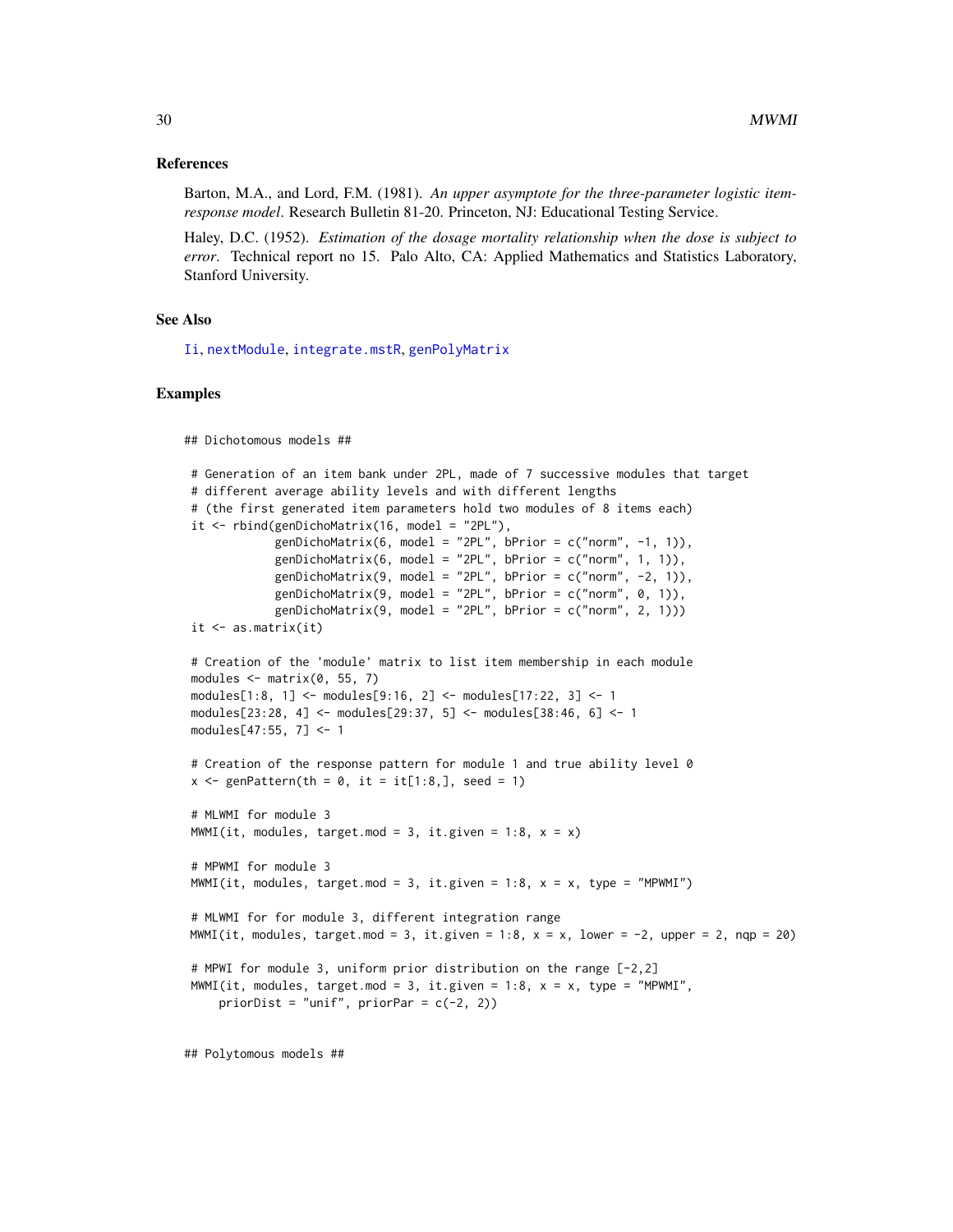```
# Same structure as above but parameters are now generated from PCM with at most
# 4 categories
it.pol \leq genPolyMatrix(55, model = "PCM", nrCat = 4)
it.pol <- as.matrix(it)
# Creation of the response pattern for module 1 and true ability level 0
x \le genPattern(th = 0, it = it.pol[1:8,], seed = 1)
# MLWMI for module 3
MWMI(it.pol, modules, target.mod = 3, it.given = 1:8, x = x, model = "PCM")
# MPWMI for module 3
MWMI(it.pol, modules, target.mod = 3, it.given = 1:8, x = x, type = "MPWMI",
    model = "PCM")# MLWMI for for module 3, different integration range
MWMI(it.pol, modules, target.mod = 3, it.given = 1:8, x = x, lower = -2,
    upper = 2, nqp = 20, model = "PCM")# MPWI for module 3, uniform prior distribution on the range [-2,2]
MWMI(it.pol, modules, target.mod = 3, it.given = 1:8, x = x, type = "MPWMI",
    priorDist = "unif", priorPar = c(-2, 2), model = "PCM")
```
<span id="page-30-1"></span>

nextModule *Selection of the next module in MST*

# **Description**

This command selects the next module to be administered in the multistage test, either bases on IRT scoring or on test score and by either providing thresholds or optimally selecting the next module.

# Usage

```
nextModule(itemBank, modules, transMatrix, model = NULL, current.module,
   out, x = NULL, cutoff = NULL, theta = 0, criterion = "MFI",
   priorDist = "norm", priorPar = c(0, 1), D = 1, range = c(-4, 4),
   parInt = c(-4, 4, 33), randomesque = 1, random.seed = NULL)
```
# Arguments

| itemBank    | a suitable matrix of item parameters. See <b>Details</b> .                              |
|-------------|-----------------------------------------------------------------------------------------|
| modules     | a binary matrix that specifies the item membership to the modules. See <b>Details</b> . |
| transMatrix | a binary squared matrix representing the structure of the MST and the transitions       |
|             | between the moduels and the stages. See <b>Details</b> .                                |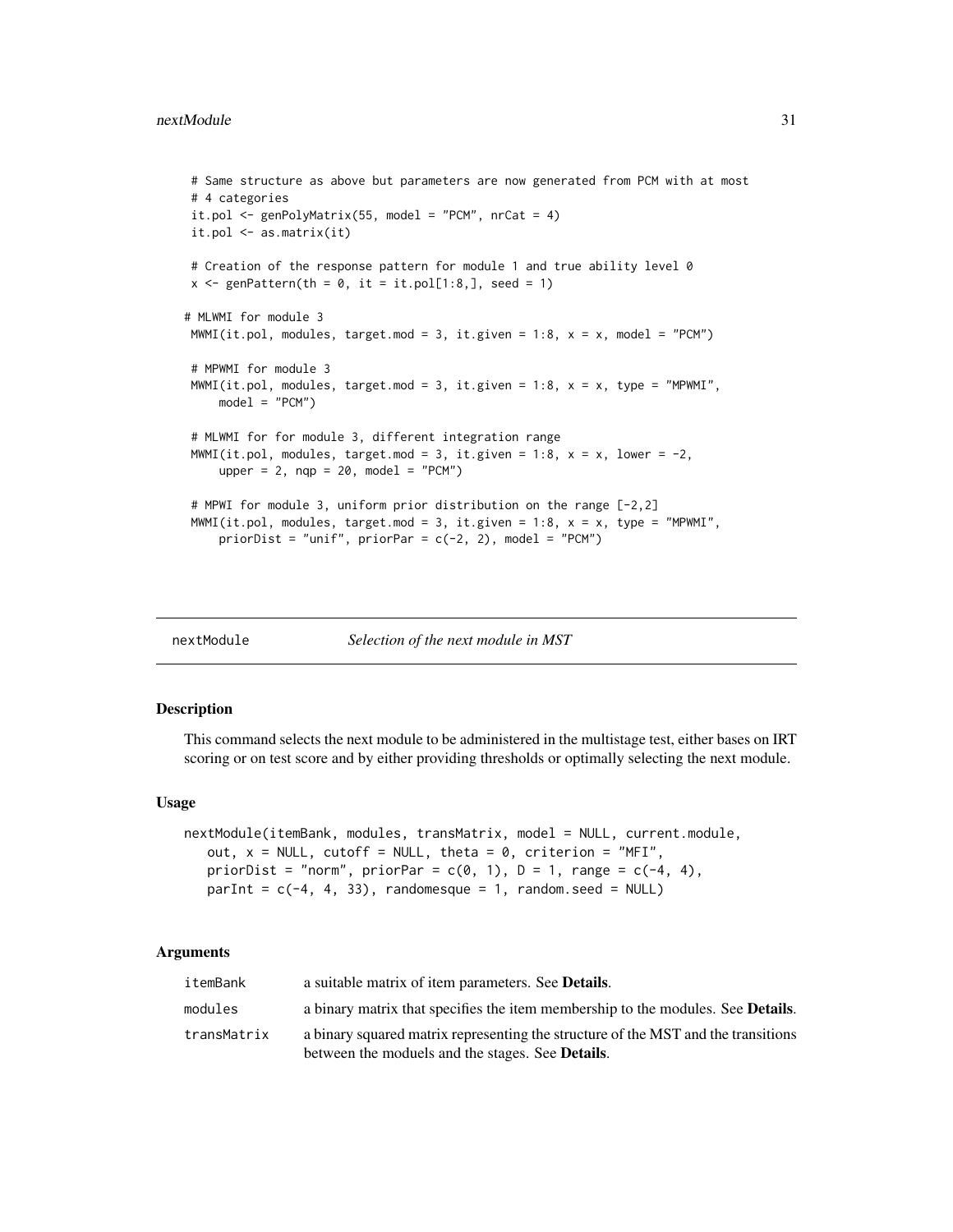| model       | either NULL (default) for dichotomous models, or any suitable acronym for poly-<br>tomous models. Possible values are "GRM", "MGRM", "PCM", "GPCM", "RSM" and<br>"NRM". See Details.                                                                                                                                                                                                                        |
|-------------|-------------------------------------------------------------------------------------------------------------------------------------------------------------------------------------------------------------------------------------------------------------------------------------------------------------------------------------------------------------------------------------------------------------|
|             | current.module integer: the module number (defined as the corresponding column number in<br>the modules matrix) that indicates the last administered module.                                                                                                                                                                                                                                                |
| out         | numeric: the vector of item indicators (defined as the row numbers in the i temBank<br>matrix) of previously administered items.                                                                                                                                                                                                                                                                            |
| х           | either a numeric vector of responses to previously administered items or NULL<br>(default). Ignored if criterion is either MFI or random. See Details.                                                                                                                                                                                                                                                      |
| cutoff      | either a suitable matrix of cut-off values or NULL (default). See Details.                                                                                                                                                                                                                                                                                                                                  |
| theta       | numeric: the current ability level for selecting the next module (default is 0). It<br>can also hold the current test score made of the sum of responses to all adminis-<br>tered items (when cutoff is provided). See Details.                                                                                                                                                                             |
| criterion   | character: the method for next item selection. Possible values are "MFI" (de-<br>fault), "MLWMI", "MPWMI", "MKL", "MKLP" and "random". Ignored if cutoff is<br>not NULL. See Details.                                                                                                                                                                                                                       |
| priorDist   | character: the prior ability distribution. Possible values are "norm" (default)<br>for the normal distribution, and "unif" for the uniform distribution. Ignored if<br>criterion is neither "MPWMI" nor "KLP", or if cutoff is not NULL.                                                                                                                                                                    |
| priorPar    | numeric: a vector of two components with the prior parameters. If priorDist is<br>"norm", then priorPar contains the mean and the standard deviation of the nor-<br>mal distribution. If priorDist is "unif", then priorPar contains the bounds<br>of the uniform distribution. The default values are 0 and 1 respectively. Ignored<br>if criterion is neither "MPWI" nor "KLP", or if cutoff is not NULL. |
| D           | numeric: the metric constant. Default is D=1 (for logistic metric); D=1.702<br>yields approximately the normal metric (Haley, 1952).                                                                                                                                                                                                                                                                        |
| range       | numeric: vector of two components specifying the range wherein the ability<br>estimate must be looked for (default is $c(-4, 4)$ ).                                                                                                                                                                                                                                                                         |
| parInt      | numeric: a vector of three numeric values, specifying respectively the lower<br>bound, the upper bound and the number of quadrature points for numerical<br>integration (default is $c(-4, 4, 33)$ ). Ignored if method is neither "MLWMI",<br>"MPWMI", "KL", nor "KLP", or if cutoff is not NULL. See Details.                                                                                             |
| randomesque | numeric: a probability value to select the optimal module. Default is one so<br>optimal module is always chosen. See Details.                                                                                                                                                                                                                                                                               |
| random.seed | either NULL (default) or a numeric value to fix the random seed of randomesque<br>selection of the module. Ignored if randomesque is equal to one.                                                                                                                                                                                                                                                          |

# Details

This function permits to select the next module of the MST. It works with both dichotomous and polytomous item banks.

Dichotomous IRT models are considered whenever model is set to NULL (default value). In this case, it must be a matrix with one row per item and four columns, with the values of the discrimination, the difficulty, the pseudo-guessing and the inattention parameters (in this order). These are the parameters of the four-parameter logistic (4PL) model (Barton and Lord, 1981).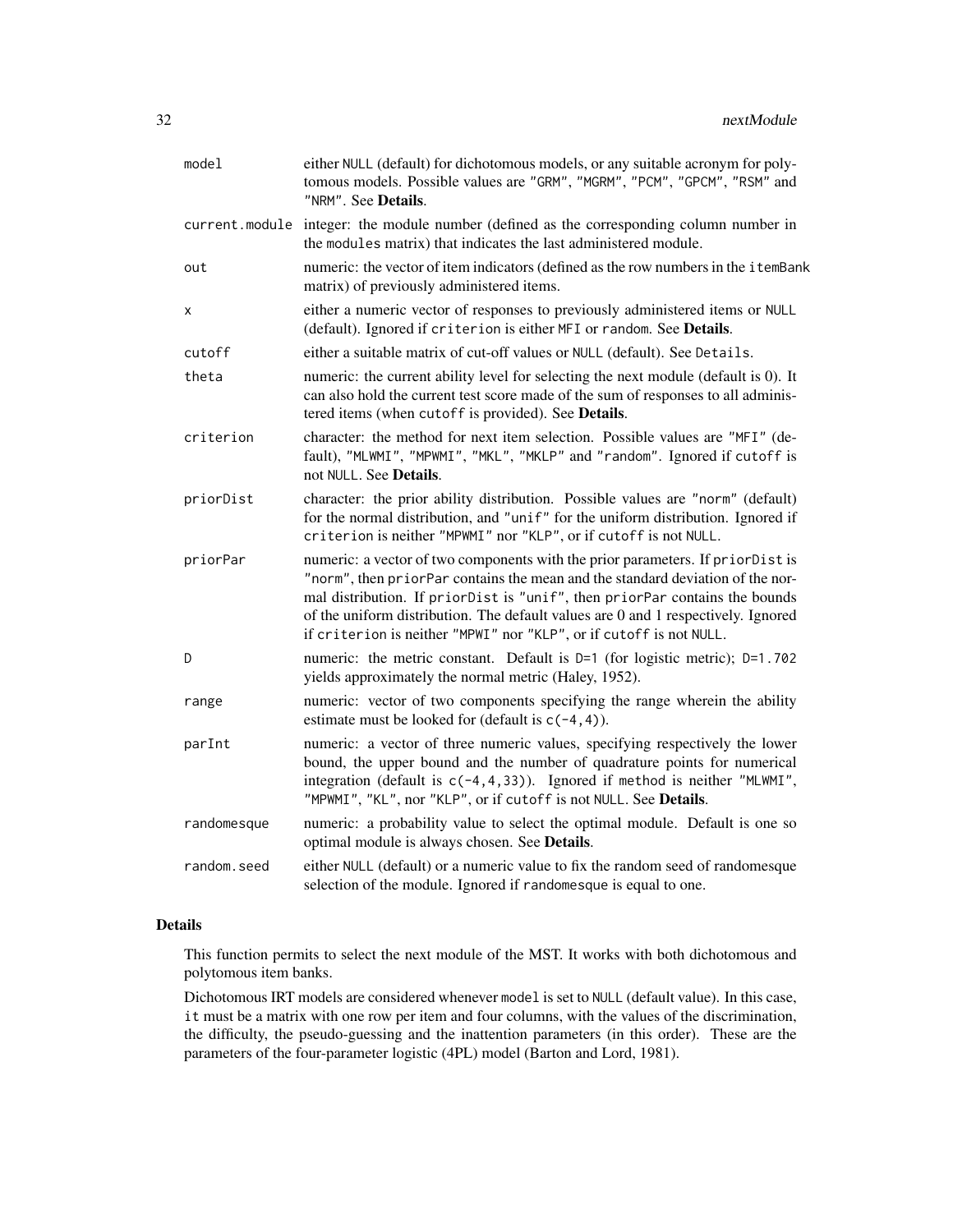#### <span id="page-32-0"></span>nextModule 33

Polytomous IRT models are specified by their respective acronym: "GRM" for Graded Response Model, "MGRM" for Modified Graded Response Model, "PCM" for Partical Credit Model, "GPCM" for Generalized Partial Credit Model, "RSM" for Rating Scale Model and "NRM" for Nominal Response Model. The it still holds one row per item, end the number of columns and their content depends on the model. See [genPolyMatrix](#page-12-1) for further information and illustrative examples of suitable polytomous item banks.

The modules argument must be a binary 0/1 matrix with as many rows as the item bank itemBank and as many columns as the number of modules. Values of 1 indicate to which module(s) the items belong to, i.e. a value of 1 on row *i* and column *j* means that the *i*-th item belongs to the *j*-th module.

The transMatrix argument must be a binary 0/1 square matrix with as many rows (and columns) as the number of modules. All values of 1 indicate the possible transitions from one module to another, i.e. a value of 1 on row *i* and column *j* means that the MST can move from *i*-th module to *j*-th module.

The two main approaches to select the next module are based on cut-off scores (to be provided) or by optimal module selection.

Optimal module selection is performed by providing an appropriate value to the criterion argument. Possible methods are:

- 1. "MFI" for maximum Fisher information(default);
- 2. "MLWMI" for maximum likelihood weighted module information;
- 3. "MPWMI" for maximum posterior weighted module information;
- 4. "MKL" for module Kullabck-Leibler selection;
- 5. "MKLP" for module posterior Kullabck-Leibler selection;
- 6. "random" for random selection.

See [MWMI](#page-26-1) and [MKL](#page-22-1) for further details.

In case of selection by predefined cut-off scores, the cutoff argument must be supplied by a matrix with as many rows as the number of thresholds between pairs of modules, and with three columns. Each row of the cutoff matrix holds first the two module indicators (i.e., their column number in the modules matrix) and then the threshold. For instance, the row  $c(3, 4, 1)$  indicates that the selection threshold between modules 3 and 4 is 1. Thus, if the next module must be chosen between modules 3 and 4, the module 3 is selected if the score is *strictly smaller* than 1, and module 4 is chosen if the score is gretar than or equal to 1.

This allows the selection among multiple modules within a stage as follows. Let modules 5 to 7 be the allowed moduels for selection, and set -1 and 1 as thresholds to distinguish between modules 5 and 6 and modules 6 and 7. By this way, module 5 is chosen if the score is strictly smaller than -1, module 7 if the score is larger than (or equal to) 1, and module 6 otherwise. This design is simply modeled through the cutoff matrix by including the rows  $c(5, 6, -1)$  nd  $c(6, 7, 1)$ . Note that the order of the rows in the cutoff matrix is irrelevant. Moreover, integer cut-off scores (when theta is the test score) or numeric values (when theta is an ability estimate) are allowed in the cutoff matrix.

By default cutoff is NULL and optimal module selection is performed).

Whatever the method for next module selection (by optimal criterion or via cut-off scores), the randomesque argument allows for selecting a module that is not the optimal one. This argument takes a probability value (i.e., between zero and one) that sets the probability that the optimal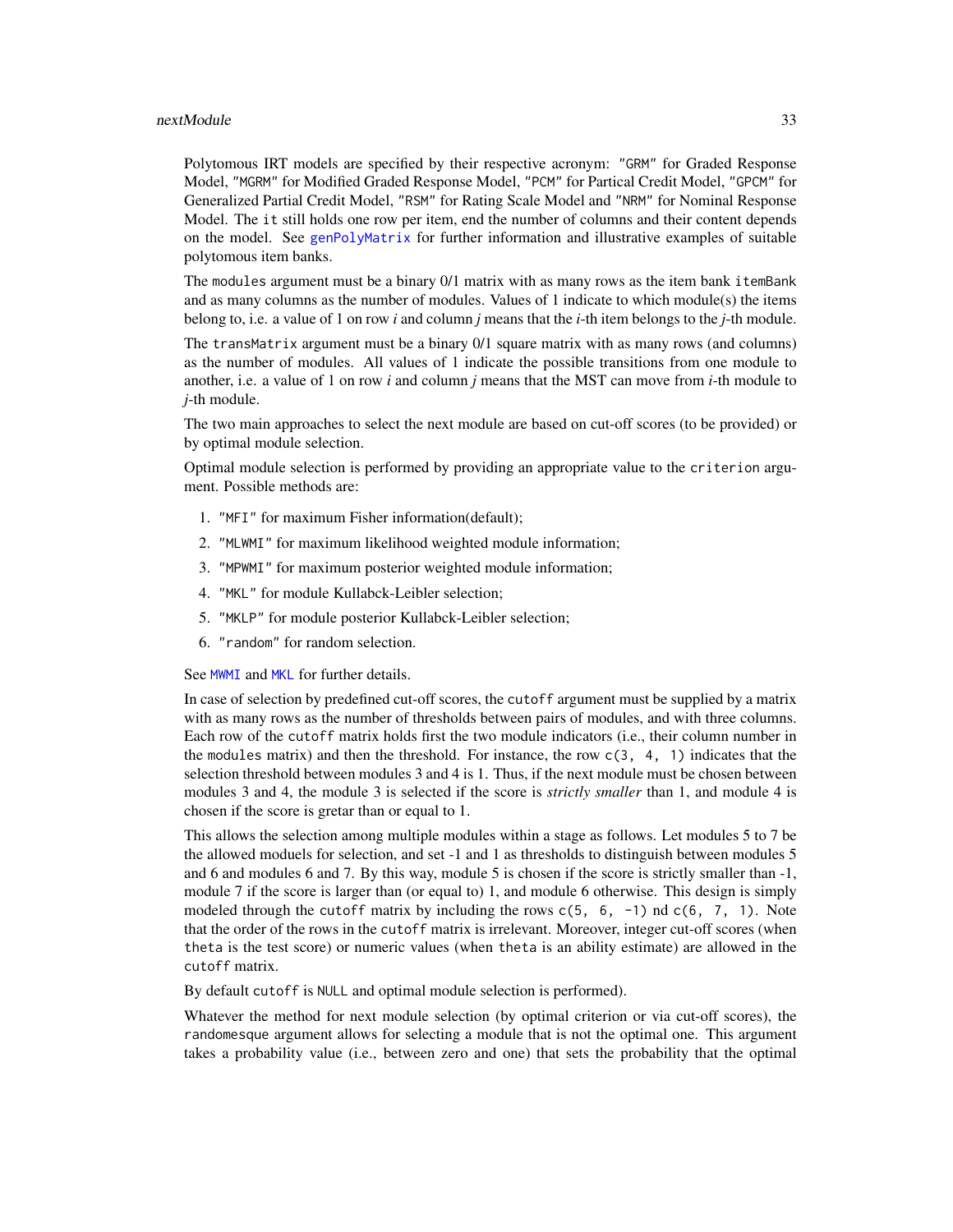module is eventually selected. All other elligible modules from the stage will be randomly chosen with a probability equal to (1-randomesque)/ $K-1$  where K is he number of elligible modules in the stage (including the optimal one). This allows for module overexposure control. The random.seed argument permits ot fix the seed for random selection.

#### Value

A list with six arguments:

| module      | the selected module (identified by its column number in the modules argument.                                       |
|-------------|---------------------------------------------------------------------------------------------------------------------|
| items       | the items that belong to the selected module (identified by their number in the<br>item bank).                      |
| par         | the matrix of item parameters of the selected items (one row per item).                                             |
| info        | either the provisional ability level or score when cutoff is not NULL; or NA when<br>random selection is performed. |
| criterion   | the value of the criterion argument.                                                                                |
| best.module | logical value indicating whether the optimal module was eventually returned or<br>not.                              |

#### Author(s)

David Magis Department of Psychology, University of Liege, Belgium <david.magis@uliege.be>

# References

Barton, M.A., and Lord, F.M. (1981). *An upper asymptote for the three-parameter logistic itemresponse model*. Research Bulletin 81-20. Princeton, NJ: Educational Testing Service.

Haley, D.C. (1952). *Estimation of the dosage mortality relationship when the dose is subject to error.* Technical report no 15. Palo Alto, CA: Applied Mathematics and Statistics Laboratory, Stanford University.

#### See Also

[genPolyMatrix](#page-12-1), [MWMI](#page-26-1), [MKL](#page-22-1)

#### Examples

```
## Dichotomous models ##
# Generation of an item bank under 2PL, made of 7 successive modules that target
# different average ability levels and with different lengths
# (the first generated item parameters hold two modules of 8 items each)
it \le rbind(genDichoMatrix(16, model = "2PL"),
            genDichoMatrix(6, model = "2PL", bPrior = c("norm", -1, 1)),
            genDichoMatrix(6, model = "2PL", bPrior = c("norm", 1, 1)),genDichoMatrix(9, model = "2PL", bPrior = c("norm", -2, 1)),
```
<span id="page-33-0"></span>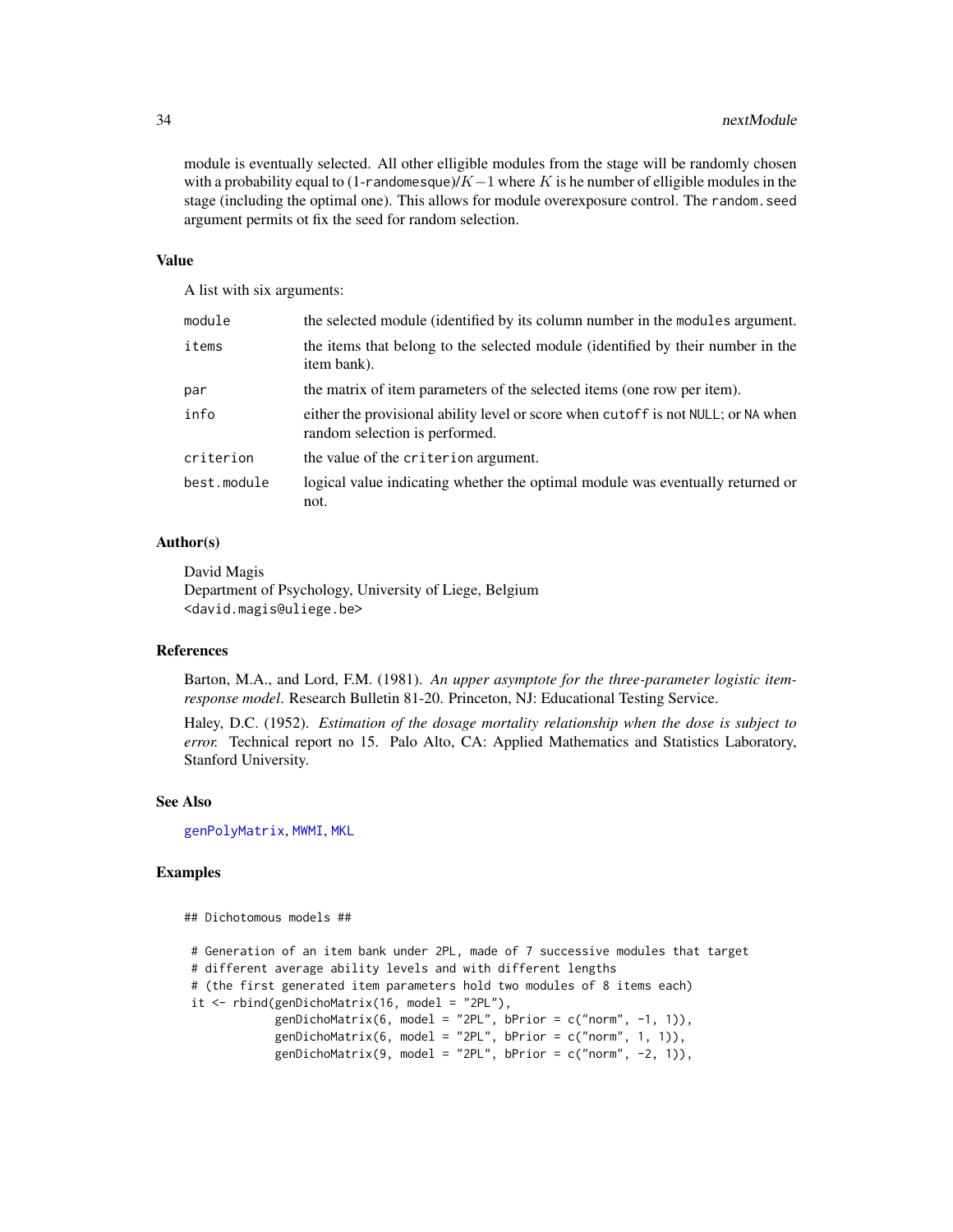```
genDichoMatrix(9, model = "2PL", bPrior = c("norm", 0, 1)),
             genDichoMatrix(9, model = "2PL", bPrior = c("norm", 2, 1)))
it <- as.matrix(it)
# Creation of the 'modules' matrix to list item membership in each module
modules \leq matrix(0, 55, 7)
modules[1:8, 1] <- modules[9:16, 2] <- modules[17:22, 3] <- 1
modules[23:28, 4] <- modules[29:37, 5] <- modules[38:46, 6] <- 1
modules[47:55, 7] <- 1
# Creation of the transition matrix to define a 1-2-3 MST
trans \leq matrix(0, 7, 7)
trans[1, 3:4] \leftarrow trans[2, 3:4] \leftarrow trans[3, 5:7] \leftarrow trans[4, 5:7] \leftarrow 1# Module 1 previously administered, provisional ability 0, MFI criterion
nextModule(it, modules, trans, current.module = 1, out = 1:8)# Generation of item responses for module 1
x \leftarrow genPattern(0, it[1:8,])# MLWMI criterion
nextModule(int, modules, trans, current.module = 1, out = 1:8, x = x, criterion = "MLWMI")# MPWMI criterion
nextModule(int, modules, trans, current.module = 1, out = 1:8, x = x, criterion = "MPWMI")# MKL criterion
nextModule(it, modules, trans, current.module = 1, out = 1:8, x = x, criterion = "MKL")
# MKLP criterion
nextModule(it, modules, trans, current.module = 1, out = 1:8, x = x, criterion = "MKLP")
# Creation of cut-off scores for ability levels: cut score 0 between modules 3 and 4
# and cut scores -1 and 1 between modules 5, 6 and 7
cut <- rbind(c(3, 4, 0), c(5, 6, -1), c(6, 7, 1))
# Selection by cut-off score, module 1 previously administered, current ability level 0
# (=> module 4 is chosen)
nextModule(int, modules, trans, current.module = 1, out = 1:8, cutoff = cut, theta = 0)# Same with current ability level -0.5 (=> module 3 is chosen)
nextModule(it, modules, trans, current.module = 1, out = 1:8, cutoff = cut, theta = -0.5)
# Modules 1 and 3 previously administered, current ability level 0 (=> module 6 is chosen)
nextModule(int, modules, trans, current.module = 3, out = c(1:8, 17:22), cutoff = cut,theta = 0)
# Same with current ability level 2 (=> module 7 is chosen)
nextModule(it, modules, trans, current.module = 3, out = c(1:8, 17:22), cutoff = cut,
           theta = 2)
# Ranomesque probability 0.5 and random.seed value 2 (=> module 6 is chosen)
nextModule(int, modules, trans, current.module = 3, out = c(1:8, 17:22), cutoff = cut,
```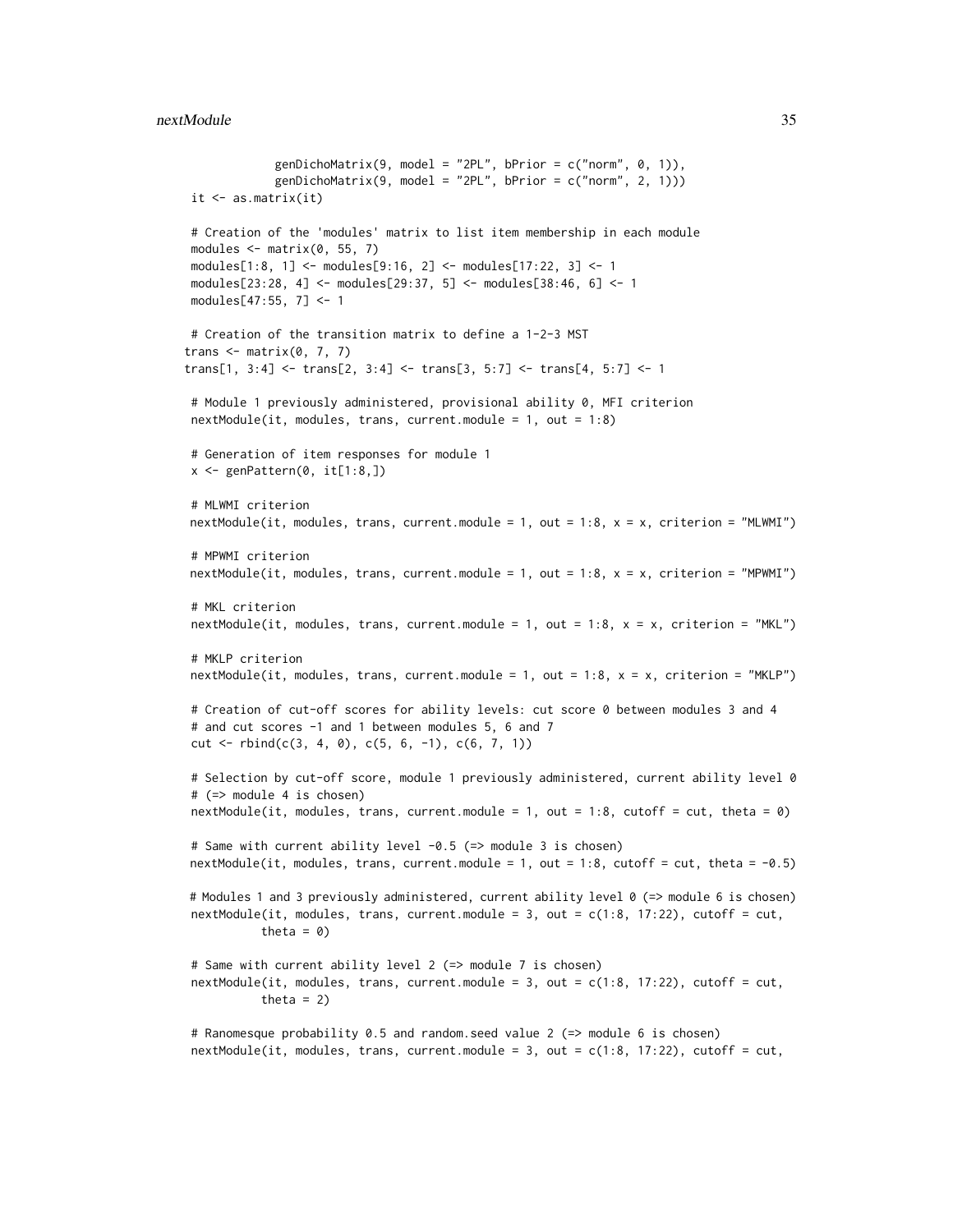```
theta = 2, randomesque = 0.5, random.seed = 2)
# Creation of cut-off scores for test scores: cut score 4 between modules 3 and 4
# and cut scores 5 and 9 between modules 5, 6 and 7
cut_score \leftarrow rbind(c(3, 4, 4), c(5, 6, 5), c(6, 7, 9))# Module 1 previously administered, current test score 1 (=> module 3 is chosen)
nextModule(it, modules, trans, current.module = 1, out = 1:8, cutoff = cut.score,
           theta = 1)
# Modules 1 and 3 previously administered, current tes score 6 (=> module 6 is chosen)
nextModule(it, modules, trans, current.module = 3, out = c(1:8, 17:22), cutoff = cut.score,
           theta = 6)
## Polytomous models ##
# Same structure as above but parameters are now generated from PCM with at most
# 4 categories
it.pol \leq genPolyMatrix(55, model = "PCM", nrCat = 4)
it.pol <- as.matrix(it)
# Module 1 previously administered, provisional ability 0, MFI criterion
nextModule(it.pol, modules, trans, model = "PCM", current.module = 1, out = 1:8)
# MLWMI criterion
nextModule(it.pol, modules, trans, model = "PCM", current.module = 1, out = 1:8, x = x,
          criterion = "MLWMI")
# MKL criterion
nextModule(it.pol, modules, trans, model = "PCM", current.module = 1, out = 1:8, x = x,
          criterion = "MKL")
# MKLP criterion
nextModule(it.pol, modules, trans, model = "PCM", current.module = 1, out = 1:8, x = x,
           criterion = "MKLP")
# Selection by cut-off score, module 1 previously administered, current ability level 0
# (=> module 4 is chosen)
nextModule(it.pol, modules, trans, model = "PCM", current.module = 1, out = 1:8,
          cutoff = cut, theta = 0)
```
<span id="page-35-1"></span>Pi *Item response probabilities, first, second and third derivatives (dichotomous and polytomous models)*

#### **Description**

This command returns the item response probabilities for a given ability value and a given matrix of item parameters under either the 4PL model or any suitable polytomous model. Numerical values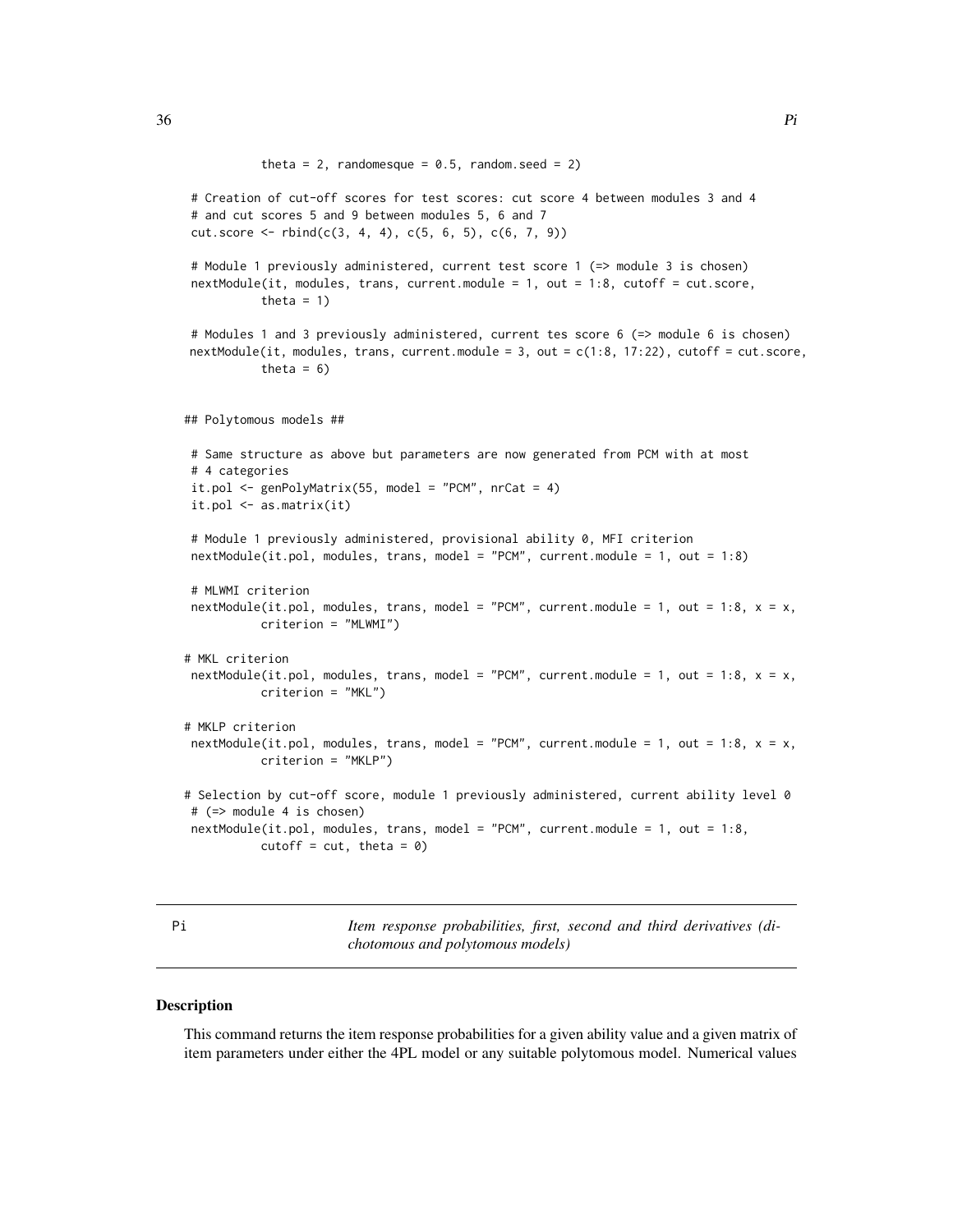<span id="page-36-0"></span>of the first, second and third derivatives of the response probabilities are also returned.

# Usage

Pi(th, it, model =  $NULL, D = 1)$ 

#### Arguments

| th    | numeric: the ability value.                                                                                                                                                          |
|-------|--------------------------------------------------------------------------------------------------------------------------------------------------------------------------------------|
| it    | numeric: a suitable matrix of item parameters. See <b>Details</b> .                                                                                                                  |
| model | either NULL (default) for dichotomous models, or any suitable acronym for poly-<br>tomous models. Possible values are "GRM", "MGRM", "PCM", "GPCM", "RSM" and<br>"NRM". See Details. |
| D     | numeric: the metric constant. Default is $D=1$ (for logistic metric); $D=1.702$<br>yields approximately the normal metric (Haley, 1952). Ignored if model is not<br>NULL.            |

# Details

Whatever the IRT model, the response probabilities and first, second, and third derivatives are computed algebraically. These derivatives are necessary for both the estimation of ability and the computation of related standard errors.

Dichotomous IRT models are considered whenever model is set to NULL (default value). In this case, it must be a matrix with one row per item and four columns, with the values of the discrimination, the difficulty, the pseudo-guessing and the inattention parameters (in this order). These are the parameters of the four-parameter logistic (4PL) model (Barton and Lord, 1981).

Polytomous IRT models are specified by their respective acronym: "GRM" for Graded Response Model (Samejima, 1969), "MGRM" for Modified Graded Response Model (Muraki, 1990), "PCM" for Partical Credit Model (Masters, 1982), "GPCM" for Generalized Partial Credit Model (Muraki, 1992), "RSM" for Rating Scale Model (Andrich, 1978) and "NRM" for Nominal Response Model (Bock, 1972). The it still holds one row per item, end the number of columns and their content depends on the model. See [genPolyMatrix](#page-12-1) for further information and illustrative examples of suitable polytomous item banks.

The output list contains the response probabilities and the respective derivatives. In case of dichotomous models, only a vector of such values is returned, with one value per item. In case of polytomous models, matrices are returned instead, with one row per item and one column per response category. In case of unequal numbers of response categories (which may happen under GRM, PCM, GPCM and NRM), values for empty response categories are returned as NA values.

#### Value

Under dichotomous IRT models, a list with four arguments:

- Pi the vector with response probabilities (one value per item).
- dPi the vector with first derivatives of the response probabilities (one value per item).
- d2Pi the vector with second derivatives of the response probabilities (one value per item).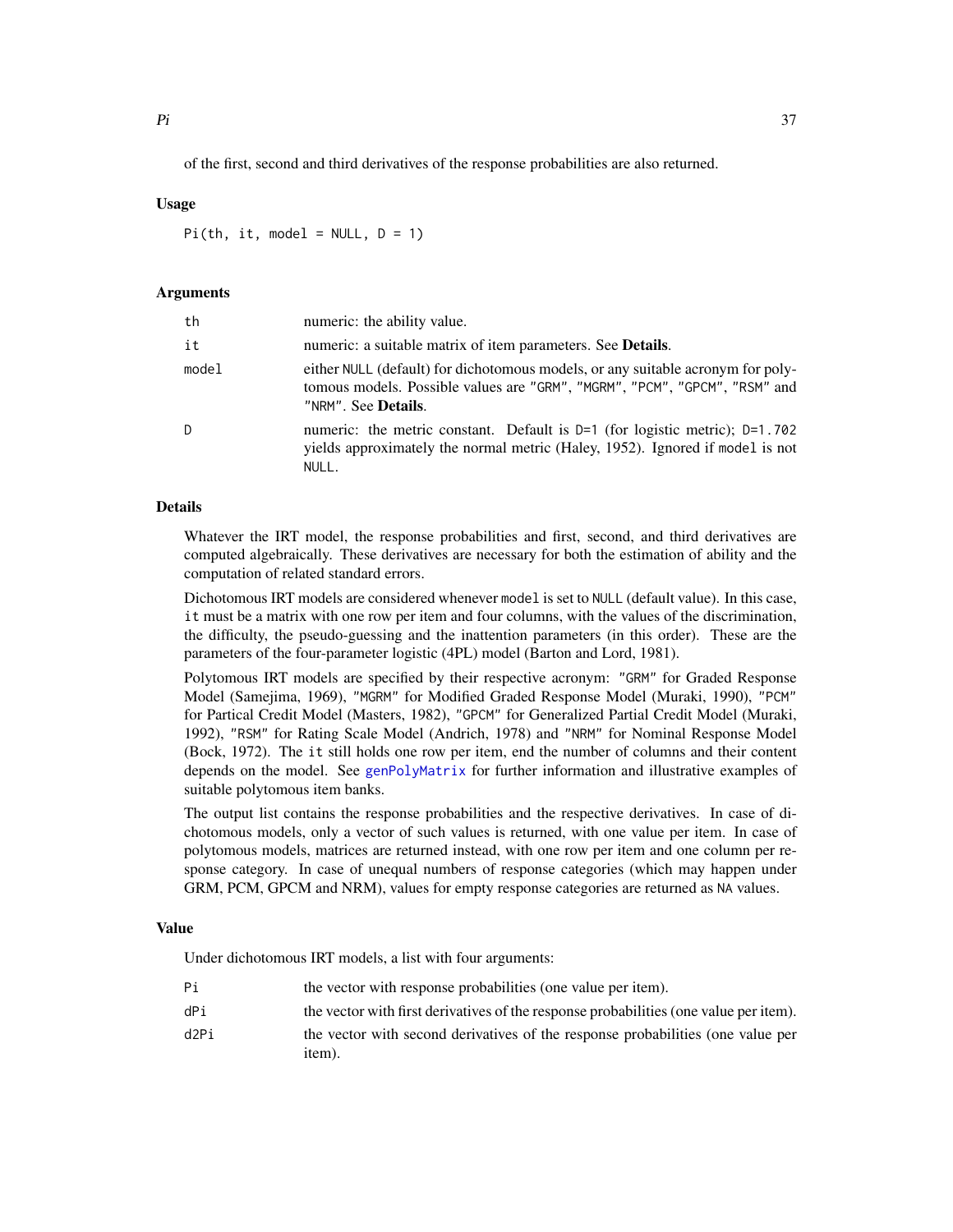<span id="page-37-0"></span>d3Pi the vector with third derivatives of the response probabilities (one value per item).

Under polytomous IRT models, the aforementioned vectors are replaced by matrices with one row per item (labeled as Item1, Item2 etc.) and one row per response category.

#### Note

For dichotomous IRT models, response probabilites exactly equal to zero are returned as 1e-10 values, as well as probabilities exactly equal to one which are returned as 1-1e-10 values. This is to permit the computation of ability estimates (with the [thetaEst](#page-58-1) function) in such extreme cases.

Many thanks to Pan Tong (University of Texas MD Anderson Cancer Center, USA) who noticed this problem.

#### Author(s)

David Magis Department of Psychology, University of Liege, Belgium <david.magis@uliege.be>

# References

Andrich, D. (1978). A rating formulation for ordered response categories. *Psychometrika, 43*, 561-573. doi: 10.1007/BF02293814

Barton, M.A., and Lord, F.M. (1981). *An upper asymptote for the three-parameter logistic itemresponse model*. Research Bulletin 81-20. Princeton, NJ: Educational Testing Service.

Bock, R. D. (1972). Estimating item parameters and latent ability when responses are scored in two or more nominal categories. *Psychometrika, 37*, 29-51. doi: 10.1007/BF02291411

Haley, D.C. (1952). *Estimation of the dosage mortality relationship when the dose is subject to error*. Technical report no 15. Palo Alto, CA: Applied Mathematics and Statistics Laboratory, Stanford University.

Magis, D., and Raiche, G. (2012). Random Generation of Response Patterns under Computerized Adaptive Testing with the R Package *catR*. *Journal of Statistical Software*, *48 (8)*, 1-31. URL <http://www.jstatsoft.org/v48/i08/>

Masters, G. N. (1982). A Rasch model for partial credit scoring. *Psychometrika, 47*, 149-174. doi: 10.1007/BF02296272

Muraki, E. (1990). Fitting a polytomous item response model to Likert-type data. *Applied Psychological Measurement, 14*, 59-71. doi: 10.1177/014662169001400106

Muraki, E. (1992). A generalized partial credit model: Application of an EM algorithm. *Applied Psychological Measurement, 16*, 19-176. doi: 10.1177/014662169201600206

Samejima, F. (1969). *Estimation of latent ability using a response pattern of graded scores*. Psychometrika Monograph (vol. 17).

#### See Also

[Ii](#page-16-1), [thetaEst](#page-58-1)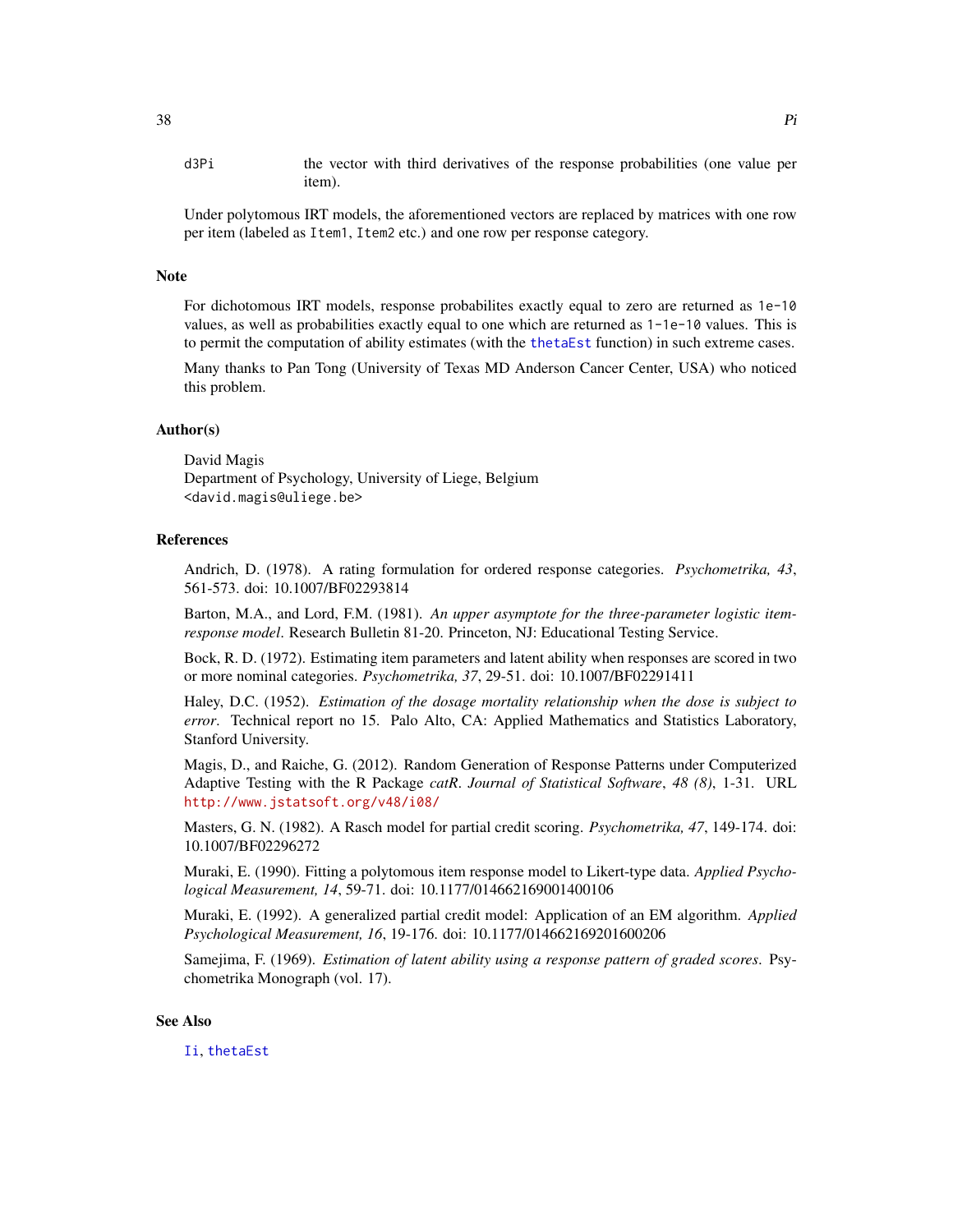#### <span id="page-38-0"></span>randomMST 39

#### Examples

```
## Dichotomous models ##
# Generation of an item bank under 3PL with 100 items
m.3PL <- genDichoMatrix(100, model = "3PL")
m.3PL <- as.matrix(m.3PL)
# Response probabilities and derivatives (various th and D values)
Pi(th = 0, m.3PL)Pi(th = 0, m.3PL, D = 1.702)Pi(th = 1, m.3PL)
## Polytomous models ##
# Generation of an item bank under GRM with 100 items and at most 4 categories
m.GRM <- genPolyMatrix(100, 4, "GRM")
m.GRM <- as.matrix(m.GRM)
# Computation of probabilities and derivatives for ability level 0
Pi(0, m.GRM, model = "GRM")# Generation of a item bank under PCM with 20 items and at most 3 categories
m.PCM <- genPolyMatrix(20, 3, "PCM")
m.PCM <- as.matrix(m.PCM)
# Computation of probabilities and derivatives for ability level 1
Pi(1, m.PCM, model = "PCM")
```
<span id="page-38-1"></span>

| randomMST | Random generation of multistage tests (dichotomous and polytomous |
|-----------|-------------------------------------------------------------------|
|           | models)                                                           |

#### Description

This command generates a response pattern to a multistage test, for a given item bank (with either dichotomous or polytomous models), an MST structure for modules and stages, a true ability level, and several lists of MST parameters.

#### Usage

```
randomMST(trueTheta, itemBank, modules, transMatrix, model = NULL,
  responses = NULL, genSeed = NULL, start = list(fixModule = NULL, seed = NULL,
  theta = 0, D = 1), test = list(method = "BM", priorDist = "norm",
 priorPar = c(0, 1), range = c(-4, 4), D = 1, parInt = c(-4, 4, 33),
 moduleSelect = "MFI", constantPatt = NULL, cutoff = NULL, randomesque = 1,
  random.seed = NULL, score.range = "all"), final = list(method = "BM",
```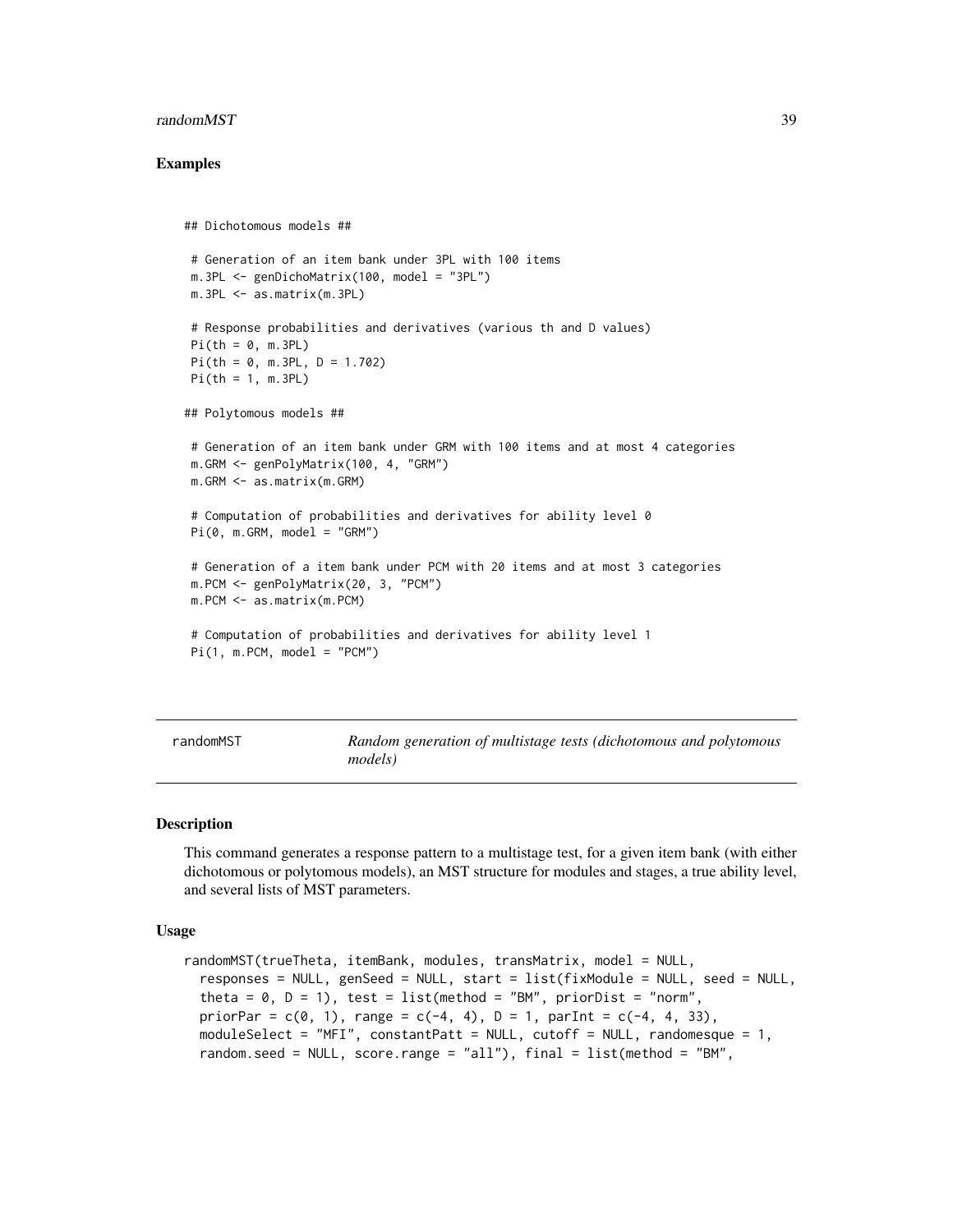```
priorDist = "norm", priorPar = c(\emptyset, 1), range = c(-4, 4), D = 1,
 parInt = c(-4, 4, 33), alpha = 0.05), allTheta = FALSE, save.output = FALSE,
  output = c("path", "name", "csv"))
## S3 method for class 'mst'
print(x, \ldots)## S3 method for class 'mst'
plot(x, show.path = TRUE, border.col = "red", arrow.col = "red",module.names = NULL, save.plot = FALSE, save.options = c("path", "name", "pdf"),...)
```
### Arguments

| trueTheta   | numeric: the value of the true ability level.                                                                                                                                                                                                                                      |
|-------------|------------------------------------------------------------------------------------------------------------------------------------------------------------------------------------------------------------------------------------------------------------------------------------|
| itemBank    | numeric: a suitable matrix of item parameters. See Details.                                                                                                                                                                                                                        |
| modules     | a binary matrix that specifies the item membership to the modules. See Details.                                                                                                                                                                                                    |
| transMatrix | a binary squared matrix representing the structure of the MST and the transitions<br>between the moduels and the stages. See Details.                                                                                                                                              |
| model       | either NULL (default) for dichotomous models, or any suitable acronym for poly-<br>tomous models. Possible values are "GRM", "MGRM", "PCM", "GPCM", "RSM" and<br>"NRM". See Details.                                                                                               |
| responses   | either NULL (default) or a vector of pre-specified item responses with as many<br>components as the rows of itemBank. See Details.                                                                                                                                                 |
| genSeed     | either a numeric value to fix the random generation of responses pattern or NULL<br>(default). Ignored if responses is not NULL. See Details.                                                                                                                                      |
| start       | a list with the options for starting the multistage test. See Details.                                                                                                                                                                                                             |
| test        | a list with the options for provisional ability estimation and next module selec-<br>tion. See Details.                                                                                                                                                                            |
| final       | a list with the options for final ability estimation or scoring. See Details.                                                                                                                                                                                                      |
| allTheta    | logical: should all provisional ability estimates and standard errors be computed<br>and returned (even within each module)? Default is FALSE, meaning that provi-<br>sional ability estimates and standard errors are computed only at the end of each<br>module administration.  |
| save.output | logical: should the output be saved in an external text file? (default is FALSE).                                                                                                                                                                                                  |
| output      | character: a vector of three components. The first component is either the file<br>path to save the output of "path" (default), the second component is the name<br>of the output file, and the third component is the file type, either "txt" or "csv"<br>(default). See Details. |
| x           | either an object of class "mst", typically an output of randomMST function, or a<br>transition matrix (for plot.mst() function only).                                                                                                                                              |
| show.path   | logical: should the selected path (i.e. set of successive modules) be highlighted<br>in the plot (default is TRUE)?                                                                                                                                                                |
| border.col  | character: the color for the rectangle border of the path (i.e. selected modules).<br>Default is "red". Ignored if show.path is FALSE.                                                                                                                                             |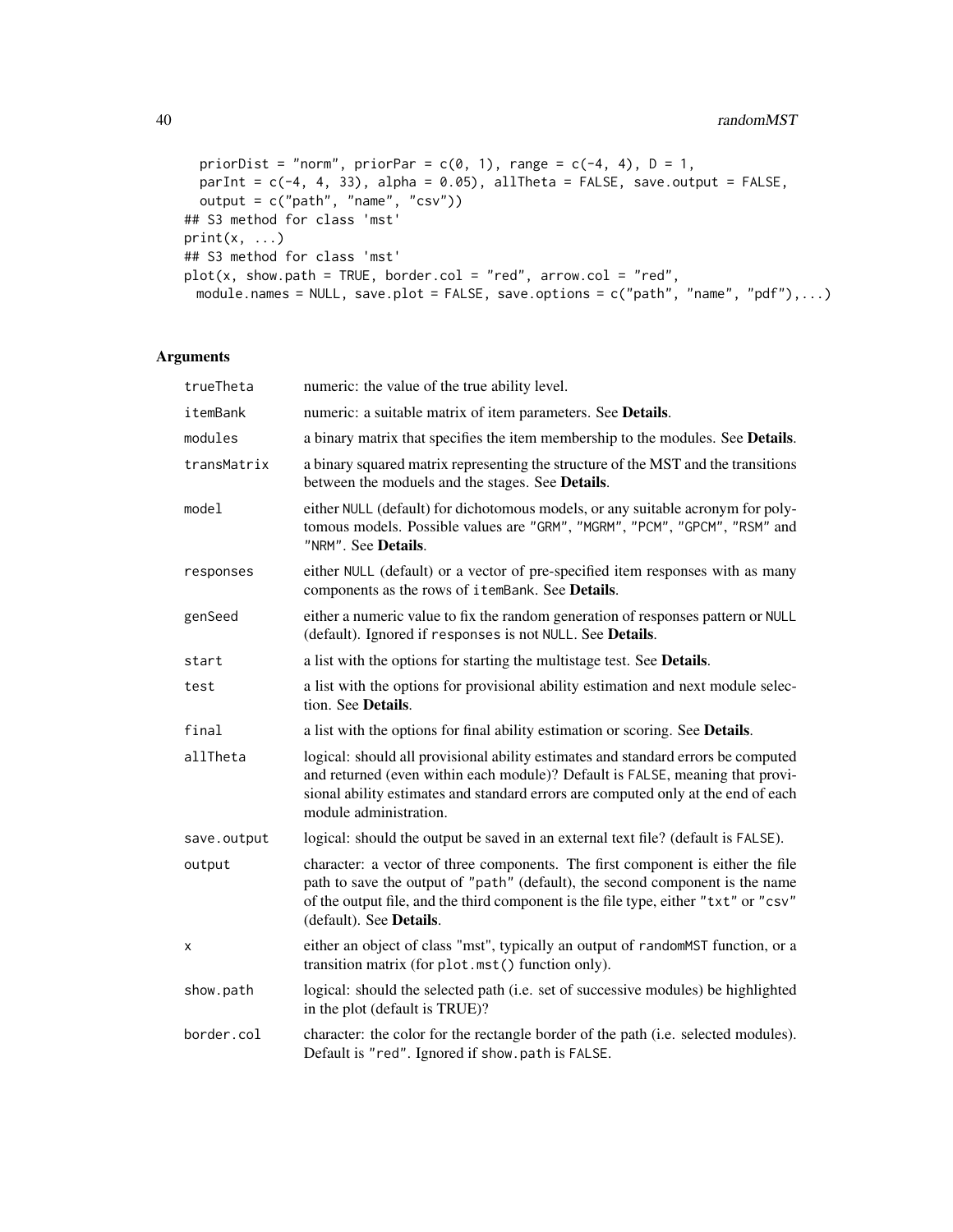#### <span id="page-40-0"></span>randomMST 41

| arrow.col    | character: the color for the connecting arrows in the path (i.e. between selected<br>modules). Default is "red". Ignored if show.path is FALSE.                                                                                                                                                                           |
|--------------|---------------------------------------------------------------------------------------------------------------------------------------------------------------------------------------------------------------------------------------------------------------------------------------------------------------------------|
| module.names | either NULL (default) or a vector of character names for the modules. See <b>Details</b> .                                                                                                                                                                                                                                |
| save.plot    | logical: should the plot be saved in an external figure? (default is FALSE).                                                                                                                                                                                                                                              |
| save.options | character: a vector of three components. The first component is either the file<br>path or "path" (default), the second component is the name of the output file<br>or ,"name" (default), and the third component is the file extension, either "pdf"<br>(default) or "jpeg". Ignored if save.plot is FALSE. See Details. |
| $\ddotsc$    | other generic arguments to be passed to print and plot functions.                                                                                                                                                                                                                                                         |

#### Details

The randomMST function generates a multistage test using an item bank specified by arguments itemBank and model, an MST structure provided by arguments modules and transMatrix, and for a given true ability level specified by argument trueTheta.

Dichotomous IRT models are considered whenever model is set to NULL (default value). In this case, itemBank must be a matrix with one row per item and four columns, with the values of the discrimination, the difficulty, the pseudo-guessing and the inattention parameters (in this order). These are the parameters of the four-parameter logistic (4PL) model (Barton and Lord, 1981). See [genDichoMatrix](#page-7-1) for further information.

Polytomous IRT models are specified by their respective acronym: "GRM" for Graded Response Model, "MGRM" for Modified Graded Response Model, "PCM" for Partical Credit Model, "GPCM" for Generalized Partial Credit Model, "RSM" for Rating Scale Model and "NRM" for Nominal Response Model. The itemBank still holds one row per item, end the number of columns and their content depends on the model. See [genPolyMatrix](#page-12-1) for further information and illustrative examples of suitable polytomous item banks.

The modules argument must be a binary 0/1 matrix with as many rows as the item bank itemBank and as many columns as the number of modules. Values of 1 indicate to which module(s) the items belong to, i.e. a value of 1 on row *i* and column *j* means that the *i*-th item belongs to the *j*-th module.

The transMatrix argument must be a binary 0/1 square matrix with as many rows (and columns) as the number of modules. All values of 1 indicate the possible transitions from one module to another, i.e. a value of 1 on row *i* and column *j* means that the MST can move from *i*-th module to *j*-th module.

By default all item responses will be randomly drawn from parent distribution set by the item bank parameters of the itemBank matrix (using the [genPattern](#page-10-1) function for instance). Moreover, the random generation of the item responses can be fixed (for e.g., replication purposes) by assigning some numeric value to the genSeed argument. By default this argument is equal to NULL so the random seed is not fixed (and two successive runs of randomMST will usually lead to different response patterns).

It is possible, however, to provide a full response pattern of previously recorded responses to each item of the item bank, for instance for post-hoc simulations. This is done by providing to the responses argument a vector of binary entries (without missing values). By default responses is set to NULL and item responses will be drawn from the item bank parameters.

The test specification is made by means of three lists of options: one list for the selection of the starting module, one list with the options for provisional ability estimation and next module selec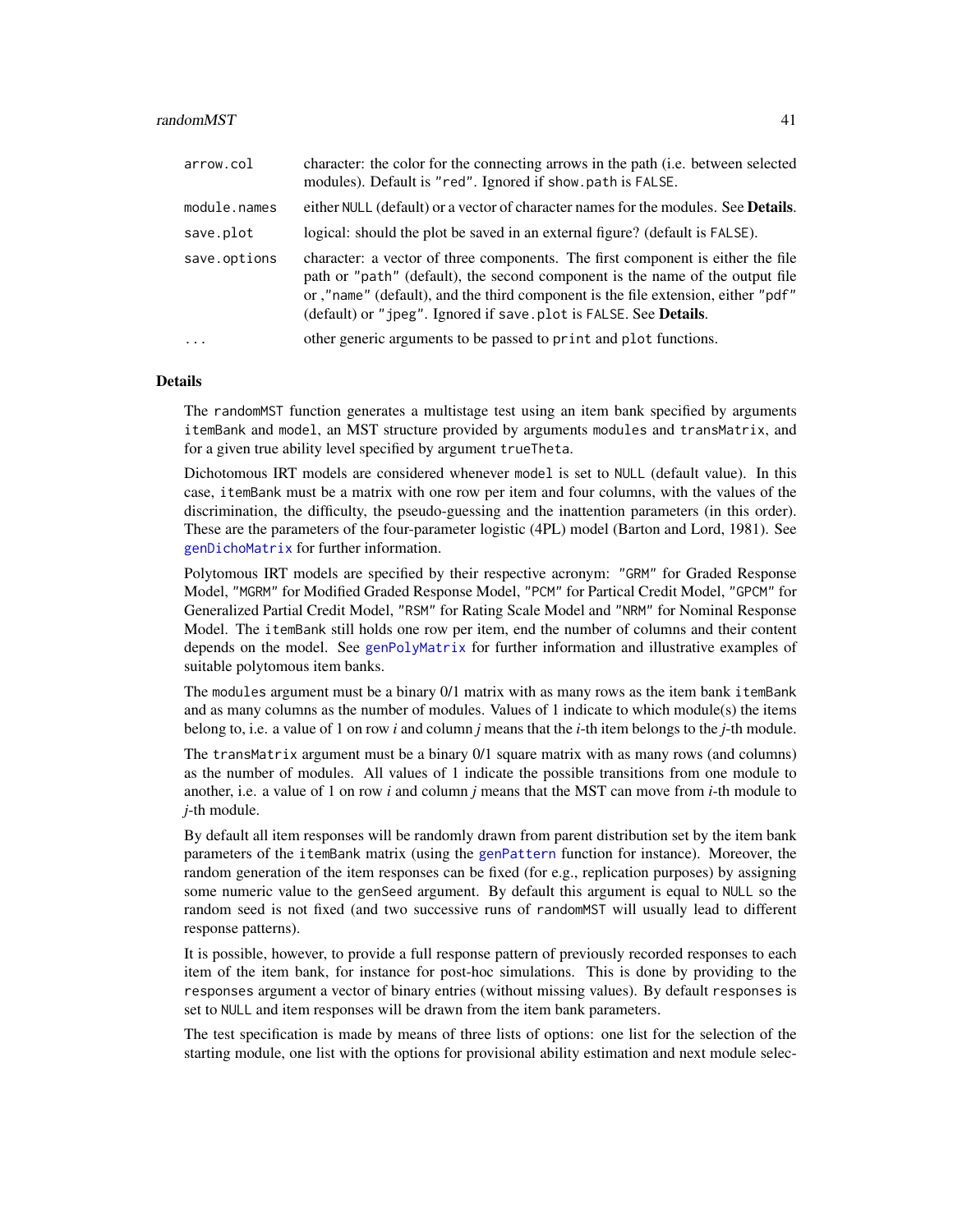<span id="page-41-0"></span>tion, and one list with the options for final ability estimation. These lists are specified respectively by the arguments start, test and final.

The start list can contain one or several of the following arguments:

- fixModule: either an integer value, setting the module to be administered as first stage (as its row number in te transMatrix argument for instance), or NULL (default) to let the function select the module.
- seed: either a numeric value to fix the random seed for module selection, NA to randomly select the module withour fixing the random seed, or NULL (default) to make random module selection without fixing the random seed. Ignored if fixModule is not NULL.
- theta: the initial ability value, used to select the most informative module at this ability level (default is 0). Ignored if either fixModule or seed is not NULL. See startModule for further details.
- D: numeric, the metric constant. Default is D=1 (for logistic metric); D=1.702 yields approximately the normal metric (Haley, 1952). Ignored if model is not NULL and if startSelect is not "MFI".

These arguments are passed to the function startModule to select the first module of the multistage test.

The test list can contain one or several of the following arguments:

- method: a character string to specify the method for ability estimation or scoring. Possible values are: "BM" (default) for Bayesian modal estimation (Birnbaum, 1969), "ML" for maximum likelihood estimation (Lord, 1980), "EAP" for expected a posteriori (EAP) estimation (Bock and Mislevy, 1982), and "WL" for weighted likelihood estimation (Warm, 1989). The method argument can also take the value "score", meaning that module selection is based on the test score from the previously administered modules. The latter works only if cutoff argument is supplied appropriately, otherwise this leads to an error message.
- priorDist: a character string which sets the prior distribution. Possible values are: "norm" (default) for normal distribution, "unif" for uniform distribution, and "Jeffreys" for Jeffreys' noninformative prior distribution (Jeffreys, 1939, 1946). ignored if method is neither "BM" nor "EAP".
- priorPar: a vector of two numeric components, which sets the parameters of the prior distribution. If (method="BM" or method=="EAP") and priorDist="norm", the components of priorPar are respectively the mean and the standard deviation of the prior normal density. If (method="BM" or method="EAP") and priorDist="unif", the components of priorPar are respectively the lower and upper bound of the prior uniform density. Ignored in all other cases. By default, priorPar takes the parameters of the prior standard normal distribution  $(i.e., priorPar=c(0,1))$ . In addition, priorPar also provides the prior parameters for the comoutation of MLWI and MPWI values for next item selection (see [nextModule](#page-30-1) for further details).
- range: the maximal range of ability levels, set as a vector of two numeric components. The ability estimate will always lie to this interval (set by default to  $[-4, 4]$ ). Ignored if method=="EAP".
- D: the value of the metric constant. Default is D=1 for logistic metric. Setting D=1.702 yields approximately the normal metric (Haley, 1952). Ignored if model is not NULL.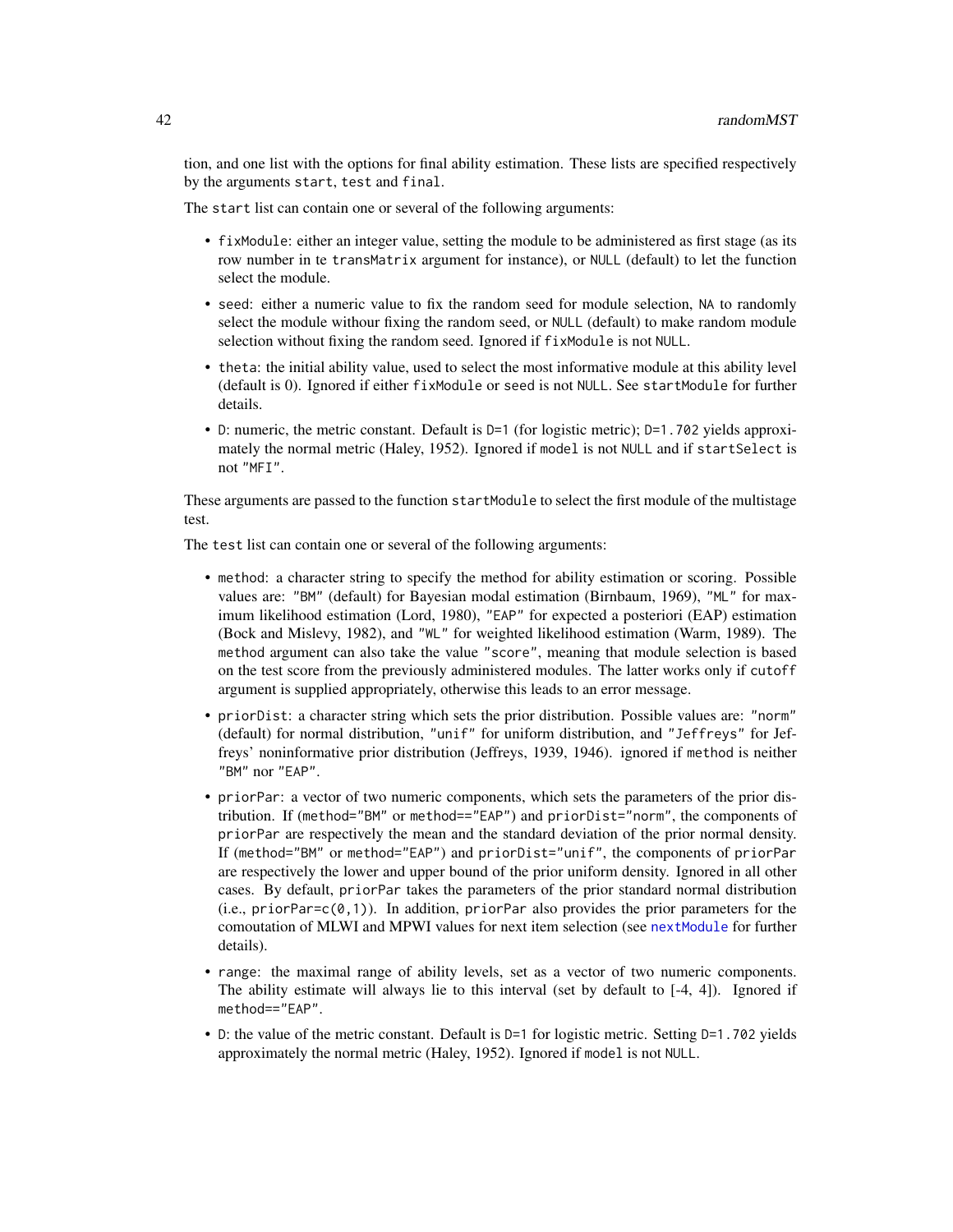- <span id="page-42-0"></span>• parInt: a numeric vector of three components, holding respectively the values of the arguments lower, upper and nqp of the [eapEst](#page-1-1), [eapSem](#page-4-1) and MWI commands. It specifies the range of quadrature points for numerical integration, and is used for computing the EAP estimate, its standard error, and the MLWI and MPWI values for next item selection. Default vector is (-4, 4, 33), thus setting the range from -4 to 4 by steps of 0.25. Ignored if method is not "EAP" and if itemSelect is neither "MLMWI" nor "MPMWI".
- moduleSelect: the rule for next module selecion, with possible values:
	- 1. "MFI" (default) for maximum Fisher information criterion;
	- 2. "MLMWI" for maximum likelihood weighted (module) information criterion;
	- 3. "MPMWI" for posterior weighted (module) information criterion;
	- 4. "MKL" for (module) Kullback-Leibler information methods;
	- 5. "MKLP" for posterior (module) Kullback-Leibler information methods;
	- 6. "random" for random selection.

This argument is ignored if cutoff is supplied appropriately. See nextModule for further details.

- constantPatt: the method to estimate ability in case of constant pattern (i.e. only correct or only incorrect responses). Can be either NULL (default), "BM", "EAP", "WL", "fixed4" (for fixed stepsize adjustment with step 0.4), "fixed7" (for fixed stepsize adjustment with step 0.7), or "var" (for variable stepsize adjustment). This is currently implemented only for dichotomous IRT models and is sgnored if method is "score". See [thetaEst](#page-58-1) for further details.
- cutoff: either NULL (default) or a suitable matrix of thresholds to select the next module. Thresholds can reflect module selection based on ability estimation (and then method should hold one of the ability estimation methods) or on provisional test score (and then method must be set to "score". See [nextModule](#page-30-1) for further details about suitable definition of the cutoff matrix (and the examples below).
- randomesque: a probability value to select the optimal module. Default is one, so the optimal module is always chosen. With a value smaler than one, other elligible modules can be selected.
- random.seed: either NULL (default) or a numeric value to fix the random seed of randomesque selection of the module. Ignored if randomesque is equal to one.
- score.range: a character value that specifies on which set of modules the provisional test score should be computed. Possible values are "all" (default) to compute the score with all previously administered modules, or "last" to compute the score only with the last module. Ignored if method is not "score".

These arguments are passed to the functions [thetaEst](#page-58-1) and [semTheta](#page-47-1) to estimate the ability level and the standard error of this estimate. In addition, some arguments are passed to [nextModule](#page-30-1) to select the next module appropriately.

Finally, the final list can contain the arguments method, priorDist, priorPar, range, D and parInt of the test list (with possiblly different values), as well as the additional alpha argument. The latter specifies the  $\alpha$  level of the final confidence interval of ability, which is computed as

$$
[\hat{\theta} - z_{1-\alpha/2} \; s e(\hat{\theta}); \hat{\theta} + z_{1-\alpha/2} \; s e(\hat{\theta})]
$$

where  $\hat{\theta}$  and  $se(\hat{\theta})$  are respectively the ability estimate and its standard error.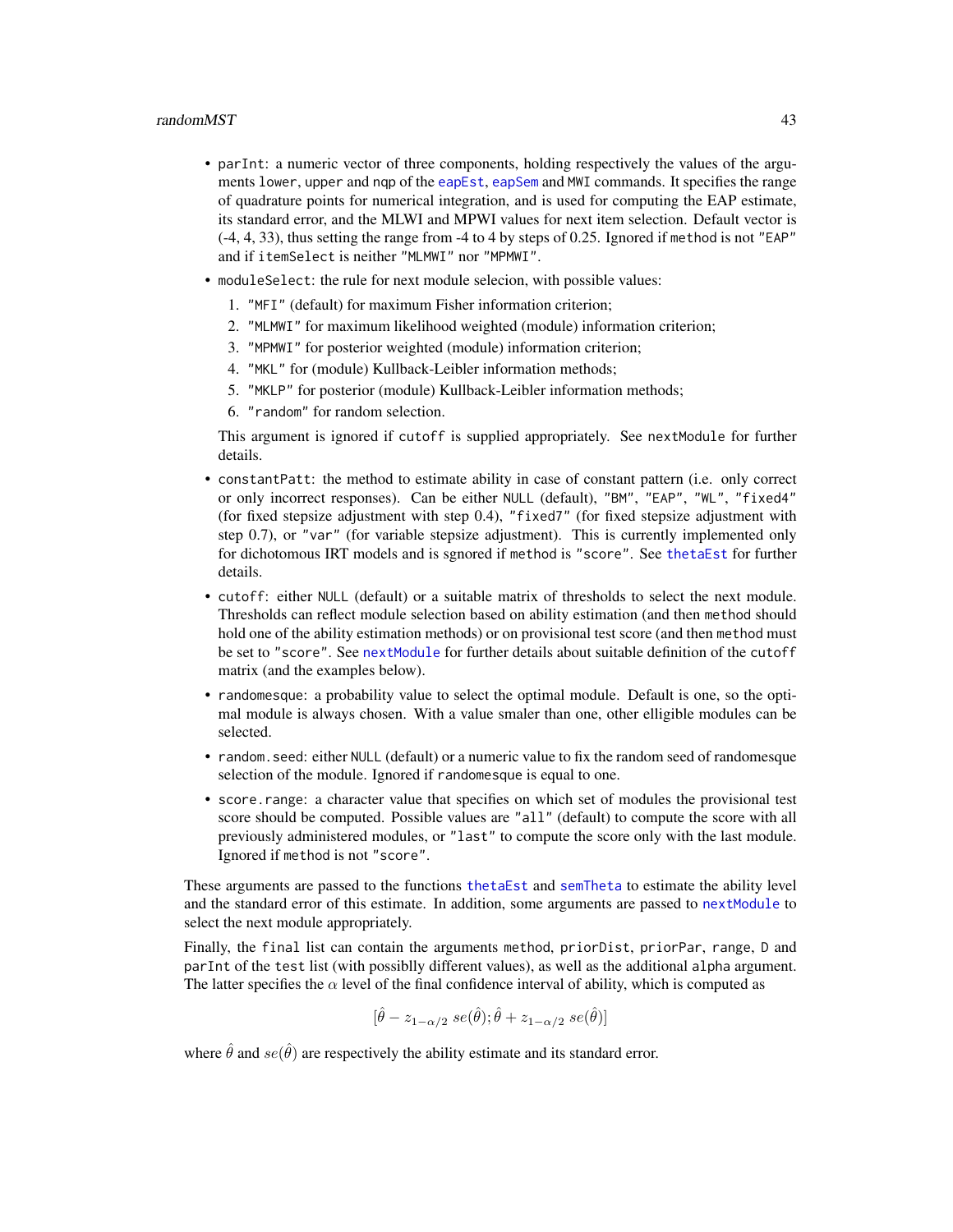If some arguments of these lists are missing, they are automatically set to their default value.

Usually the ability estimates and related standard errors are computed right after the full administration of each module (that is, if current module has *k* items, the *(k-1)* ability levels and standard errors from the first administered *(k-1)* are not computed). This can however be avoided by fixing the argument allTheta to TRUE (by default it is FALSE). In this case, all provisional ability estimates (or test scores) and standard errors (or NA's) are computed and returned.

The output of randomMST, as displayed by the print.mst function, can be stored in a text file provided that save. output is set to TRUE (the default value FALSE does not execute the storage). In this case, the (output argument mus hold three character values: the path to where the output file must be stored, the name of the output file, and the type of output file. If the path is not provided (i.e. left to its default value "path"), it will be saved in the default working directory. The default name is "name", and the default type is "csv". Any other value yields a text file. See the **Examples** section for an illustration.

The function plot.mst represents the whole MST structure with as many rectangles as there are available modules, arrows connecting all the modules according to the transMatrix structure. Each stage is displayed as one horizontal layout with stage 1 on the top and final stage at the bottom of the figure. The selected path (i.e. set of modules) is displayed on the plot when show.path is TRUE (which is the default value). Modules from the path and arrows between them are then highlighted in red (by default), and these colors can be modified by settong border.col and arrow.col arguments with appropriate color names. By default, modules are labelled as "module 1", "module 2" etc., the numbering starting from left module to right module and from stage 1 to last stage. These labels can be modified by providing a vector of character names to argument module.names. This vector must have as many components as the total number of modules and being ordered identically as described above.

Note that the MST structure can be graphically displayed by only providing (as x argument) the transition matrix of the MST. In this case, show.path argument is ignored. This is useful to represent the MST structure set by the transition matrix without running an MST simulation.

Finally, the plot can be saved in an external file, either as PDF or JPEG format. First, the argument save.plot must be set to TRUE (default is FALSE). Then, the file path for figure storage, the name of the figure and its format are specified through the argument save.options, all as character strings. See the Examples section for further information and a practical example.

# Value

The function randomMST returns a list of class "mst" with the following arguments:

| trueTheta        | the value of the true Theta argument.                                                                                |  |
|------------------|----------------------------------------------------------------------------------------------------------------------|--|
| selected.modules |                                                                                                                      |  |
|                  | a vector with the modules (identified by their position in the transition matrix)<br>that were selected for the MST. |  |
| items.per.module |                                                                                                                      |  |
|                  | a vector with the number of items per selected module (in the same order as in<br>selected.modules).                 |  |
| transMatrix      | the value of the transmatrix argument.                                                                               |  |
| model            | the value of the model argument.                                                                                     |  |
| testItems        | a vector with the items that were administered during the test.                                                      |  |
|                  |                                                                                                                      |  |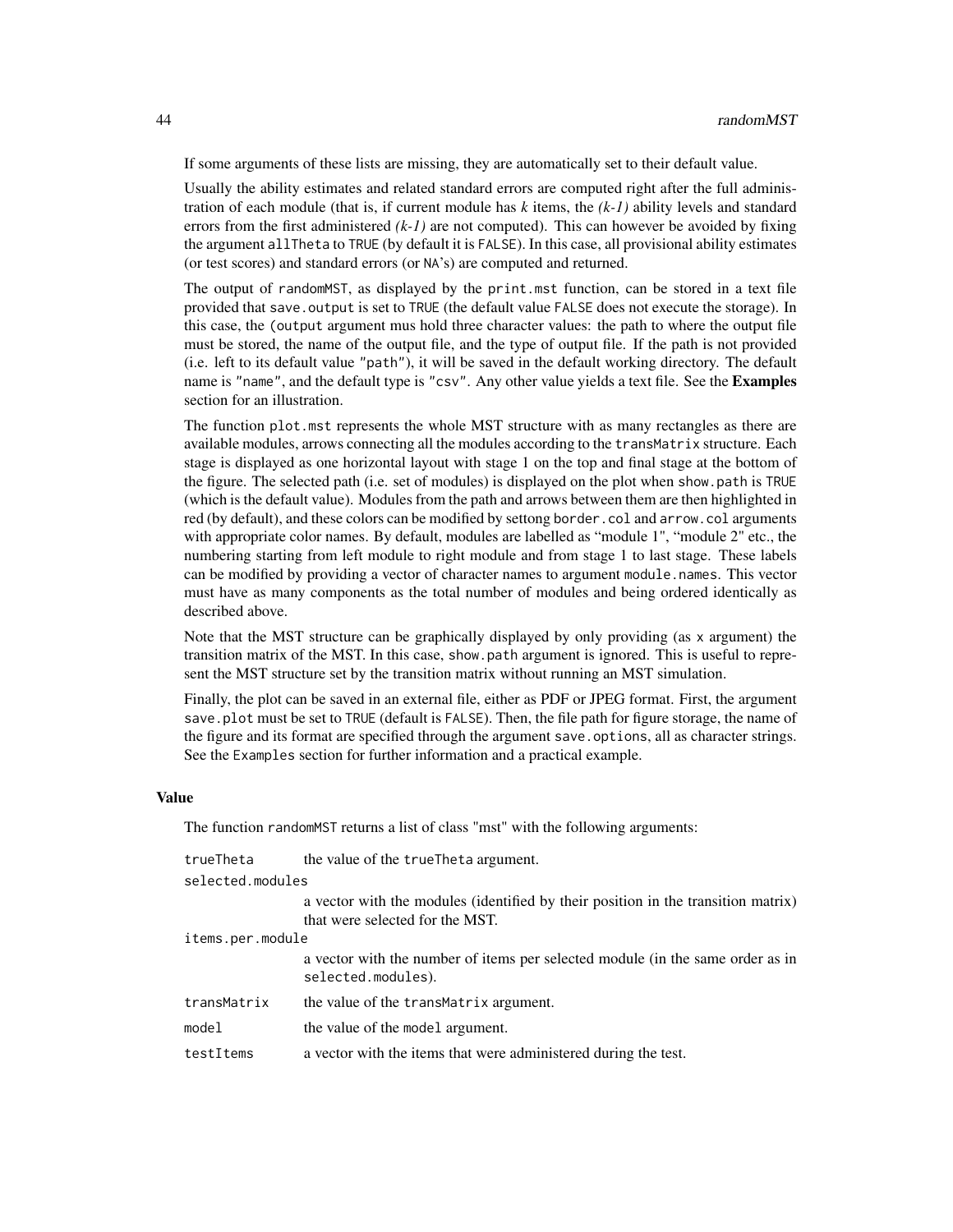| itemPar                         | a matrix with the parameters of the items administered during the test.                                                                               |
|---------------------------------|-------------------------------------------------------------------------------------------------------------------------------------------------------|
| pattern                         | the generated (or selected) response pattern (as vector of 0 and 1 entries for<br>dichotomous items or positive integer values for polytomous items). |
| thetaProv                       | a vector with the provisional ability estimates (or test scores if test\$method is<br>"score").                                                       |
| seProv                          | a vector with the standard errors of the provisional ability estimates (or vector<br>of NA's if test\$method is "score").                             |
| thFinal                         | the final ability estimate (or test score if test\$method is "score").                                                                                |
| seFinal                         | the standard error of the final ability estimate (or NA if test\$method is "score").                                                                  |
| ciFinal                         | the confidence interval of the final ability estimate (or c(NA, NA) if test\$method<br>is "score").                                                   |
| genSeed                         | the value of the genSeed argument.                                                                                                                    |
| startFixModule                  | the value of the start \$fixModule argument (or its default value if missing).                                                                        |
| startSeed                       | the value of the start\$seed argument (or its default value if missing).                                                                              |
| startTheta                      | the value of the start\$theta argument (or its default value if missing).                                                                             |
| startD                          | the value of the start\$D argument (or its default value if missing).                                                                                 |
| startThStart                    | the starting ability value used for selecting the first module of the test.                                                                           |
| startSelect                     | the value of the start\$startSelect argument (or its default value if missing).                                                                       |
| provMethod                      | the value of the test\$method argument (or its default value if missing).                                                                             |
| provDist                        | the value of the test\$priorDist argument (or its default value if missing).                                                                          |
| provPar                         | the value of the test\$priorPar argument (or its default value if missing).                                                                           |
| provRange                       | the value of the test\$range argument (or its default value if missing).                                                                              |
| provD                           | the value of the test\$D argument (or its default value if missing) or NA if model<br>is not NULL.                                                    |
| moduleSelect<br>constantPattern | the value of the test\$moduleSelect argument (or its default value if missing).                                                                       |
|                                 | the value of the test\$constantPatt argument (or its default value if missing).                                                                       |
| cutoff                          | the value of the test \$cutoff argument (or its default value if missing).                                                                            |
| randomesque                     | the value of the test\$randomesque argument (or its default value if missing).                                                                        |
| random.seed                     | the value of the test\$random.seed argument (or its default value if missing).                                                                        |
| score.range                     | the value of the test\$score.range argument (or its default value if missing).                                                                        |
| best.module                     | a vector of boolean values indicating whether the optimal modules were selected<br>or not.                                                            |
| finalMethod                     | the value of the final\$method argument (or its default value if missing).                                                                            |
| finalDist                       | the value of the final \$priorDist argument (or its default value if missing).                                                                        |
| finalPar                        | the value of the final \$priorPar argument (or its default value if missing).                                                                         |
| finalRange                      | the value of the final \$range argument (or its default value if missing).                                                                            |
| finalD                          | the value of the final \$D argument (or its default value if missing), or NA if<br>model is not NULL.                                                 |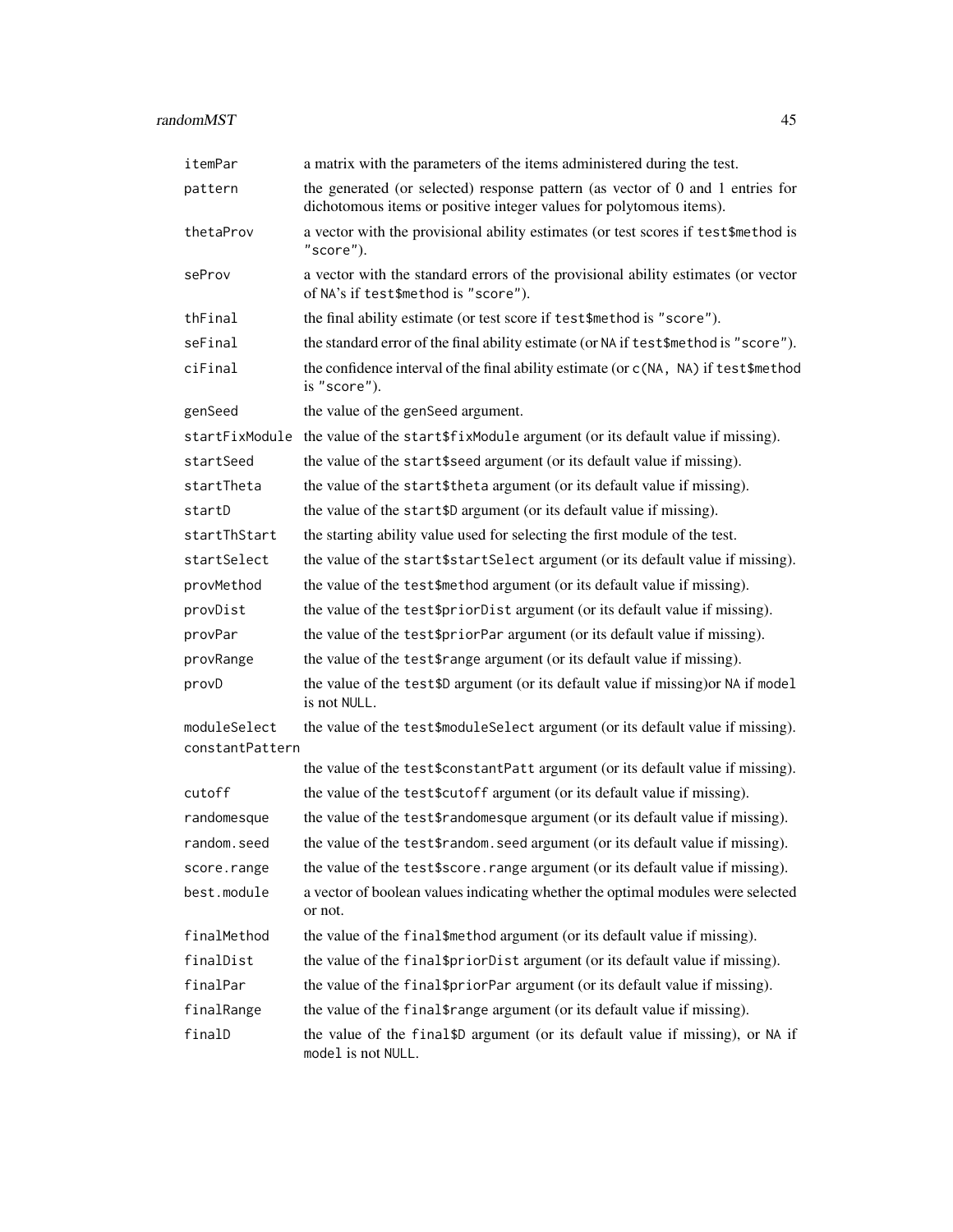<span id="page-45-0"></span>

| finalAlpha         | the value of the final \$alpha argument (or its default value if missing).                                                                                       |
|--------------------|------------------------------------------------------------------------------------------------------------------------------------------------------------------|
| save.output        | the value of the save. output argument.                                                                                                                          |
| output             | the value of the output argument.                                                                                                                                |
| assigned.responses |                                                                                                                                                                  |
|                    | a logical value, being TRUE if responses was provided or FALSE responses<br>was set to NULL.                                                                     |
| allTheta           | either a table with all ad-interim ability estimates (even within module, in the<br>CAT spirit) if allTheta is set to TRUE, or NULL if allTheta is set to FALSE. |
| assigned.responses |                                                                                                                                                                  |
|                    | the value of the responses argument (or its default value if missing).                                                                                           |
|                    |                                                                                                                                                                  |

The function print.mst returns similar (but differently organized) results.

# Author(s)

David Magis Department of Psychology, University of Liege, Belgium <david.magis@uliege.be>

Duanli Yan Educational Testing Service, Princeton, USA <dyan@ets.org>

#### References

Barton, M.A., and Lord, F.M. (1981). *An upper asymptote for the three-parameter logistic itemresponse model*. Research Bulletin 81-20. Princeton, NJ: Educational Testing Service.

Birnbaum, A. (1969). Statistical theory for logistic mental test models with a prior distribution of ability. *Journal of Mathematical Psychology, 6*, 258-276. doi: 10.1016/0022-2496(69)90005-4

Bock, R. D., and Mislevy, R. J. (1982). Adaptive EAP estimation of ability in a microcomputer environment. *Applied Psychological Measurement, 6*, 431-444. doi: 10.1177/014662168200600405

Haley, D.C. (1952). *Estimation of the dosage mortality relationship when the dose is subject to error*. Technical report no 15. Palo Alto, CA: Applied Mathematics and Statistics Laboratory, Stanford University.

Jeffreys, H. (1939). *Theory of probability*. Oxford, UK: Oxford University Press.

Jeffreys, H. (1946). An invariant form for the prior probability in estimation problems. *Proceedings of the Royal Society of London. Series A, Mathematical and Physical Sciences, 186*, 453-461.

Lord, F. M. (1980). *Applications of item response theory to practical testing problems*. Hillsdale, NJ: Lawrence Erlbaum.

Warm, T.A. (1989). Weighted likelihood estimation of ability in item response models. *Psychometrika, 54*, 427-450. doi: 10.1007/BF02294627

# See Also

[thetaEst](#page-58-1), [semTheta](#page-47-1), [eapEst](#page-1-1), [eapSem](#page-4-1), [genPattern](#page-10-1), [genDichoMatrix](#page-7-1) , [genPolyMatrix](#page-12-1) , [nextModule](#page-30-1)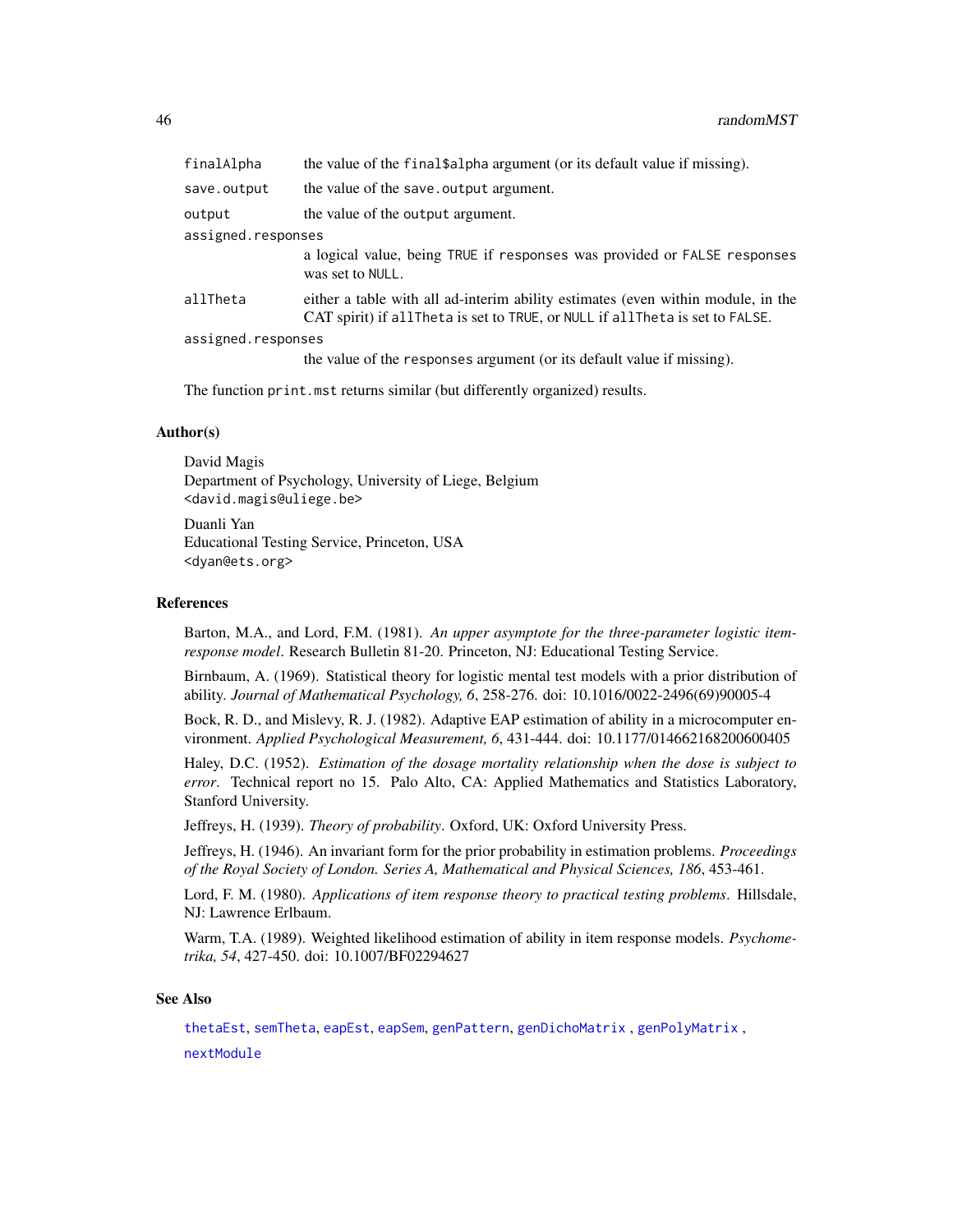#### randomMST and  $47$

#### Examples

```
## Dichotomous models ##
 # Generation of an item bank under 2PL, made of 7 successive modules that target
# different average ability levels and with different lengths
# (the first generated item parameters hold two modules of 8 items each)
it \le rbind(genDichoMatrix(16, model = "2PL"),
            genDichoMatrix(6, model = "2PL", bPrior = c("norm", -1, 1)),
            genDichoMatrix(6, model = "2PL", bPrior = c("norm", 1, 1)),
            genDichoMatrix(9, model = "2PL", bPrior = c("norm", -2, 1)),
            genDichoMatrix(9, model = "2PL", bPrior = c("norm", 0, 1)),
            genDichomatrix(9, model = "2PL", bPrior = c("norm", 2, 1)))it \leftarrow as.matrix(it)# Creation of the 'modules' matrix to list item membership in each module
modules \leq matrix(0, 55, 7)
modules[1:8, 1] <- modules[9:16, 2] <- modules[17:22, 3] <- 1
modules[23:28, 4] <- modules[29:37, 5] <- modules[38:46, 6] <- 1
modules[47:55, 7] <- 1
# Creation of the transition matrix to define a 1-2-3 MST
trans \leq matrix(0, 7, 7)
trans[1, 3:4] <- trans[2, 3:4] <- trans[3, 5:7] <- trans[4, 5:7] <- 1
# Creation of the start list: selection by MFI with ability level 0
start \leq - list(theta = 0)
# Creation of the test list: module selection by MFI, ability estimation by WL,
# stepsize .4 adjustment for constant pattern
test <- list(method = "WL", moduleSelect = "MFI", constantPatt = "fixed4")
# Creation of the final list: ability estimation by ML
final \le list(method = "ML")
# Random MST generation for true ability level 1 and all ad-interim ability estimates
res <- randomMST(trueTheta = 1, itemBank = it, modules = modules, transMatrix = trans,
                   start = start, test = test, final = final, allTheta = TRUE)
# Module selection by cut-scores for ability estimates
# Creation of cut-off scores for ability levels: cut score 0 between modules 3 and 4
# and cut scores -1 and 1 between modules 5, 6 and 7
# randomesque selection with probability .8
cut \le rbind(c(3, 4, 0), c(5, 6, -1), c(6, 7, 1))
test \le list(method = "WL", constantPatt = "fixed4", cutoff = cut, randomesque = 0.8)
res <- randomMST(trueTheta = 1, itemBank = it, modules = modules, transMatrix = trans,
                   start = start, test = test, final = final, allTheta = TRUE)
# Module selection by cut-scores for test scores
# Creation of cut-off scores for test scores: cut score 4 between modules 3 and 4
# and cut scores 5 and 9 between modules 5, 6 and 7
cut.score \leq rbind(c(3, 4, 4), c(5, 6, 5), c(6, 7, 9))
```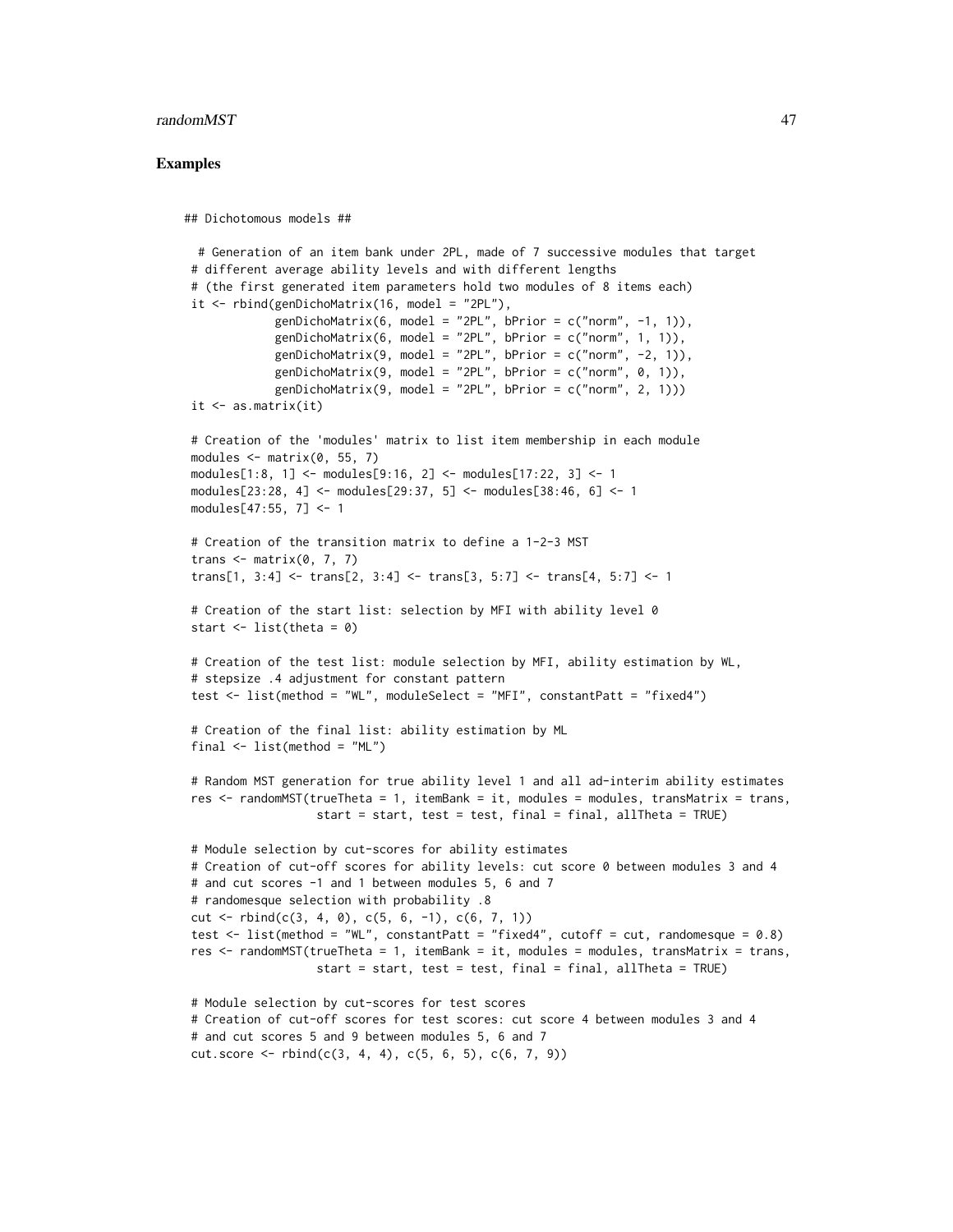```
test <- list(method = "score", cutoff = cut.score)
final <- list(method = "score")
res <- randomMST(trueTheta = 1, itemBank = it, modules = modules, transMatrix = trans,
                  start = start, test = test, final = final, allTheta = TRUE)
# Modification of cut-scores of stage 3 to use only the last module from stage 2 (6 items):
# cut scores 2 and 4 between modules 5, 6 and 7
cut.score2 \leq -rbind(c(3, 4, 4), c(5, 6, 2), c(6, 7, 4))test <- list(method = "score", cutoff = cut.score2, score.range = "last")
final <- list(method = "score")
res <- randomMST(trueTheta = 1, itemBank = it, modules = modules, transMatrix = trans,
                  start = start, test = test, final = final, allTheta = TRUE)
## Plot options
plot(trans)
plot(res)
plot(res, show.path = FALSE)
plot(res, border.col = "blue")
plot(res, arrow.col = "green")
```
<span id="page-47-1"></span>semTheta *Standard error of ability estimation (dichotomous and polytomous models)*

#### Description

This command returns the estimated standard error of the ability estimate, for a given response pattern and a given matrix of item parameters, either under the 4PL model or any suitable polytomous IRT model.

# Usage

```
semTheta(thEst, it, x = NULL, model = NULL, D = 1, method = "BM",priorDist = "norm", priorPar = c(\emptyset, 1), parInt = c(-4, 4, 33),
   constantPatt = NULL)
```
#### Arguments

| thEst        | numeric: the ability estimate.                                                                                                                                                               |
|--------------|----------------------------------------------------------------------------------------------------------------------------------------------------------------------------------------------|
| it           | numeric: a suitable matrix of item parameters. See <b>Details</b> .                                                                                                                          |
| $\mathsf{x}$ | numeric: a vector of item responses (default is NULL). Ignored if method is not<br>$"FAP"$ .                                                                                                 |
| model        | either NULL (default) for dichotomous models, or any suitable acronym for poly-<br>tomous models. Possible values are "GRM", "MGRM", "PCM", "GPCM", "RSM" and<br>"NRM". See <b>Details</b> . |
| D            | numeric: the metric constant. Default is $D=1$ (for logistic metric); $D=1.702$<br>yields approximately the normal metric (Haley, 1952).                                                     |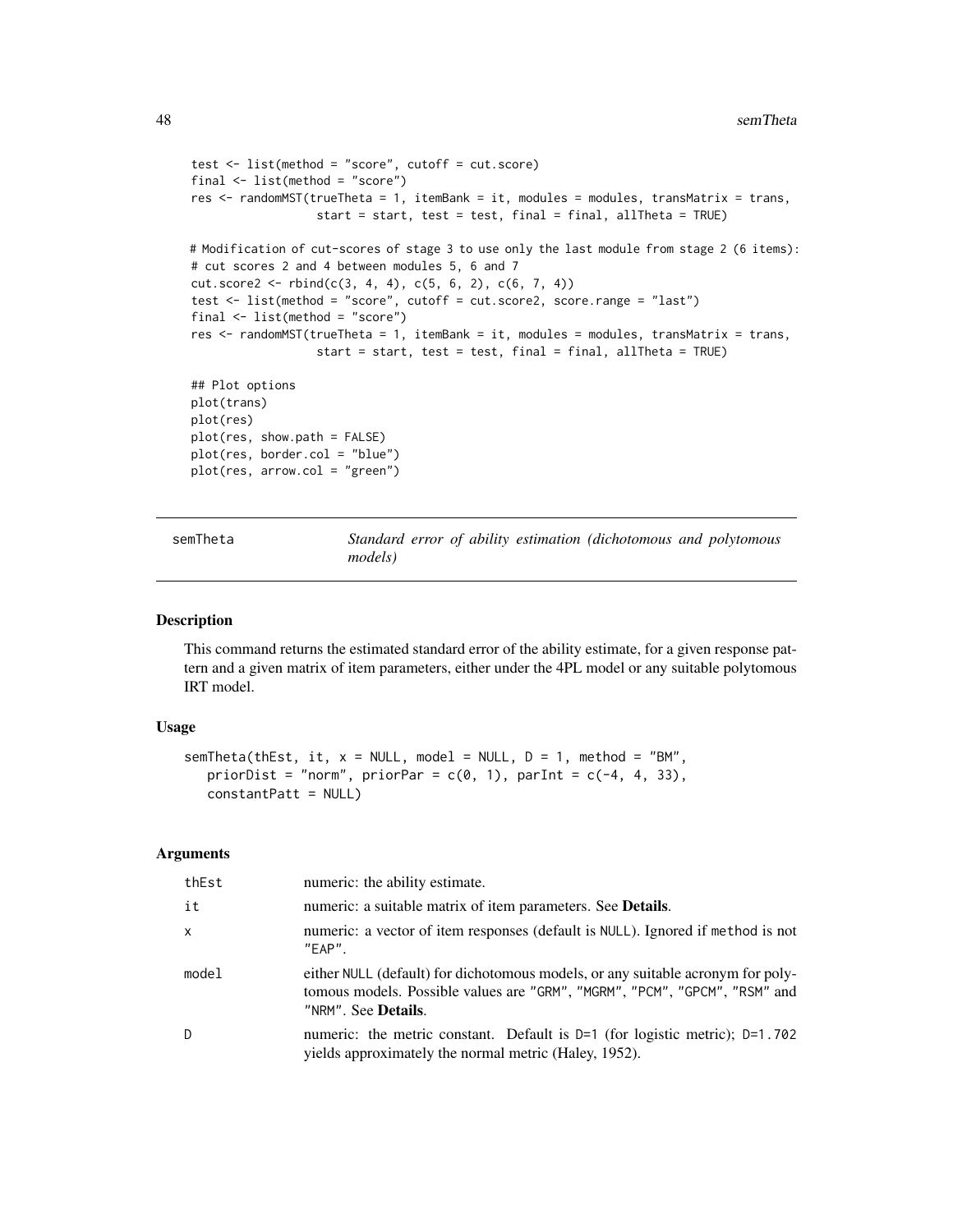#### <span id="page-48-0"></span>semTheta 49

| method       | character: the ability estimator. Possible values are "BM" (default), "ML", "WL"<br>and "EAP". See <b>Details</b> .                                                                                                                                                                                |
|--------------|----------------------------------------------------------------------------------------------------------------------------------------------------------------------------------------------------------------------------------------------------------------------------------------------------|
| priorDist    | character: specifies the prior distribution. Possible values are "norm" (default),<br>"unif" and "Jeffreys". Ignored if method is neither "BM" nor "EAP". See<br>Details.                                                                                                                          |
| priorPar     | numeric: vector of two components specifying the prior parameters (default is<br>$c(0,1)$ of the prior ability distribution. Ignored if method is neither "BM" nor<br>"EAP", or if priorDist="Jeffreys". See Details.                                                                              |
| parInt       | numeric: vector of three components, holding respectively the values of the<br>arguments lower, upper and nqp of the eapEst command. Default vector is<br>$(-4, 4, 33)$ . Ignored if method is not "EAP".                                                                                          |
| constantPatt | character: the method to estimate ability in case of constant pattern (i.e. only<br>correct or only incorrect responses). Can be eitehr NULL (default), "BM", "EAP",<br>"WL", "fixed4", "fixed7" or "var". Currently only implemented for dichoto-<br><i>mous IRT models.</i> See <b>Details</b> . |

#### Details

Dichotomous IRT models are considered whenever model is set to NULL (default value). In this case, it must be a matrix with one row per item and four columns, with the values of the discrimination, the difficulty, the pseudo-guessing and the inattention parameters (in this order). These are the parameters of the four-parameter logistic (4PL) model (Barton and Lord, 1981).

Polytomous IRT models are specified by their respective acronym: "GRM" for Graded Response Model, "MGRM" for Modified Graded Response Model, "PCM" for Partical Credit Model, "GPCM" for Generalized Partial Credit Model, "RSM" for Rating Scale Model and "NRM" for Nominal Response Model. The it still holds one row per item, end the number of columns and their content depends on the model. See [genPolyMatrix](#page-12-1) for further information and illustrative examples of suitable polytomous item banks.

Four ability estimators are available: the maximum likelihood (ML) estimator (Lord, 1980), the Bayes modal (BM) estimator (Birnbaum, 1969), the expected a posteriori (EAP) estimator (Bock and Mislevy, 1982)and the weighted likelihood (WL) estimator (Warm, 1989). The selected estimator is specified by the method argument, with values "ML", "BM", "EAP" and "WL" respectively.

For the BM and EAP estimators, three prior distributions are available: the normal distribution, the uniform distribution and the Jeffreys' prior distribution (Jeffreys, 1939, 1946). The prior distribution is specified by the argument priorPar, with values "norm", "unif" and "Jeffreys", respectively. The priorPar argument is ignored if method="ML" or method="WL".

The argument priorPar determines either: the prior mean and standard deviation of the normal prior distribution (if priorDist="norm"), or the range for defining the prior uniform distribution (if priorDist="unif"). This argument is ignored if priorDist="Jeffreys".

The eapPar argument sets the range and the number of quadrature points for numerical integration in the EAP process. By default, it takes the vector value (-4, 4, 33), that is, 33 quadrature points on the range  $[-4; 4]$  (or, by steps of 0.25). See [eapEst](#page-1-1) for further details.

Note that in the current version, the ability estimate must be specified through the thEst argument. Moreover, the response pattern must be specified through the x argument to compute the standard error of the EAP estimate. For the other estimation methods, this is not necessary, and  $x$  is set to NULL by default for this purpose.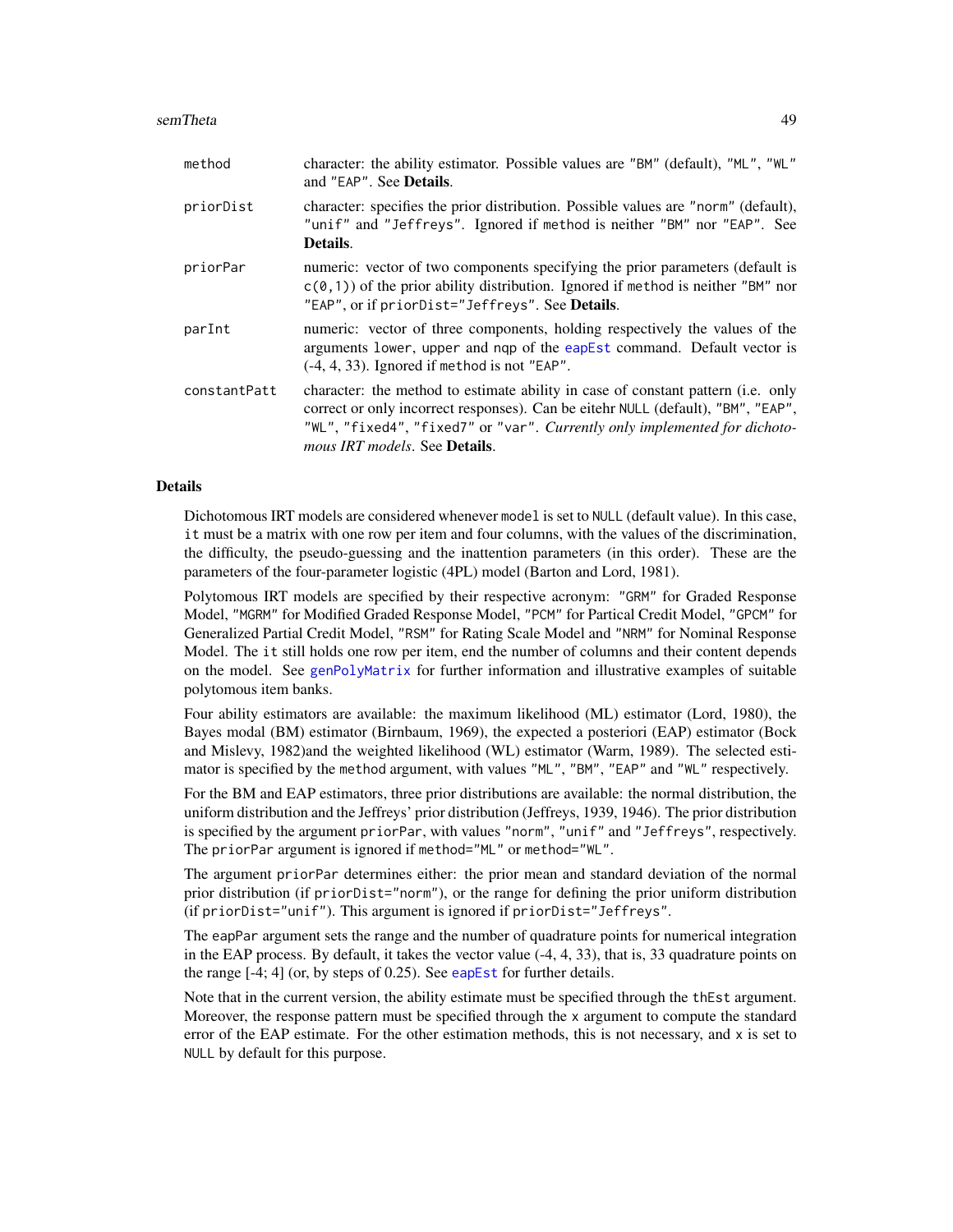Note also that if specific stepsize adjustment was required for constant patterns with the constantPatt argument (that is, if it takes value "fixed4", "fixed7" or "var") then an infinite value Inf is being returned.

# Value

The estimated standard error of the ability level.

#### Note

Currently the standard error of the WL estimator is computed with the same formula as that of the ML estimator (up to the plug-in of the WL estimate instead of the ML estimate). Version of catR prior to 3.0 holds a different formula mentioned in Magis and raiche (2012), but it appeared that this formula can lead to negative values of the square of the standard error. So the usual suggestion by Warm (1989) of using the same asymptotic formulas for ML and WL is currently in application until a corrected formula can be provided.

#### Author(s)

David Magis Department of Psychology, University of Liege, Belgium <david.magis@uliege.be>

#### References

Barton, M.A., and Lord, F.M. (1981). *An upper asymptote for the three-parameter logistic itemresponse model*. Research Bulletin 81-20. Princeton, NJ: Educational Testing Service.

Birnbaum, A. (1969). Statistical theory for logistic mental test models with a prior distribution of ability. *Journal of Mathematical Psychology, 6*, 258-276. doi: 10.1016/0022-2496(69)90005-4

Bock, R. D., and Mislevy, R. J. (1982). Adaptive EAP estimation of ability in a microcomputer environment. *Applied Psychological Measurement, 6*, 431-444. doi: 10.1177/014662168200600405

Dodd, B. G., De Ayala, R. J., and Koch, W. R. (1995) . Computerized adaptive testing with polytomous items. *Applied Psychological Measurement, 19*, 5-22. doi: 10.1177/014662169501900103

Haley, D.C. (1952). *Estimation of the dosage mortality relationship when the dose is subject to error*. Technical report no 15. Palo Alto, CA: Applied Mathematics and Statistics Laboratory, Stanford University.

Jeffreys, H. (1939). *Theory of probability*. Oxford, UK: Oxford University Press.

Jeffreys, H. (1946). An invariant form for the prior probability in estimation problems. *Proceedings of the Royal Society of London. Series A, Mathematical and Physical Sciences, 186*, 453-461.

Lord, F.M. (1980). *Applications of item response theory to practical testing problems*. Hillsdale, NJ: Lawrence Erlbaum.

Magis, D., and Raiche, G. (2012). Random Generation of Response Patterns under Computerized Adaptive Testing with the R Package *catR*. *Journal of Statistical Software*, *48 (8)*, 1-31. URL <http://www.jstatsoft.org/v48/i08/>

Warm, T.A. (1989). Weighted likelihood estimation of ability in item response models. *Psychometrika, 54*, 427-450. doi: 10.1007/BF02294627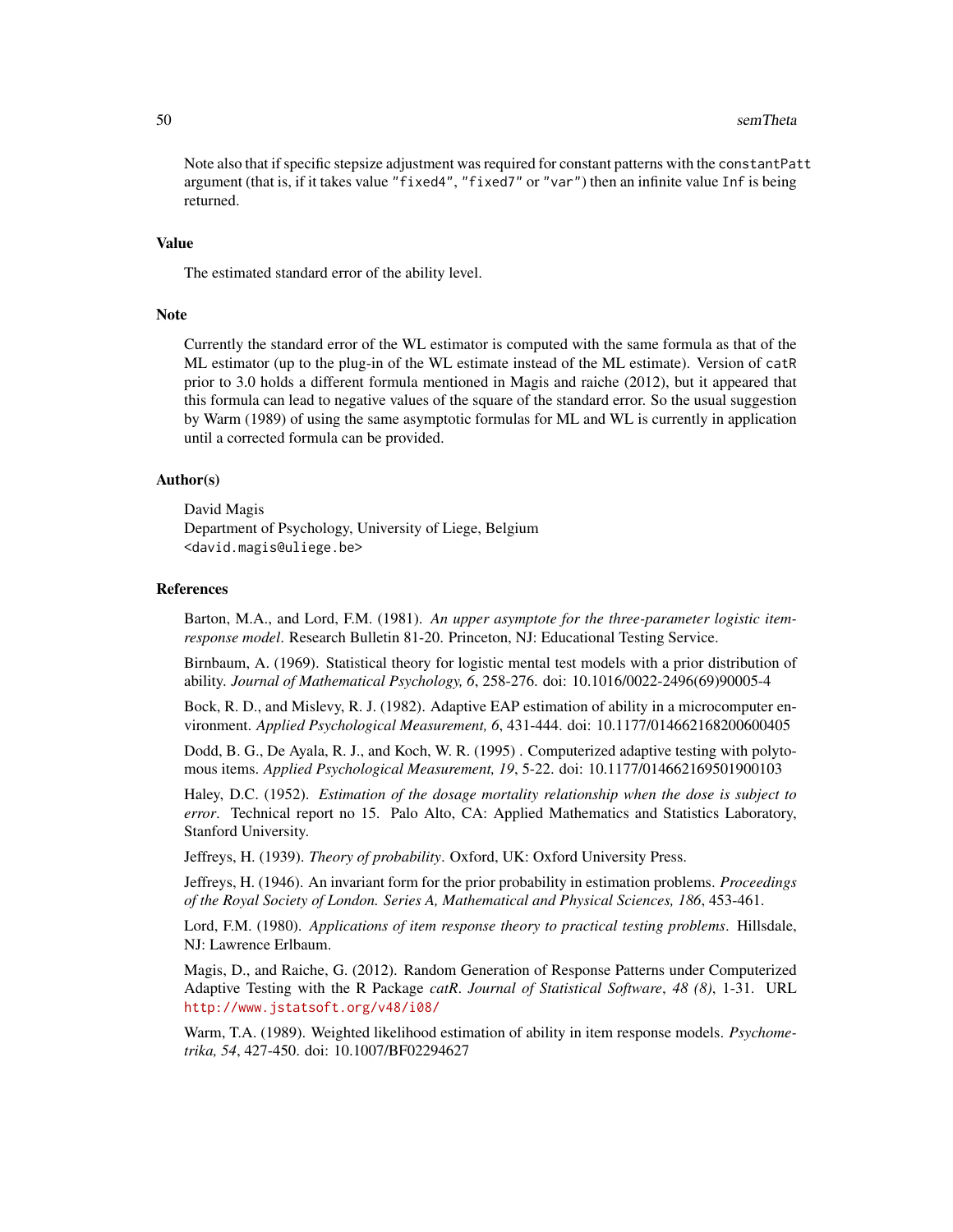#### <span id="page-50-0"></span>semTheta 51

#### See Also

[eapSem](#page-4-1), [thetaEst](#page-58-1), [genPolyMatrix](#page-12-1)

#### Examples

```
## Dichotomous models ##
# Generation of an item bank under 3PL with 100 items
m.3PL <- genDichoMatrix(100, model = "3PL")
m.3PL <- as.matrix(m.3PL)
# Creation of a response pattern (true ability level 0)
set.seed(1)
x <- genPattern(0, m.3PL)
# ML estimation
th \le thetaEst(m.3PL, x, method = "ML")
c(th, semTheta(th, m.3PL, method = "ML"))
# BM estimation, standard normal prior distribution
th <- thetaEst(m.3PL, x)
c(th, semTheta(th, m.3PL))
# BM estimation, uniform prior distribution upon range [-2,2]
th \le thetaEst(m.3PL, x, method = "BM", priorDist = "unif",
               priorPar = c(-2, 2)c(th, semTheta(th, m.3PL, method = "BM", priorDist = "unif",priorPar = c(-2, 2))# BM estimation, Jeffreys' prior distribution
th \le thetaEst(m.3PL, x, method = "BM", priorDist = "Jeffreys")
c(th, semTheta(th, m.3PL, method = "BM", priorDist = "Jeffreys"))
# EAP estimation, standard normal prior distribution
th \le thetaEst(m.3PL, x, method = "EAP")
c(th, semTheta(th, m.3PL, x, method = "EAP"))# EAP estimation, uniform prior distribution upon range [-2,2]
th \le thetaEst(m.3PL, x, method = "EAP", priorDist = "unif",
               priorPar = c(-2, 2)c(th, semTheta(th, m.3PL, x, method = "EAP", priorDist = "unif",priorPar = c(-2, 2))# EAP estimation, Jeffreys' prior distribution
th \le thetaEst(m.3PL, x, method = "EAP", priorDist = "Jeffreys")
c(th, semTheta(th, m.3PL, x, method = "EAP", priorDist = "Jeffreys"))
# WL estimation
th \le thetaEst(m.3PL, x, method = "WL")
c(th, semTheta(th, m.3PL, method = "WL"))
```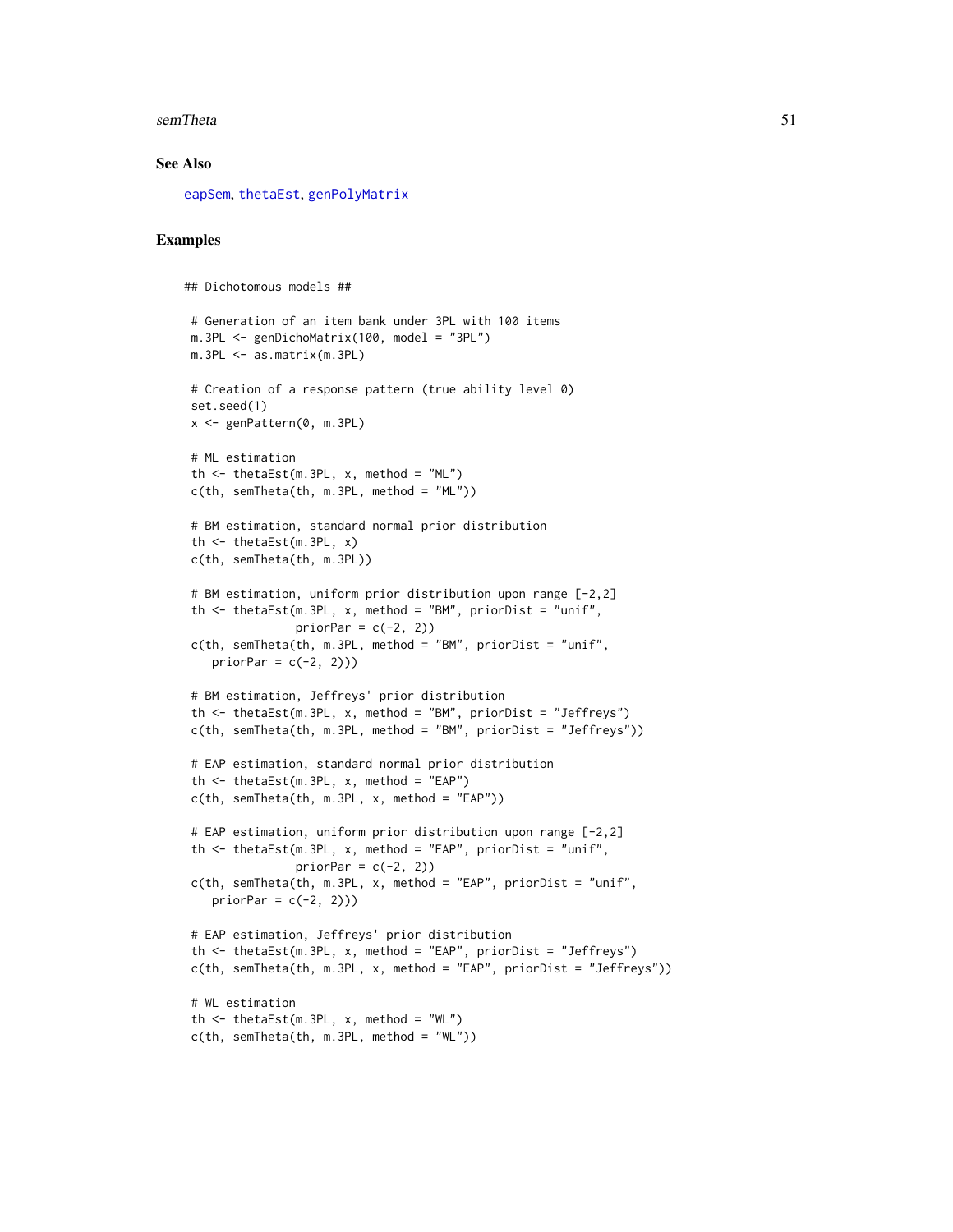```
# 'fixed4' adjustment for constant pattern
 th \le thetaEst(m.3PL, rep(0, nrow(m.3PL)), constantPatt = "fixed4")
c(th, semTheta(th, m.3PL, constantPatt = "fixed4"))
## Not run:
## Polytomous models ##
# Generation of an item bank under GRM with 100 items and at most 4 categories
m.GRM <- genPolyMatrix(100, 4, "GRM")
m.GRM <- as.matrix(m.GRM)
 # Creation of a response pattern (true ability level 0)
set.seed(1)
x \leq genPattern(0, m.GRM, model = "GRM")
# ML estimation
th \le thetaEst(m.GRM, x, model = "GRM", method = "ML")
c(th, semTheta(th, m.GRM, model = "GRM", method = "ML"))# BM estimation, standard normal prior distribution
 th \le thetaEst(m.GRM, x, model = "GRM")
c(th, semTheta(th, m.GRM, model = "GRM")# BM estimation, uniform prior distribution upon range [-2,2]
 th <- thetaEst(m.GRM, x, model = "GRM", method = "BM", priorDist = "unif",
   priorPar = c(-2, 2))
c(th, semTheta(th, m.GRM, model = "GRM", method = "BM", priorDist = "unif",
 priorPar = c(-2, 2))# BM estimation, Jeffreys' prior distribution
 th \le thetaEst(m.GRM, x, model = "GRM", method = "BM", priorDist = "Jeffreys")
 c(th, semTheta(th, m.GRM, model = "GRM", method = "BM", priorDist = "Jeffreys"))
# EAP estimation, standard normal prior distribution
 th \le thetaEst(m.GRM, x, model = "GRM", method = "EAP")
c(th, semTheta(th, m.GRM, x, model = "GRM", method = "EAP"))
 # EAP estimation, uniform prior distribution upon range [-2,2]
 th \le thetaEst(m.GRM, x, model = "GRM", method = "EAP", priorDist = "unif",
    priorPar = c(-2, 2))
c(th, semTheta(th, m.GRM, x, model = "GRM", method = "EAP", priorDist = "unif",
 priorPar = c(-2, 2))# EAP estimation, Jeffreys' prior distribution
 th <- thetaEst(m.GRM, x, model = "GRM", method = "EAP", priorDist = "Jeffreys")
c(th, semTheta(th, m.GRM, x, model = "GRM", method = "EAP", priorDist = "Jeffreys"))# WL estimation
 th \le thetaEst(m.GRM, x, model = "GRM", method = "WL")
c(th, semTheta(th, m.GRM, model = "GRM", method = "WL")
```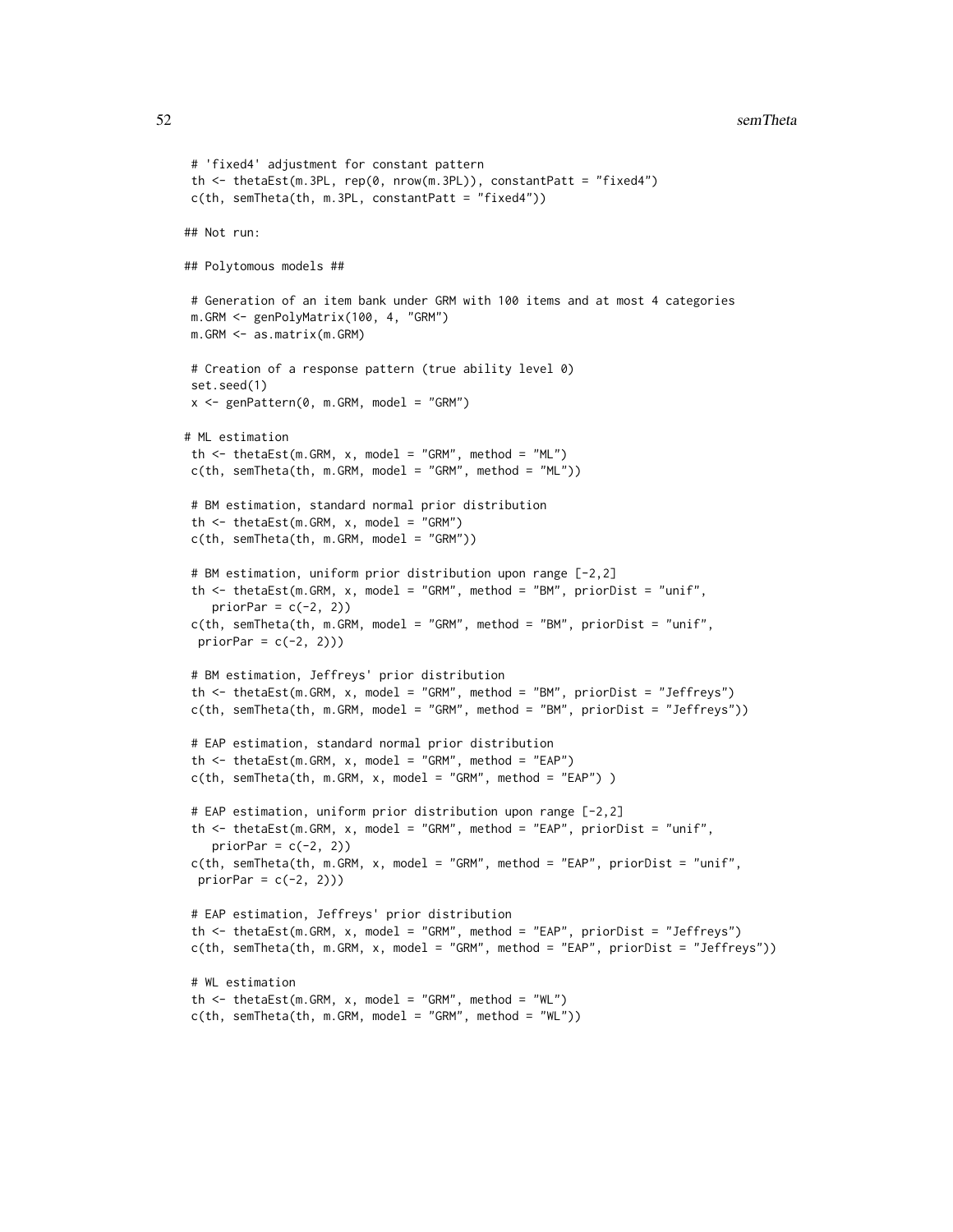#### <span id="page-52-0"></span>startModule 53

```
# Generation of an item bank under PCM with 20 items and 4 categories
m.PCM <- genPolyMatrix(20, 4, "PCM", same.nrCat = TRUE)
m.PCM <- as.matrix(m.PCM)
# Creation of a response pattern (true ability level 0)
set.seed(1)
x \leq genPattern(0, m.PCM, model = "PCM")
# ML estimation
th \le thetaEst(m.PCM, x, model = "PCM", method = "ML")
c(th, semTheta(th, m.PCM, model = "PCM", method = "ML"))# BM estimation, standard normal prior distribution
 th \le thetaEst(m.PCM, x, model = "PCM")
c(th, semTheta(th, m.PCM, model = "PCM"))
 # BM estimation, uniform prior distribution upon range [-2,2]
 th <- thetaEst(m.PCM, x, model = "PCM", method = "BM", priorDist = "unif",
   priorPar = c(-2, 2)c(th, semTheta(th, m.PCM, model = "PCM", method = "BM", priorDist = "unif",
 priorPar = c(-2, 2))# BM estimation, Jeffreys' prior distribution
 th <- thetaEst(m.PCM, x, model = "PCM", method = "BM", priorDist = "Jeffreys")
 c(th, semTheta(th, m.PCM, model = "PCM", method = "BM", priorDist = "Jeffreys"))
 # EAP estimation, standard normal prior distribution
 th \le thetaEst(m.PCM, x, model = "PCM", method = "EAP")
c(th, semTheta(th, m.PCM, x, model = "PCM", method = "EAP"))# EAP estimation, uniform prior distribution upon range [-2,2]
 th <- thetaEst(m.PCM, x, model = "PCM", method = "EAP", priorDist = "unif",
   priorPar = c(-2, 2))
 c(th, semTheta(th, m.PCM, x, model = "PCM", method = "EAP", priorDist = "unif",priorPar = c(-2, 2))# EAP estimation, Jeffreys' prior distribution
 th <- thetaEst(m.PCM, x, model = "PCM", method = "EAP", priorDist = "Jeffreys")
c(th, semTheta(th, m.PCM, x, model = "PCM", method = "EAP", priorDist = "Jeffreys"))
 # WL estimation
th \le thetaEst(m.PCM, x, model = "PCM", method = "WL")
c(th, semTheta(th, m.PCM, model = "PCM", method = "WL")## End(Not run)
```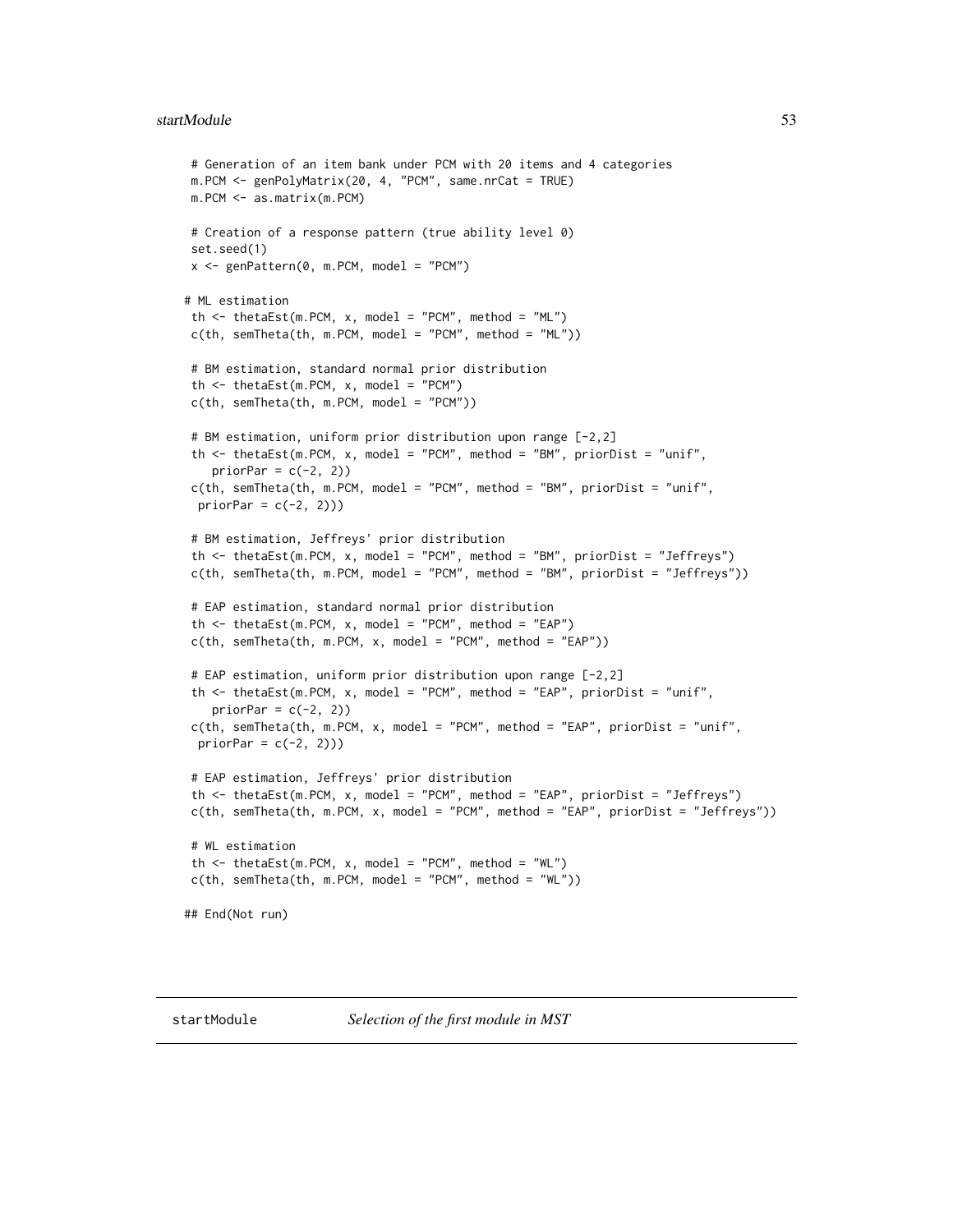#### <span id="page-53-0"></span>Description

This command selects the first module of the multistage test, either randomly or on the basis of the module information function.

#### Usage

```
startModule(itemBank, modules, transMatrix, model = NULL, fixModule = NULL,
  seed = NULL, theta = 0, D = 1)
```
#### Arguments

| itemBank    | a suitable matrix of item parameters. See Details.                                                                                                                                   |
|-------------|--------------------------------------------------------------------------------------------------------------------------------------------------------------------------------------|
| modules     | a binary matrix that specifies the item membership to the modules. See <b>Details</b> .                                                                                              |
| transMatrix | a binary squared matrix representing the structure of the MST and the transitions<br>between the moduels and the stages. See Details.                                                |
| model       | either NULL (default) for dichotomous models, or any suitable acronym for poly-<br>tomous models. Possible values are "GRM", "MGRM", "PCM", "GPCM", "RSM" and<br>"NRM". See Details. |
| fixModule   | either a an integer value or NULL (default). See <b>Details</b> .                                                                                                                    |
| seed        | either a numeric value, NA or NULL (default). Ignored if fixModule is not NULL.<br>See Details.                                                                                      |
| theta       | numeric: the initial ability level for selecting the first module (default is 0).<br>Ignored if either fixModule or seed is not NULL. See <b>Details</b> .                           |
| D           | numeric: the metric constant. Default is $D=1$ (for logistic metric); $D=1.702$<br>yields approximately the normal metric (Haley, 1952). Ignored if model is not<br>NULL.            |

#### Details

This function permits to select the first module of the MST. It works with both dichotomous and polytomous item banks.

Dichotomous IRT models are considered whenever model is set to NULL (default value). In this case, it must be a matrix with one row per item and four columns, with the values of the discrimination, the difficulty, the pseudo-guessing and the inattention parameters (in this order). These are the parameters of the four-parameter logistic (4PL) model (Barton and Lord, 1981).

Polytomous IRT models are specified by their respective acronym: "GRM" for Graded Response Model, "MGRM" for Modified Graded Response Model, "PCM" for Partical Credit Model, "GPCM" for Generalized Partial Credit Model, "RSM" for Rating Scale Model and "NRM" for Nominal Response Model. The it still holds one row per item, end the number of columns and their content depends on the model. See [genPolyMatrix](#page-12-1) for further information and illustrative examples of suitable polytomous item banks.

The modules argument must be a binary 0/1 matrix with as many rows as the item bank itemBank and as many columns as the number of modules. Values of 1 indicate to which module(s) the items belong to, i.e. a value of 1 on row *i* and column *j* means that the *i*-th item belongs to the *j*-th module.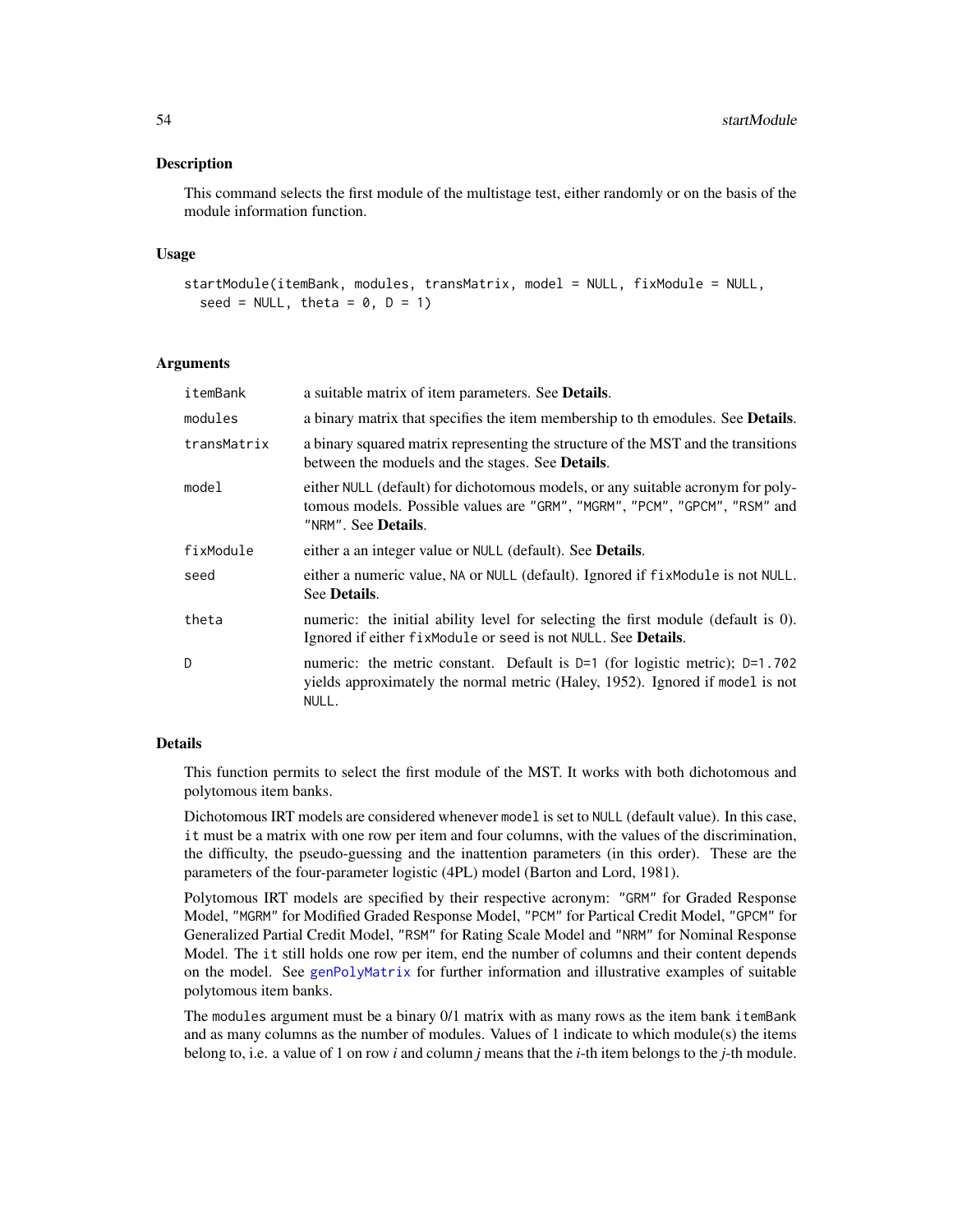#### <span id="page-54-0"></span>startModule 55

The transMatrix argument must be a binary 0/1 square matrix with as many rows (and columns) as the number of modules. All values of 1 indicate the possible transitions from one module to another, i.e. a value of 1 on row *i* and column *j* means that the MST can move from *i*-th module to *j*-th module.

The first module of the MST can be selected by one of the following methods.

- 1. By specifying the module to be administered. The argument fixModule then holds the module number as listed in the modules or transMatrix. Setting fixModule to NULL (default value) disables this method.
- 2. By selecting it randomly into the modules matrix. The argument seed permits to fix the random selection by specifying the random seed number. Setting seed to NA disables the random seed (though items are still picked up randomly in the bank); in other words, successive runs of startModule with seed=NA may lead to different module selection. Setting seed to NULL (default value) disables this selection method.
- 3. By selecting the module according to an initial ability value. In this case, the selected module is such that the information fucntion (computed with the items of the module) is maximal for the given initial ability value.

The third method above will be used if and only if both fixModule and seed arguments are fixed to NULL. Otherwise, one of the first two methods will be used.

#### Value

A list with four arguments:

| module  | the selected module (identified by its column number in the modules argument.                  |
|---------|------------------------------------------------------------------------------------------------|
| items   | the items that belong to the selected module (identified by their number in the<br>item bank). |
| par     | the matrix of item parameters of the selected items (one row per item).                        |
| thStart | the starting ability level used for selecting the module or NA (if not applicable).            |

### Author(s)

David Magis Department of Psychology, University of Liege, Belgium <david.magis@uliege.be>

# References

Barton, M.A., and Lord, F.M. (1981). *An upper asymptote for the three-parameter logistic itemresponse model*. Research Bulletin 81-20. Princeton, NJ: Educational Testing Service.

Haley, D.C. (1952). *Estimation of the dosage mortality relationship when the dose is subject to error.* Technical report no 15. Palo Alto, CA: Applied Mathematics and Statistics Laboratory, Stanford University.

#### See Also

[genPolyMatrix](#page-12-1)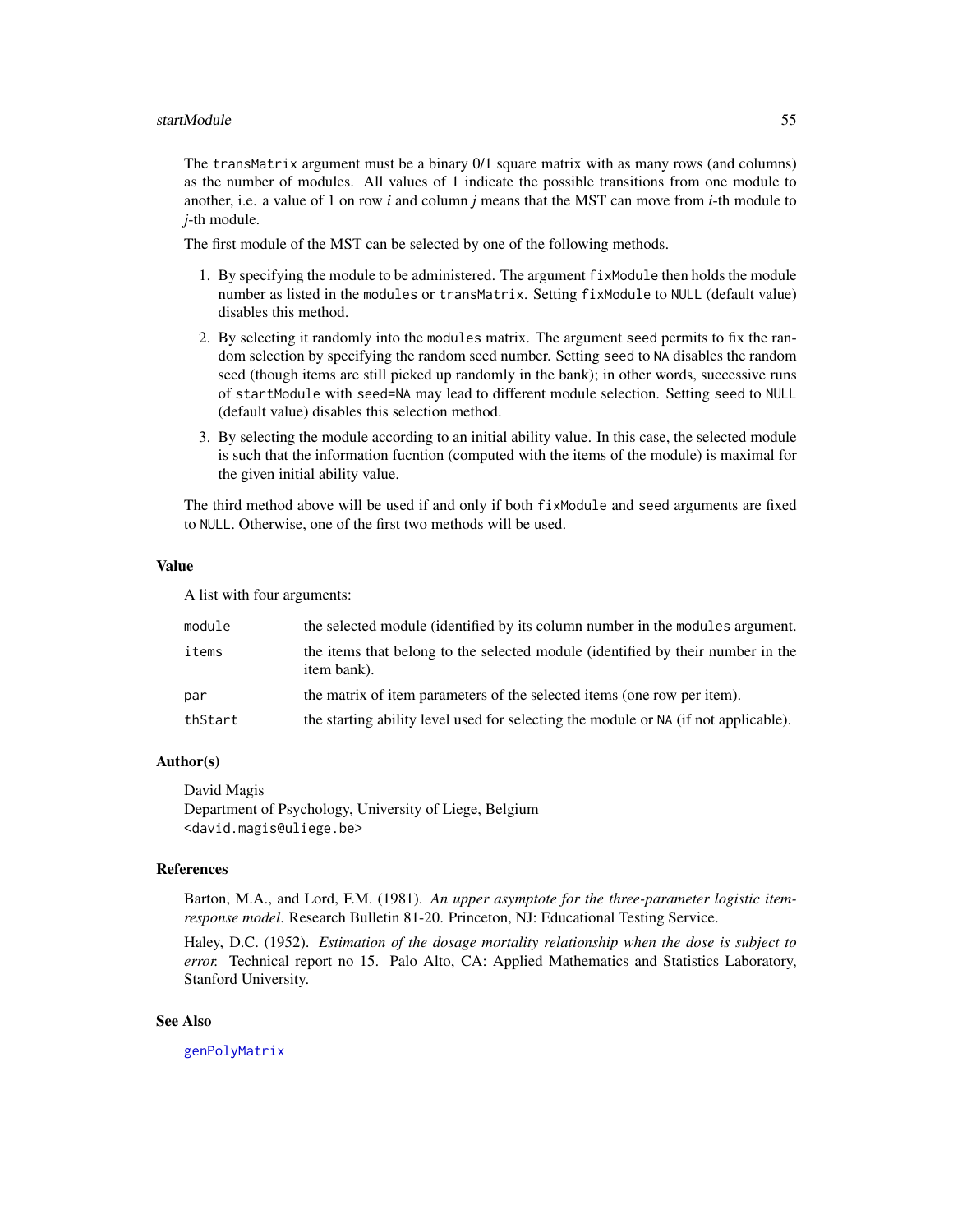#### Examples

```
## Dichotomous models ##
# Generation of an item bank under 2PL, made of 7 successive modules that target
# different average ability levels and with different lengths
# (the first generated item parameters hold two modules of 8 items each)
it \le rbind(genDichoMatrix(16, model = "2PL"),
            genDichoMatrix(6, model = "2PL", bPrior = c("norm", -1, 1)),
            genDichoMatrix(6, model = "2PL", bPrior = c("norm", 1, 1)),genDichoMatrix(9, model = "2PL", bPrior = c("norm", -2, 1)),
            genDichoMatrix(9, model = "2PL", bPrior = c("norm", 0, 1)),
            genDichomatrix(9, model = "2PL", bPrior = c("norm", 2, 1)))it \leftarrow as.matrix(it)# Creation of the 'module' matrix to list item membership in each module
modules \leq matrix(0, 55, 7)
modules[1:8, 1] <- modules[9:16, 2] <- modules[17:22, 3] <- 1
modules[23:28, 4] <- modules[29:37, 5] <- modules[38:46, 6] <- 1
modules[47:55, 7] <- 1
# Creation of the transition matrix to define a 1-2-3 MST
trans \leq matrix(0, 7, 7)
trans[1, 3:4] < -trans[2, 3:4] < -trans[3, 5:6] < -trans[4, 6:7] < -1# Selection of module 2 as starting module
startModule(it, modules, trans, fixModule = 2)
## Not run:
# Selection of module 3 (not from stage 1 => mistake)
startModule(it, modules, trans, fixModule = 3)
## End(Not run)
# Random selection of starting module
startModule(it, modules, trans, seed = 1)
# Selection by maximizing information at ability level 0
startModule(it, modules, trans, theta = 0)
## Polytomous models ##
# Same structure as above but parameters are now generated from PCM with at most
# 4 categories
it \leq genPolyMatrix(55, model = "PCM", nrCat = 4)
it \leq as.matrix(it)
# Selection of module 2 as starting module
startModule(it, modules, trans, fixModule = 2, model = "PCM")
```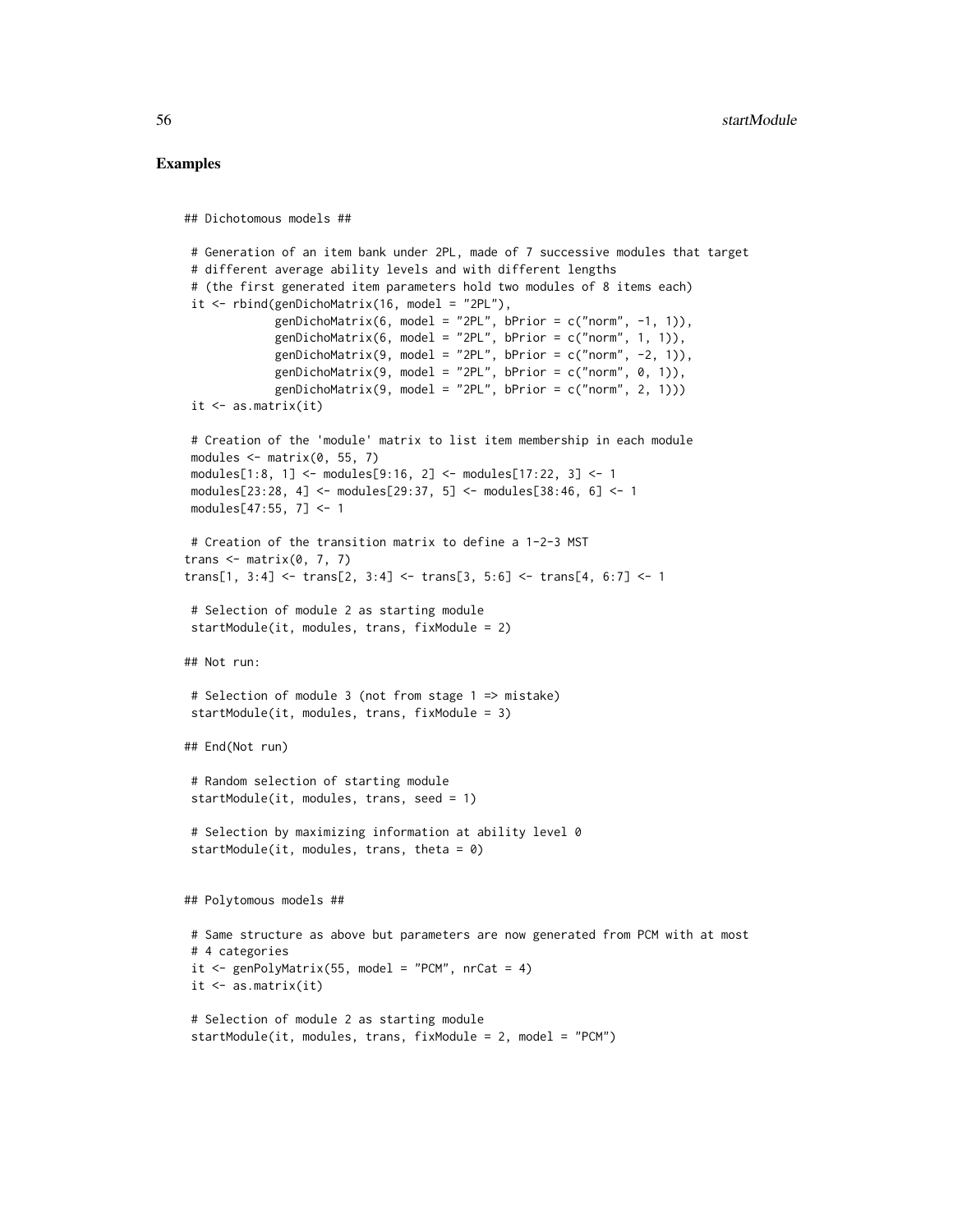#### <span id="page-56-0"></span>testListMST 57

```
## Not run:
# Selection of module 3 (not from stage 1 => mistake)
startModule(it, modules, trans, fixModule = 3, model = "PCM")
## End(Not run)
# Random selection of starting module
startModule(it, modules, trans, seed = 1, model = "PCM")
# Selection by maximizing information at ability level 0
startModule(it, modules, trans, theta = 0, model = "PCM")
```
testListMST *Testing the format of the MST input lists*

#### Description

This command tests whether format of the input lists for the random generation of multistage tests is convenient, and returns a warning message otherwise.

#### Usage

testListMST(list, type = "start")

# Arguments

| list | a list of arguments to be tested. See <b>Details</b> .                                                                       |
|------|------------------------------------------------------------------------------------------------------------------------------|
| type | character: the type of list for checking. Possible values are "start" (default),<br>"test" and "final". See <b>Details</b> . |

#### Details

The testListMST function checks whether the list provided in the list argument is accurate for the selected type. It mainly serves as an initial check for the [randomMST](#page-38-1) function.

The three types of lists are: "start" with the parameters for selecting the first module; "test" with the options of the multistage test (i.e. method for next module selection, provisional ability estimator and related information); and "final" with the options for final ability estimation. See the help file of [randomMST](#page-38-1) for further details about the different lists, their allowed arguments and their contents.

The function returns an "ok" message if the arguments of list match the requirement of the corresponding type. Otherwise, a message is returned with information about list - type mismatch. This will be the case if:

• list is not a list, or has no argument names,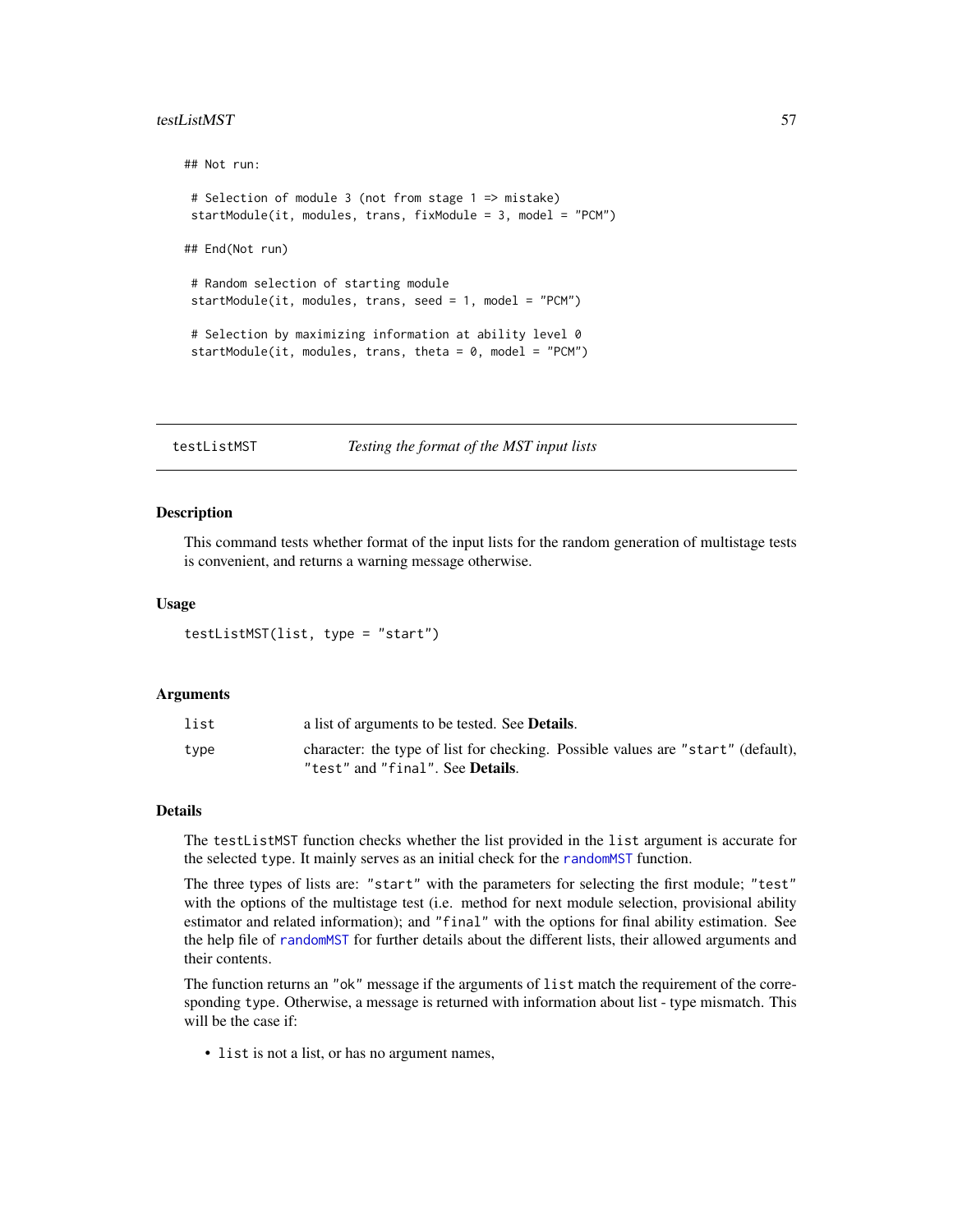- <span id="page-57-0"></span>• list has too many arguments for the type specified,
- at least one of the argument names is incorrect,
- the content of at least one argument is not adequate (e.g. character instead of numeric).

Each mismatch yields a different output message to help in debugging the problem.

# Value

A list with two arguments:

| test    | a logical value indicating whether the format of the list is accurate (TRUE) or not<br>(FALSE).  |
|---------|--------------------------------------------------------------------------------------------------|
| message | either a message to indicate the type of misspecification, or "ok" if the format<br>is accurate. |

# Author(s)

David Magis Department of Psychology, University of Liege, Belgium <david.magis@uliege.be>

#### References

Magis, D. and Barrada, J. R. (2017). Computerized Adaptive Testing with R: Recent Updates of the Package *catR*. *Journal of Statistical Software*, *Code Snippets*, *76(1)*, 1-19. doi: [10.18637/](http://doi.org/10.18637/jss.v076.c01) [jss.v076.c01](http://doi.org/10.18637/jss.v076.c01)

# See Also

# [randomMST](#page-38-1)

# Examples

```
# Creation and test of a 'start' list
start \le list(theta = 0)
testListMST(start, type = "start")
# Creation and test of a 'test' list
test <- list(method = "WL", moduleSelect = "MFI", constantPatt = "fixed4")
testListMST(test, type = "test")
# Creation and test of a 'final' list (with mistake)
final \leq list(method = "MAP")
testListMST(final, type = "final")
# Creation of cut-off scores for ability levels: cut score 0 between modules 3 and 4
# and cut scores -1 and 1 between modules 5, 6 and 7
cut <- matrix(NA, 7, 2)
cut[3, ] \leftarrow c(-Inf, 0)cut[4, ] \leftarrow c(0, Inf)
```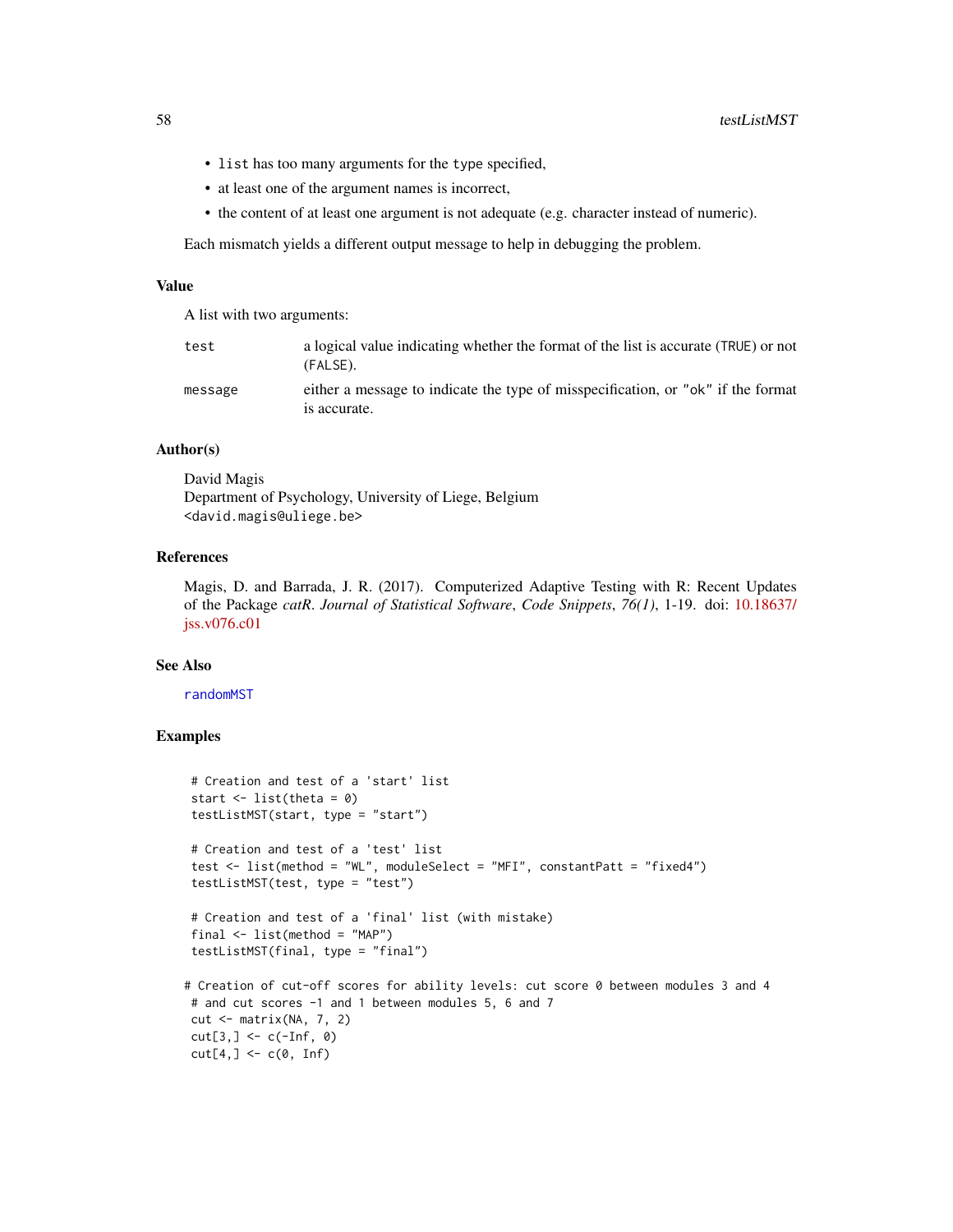#### <span id="page-58-0"></span>thetaEst 59

```
cut[5,] < -c(-Inf, -1)cut[6, ] \leq c(-1, 1)cut[7, ] \leftarrow c(1, Inf)test <- list(method = "WL", constantPatt = "fixed4", cutoff = cut)
testListMST(test, "test")
```
<span id="page-58-1"></span>thetaEst *Ability estimation (dichotomous and polytomous models)*

### Description

This command returns the ability estimate for a given response pattern and a given matrix of item parameters, either under the 4PL model or any suitable polytomous IRT model. Available estimators are maximum likelihood, Bayes modal (MAP), expected a posteriori (EAP) and weighted likelihood.

# Usage

```
thetaEst(it, x, model = NULL, D = 1, method = "BM", priorDist = "norm",
 priorPar = c(0, 1), range = c(-4, 4), parInt = c(-4, 4, 33),
 constantPatt = NULL, current.th = 0, bRange = c(-2, 2))
```
# Arguments

| it        | numeric: a suitable matrix of item parameters. See Details.                                                                                                                                                           |
|-----------|-----------------------------------------------------------------------------------------------------------------------------------------------------------------------------------------------------------------------|
| X         | numeric: a vector of item responses.                                                                                                                                                                                  |
| model     | either NULL (default) for dichotomous models, or any suitable acronym for poly-<br>tomous models. Possible values are "GRM", "MGRM", "PCM", "GPCM", "RSM" and<br>"NRM". See <b>Details</b> .                          |
| D         | numeric: the metric constant. Default is $D=1$ (for logistic metric); $D=1.702$<br>yields approximately the normal metric (Haley, 1952). Ignored if model is not<br>NULL.                                             |
| method    | character: the ability estimator. Possible values are "BM" (default), "ML", "WL"<br>and "EAP". See Details.                                                                                                           |
| priorDist | character: specifies the prior distribution. Possible values are "norm" (default),<br>"unif" and "Jeffreys". Ignored if method is neither "BM" nor "EAP". See<br>Details.                                             |
| priorPar  | numeric: vector of two components specifying the prior parameters (default is<br>$c(0,1)$ of the prior ability distribution. Ignored if method is neither "BM" nor<br>"EAP", or if priorDist="Jeffreys". See Details. |
| range     | numeric: vector of two components specifying the range wherein the ability<br>estimate must be looked for (default is $c(-4, 4)$ ). Ignored if method=="EAP".                                                         |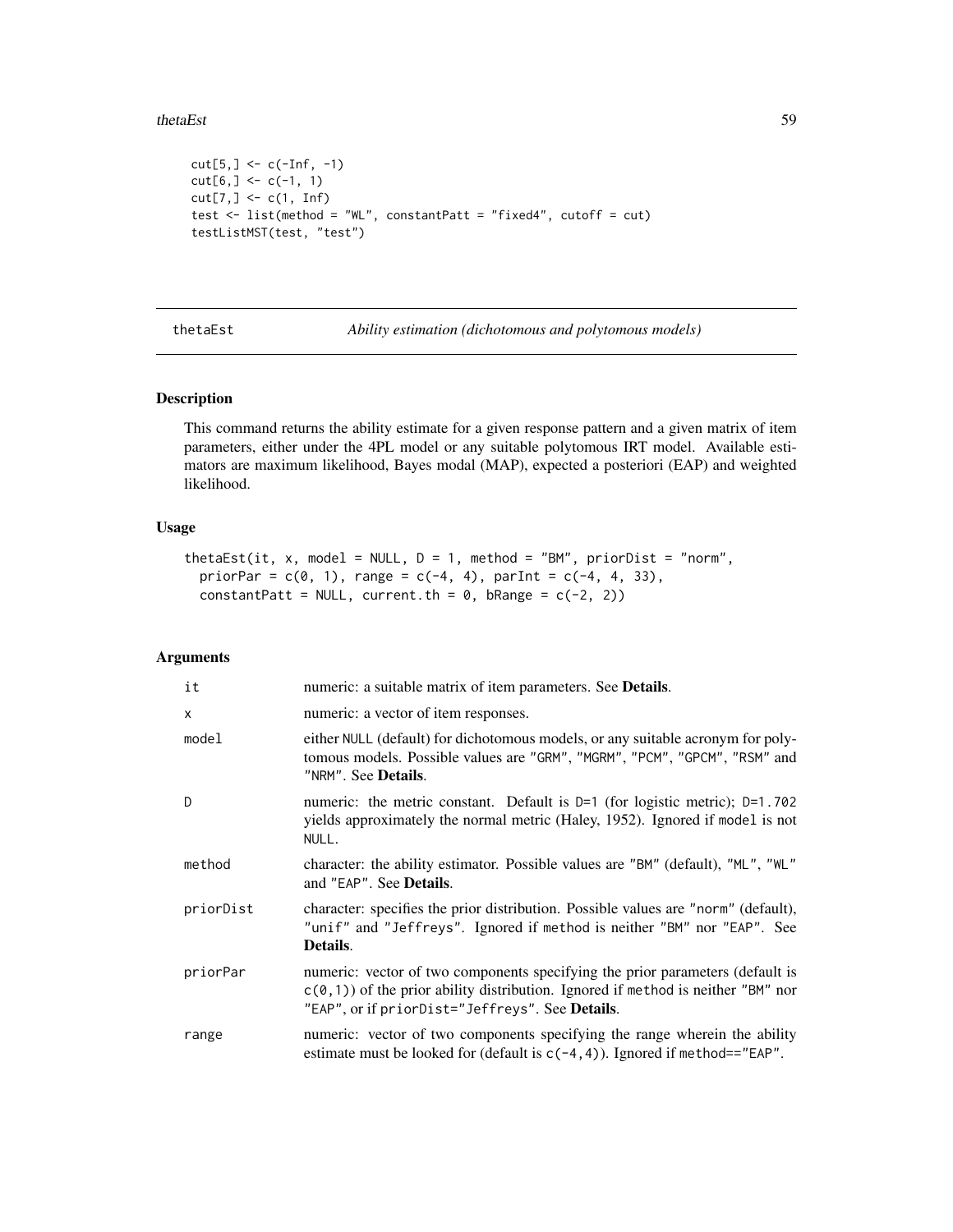<span id="page-59-0"></span>

| parInt       | numeric: vector of three components, holding respectively the values of the<br>arguments lower, upper and nqp of the eapEst command. Default vector is<br>$(-4, 4, 33)$ . Ignored if method is not "EAP".                                                                                          |
|--------------|----------------------------------------------------------------------------------------------------------------------------------------------------------------------------------------------------------------------------------------------------------------------------------------------------|
| constantPatt | character: the method to estimate ability in case of constant pattern (i.e. only<br>correct or only incorrect responses). Can be either NULL (default), "BM", "EAP",<br>"WL", "fixed4", "fixed7" or "var". Currently only implemented for dichoto-<br><i>mous IRT models.</i> See <b>Details</b> . |
| current.th   | numeric: the current ability estimate (default is zero). Required for ability es-<br>timation in presence of constant pattern. Ignored if constantPatt is neither<br>"fixed4", "fixed7" nor "var". See Details.                                                                                    |
| bRange       | numeric: vector of two component with the range of difficulty parameters<br>in the parent item bank (default is $c(-2, 2)$ ). Currently only implemented for<br><i>dichotomous IRT models.</i> See <b>Details</b> .                                                                                |
|              |                                                                                                                                                                                                                                                                                                    |

# Details

Dichotomous IRT models are considered whenever model is set to NULL (default value). In this case, it must be a matrix with one row per item and four columns, with the values of the discrimination, the difficulty, the pseudo-guessing and the inattention parameters (in this order). These are the parameters of the four-parameter logistic (4PL) model (Barton and Lord, 1981).

Polytomous IRT models are specified by their respective acronym: "GRM" for Graded Response Model, "MGRM" for Modified Graded Response Model, "PCM" for Partical Credit Model, "GPCM" for Generalized Partial Credit Model, "RSM" for Rating Scale Model and "NRM" for Nominal Response Model. The it still holds one row per item, end the number of columns and their content depends on the model. See [genPolyMatrix](#page-12-1) for further information and illustrative examples of suitable polytomous item banks.

Four ability estimators are available: the maximum likelihood (ML) estimator (Lord, 1980), the Bayes modal (BM) estimator (Birnbaum, 1969), the expected a posteriori (EAP) estimator (Bock and Mislevy, 1982) and the weighted likelihood (WL) estimator (Warm, 1989). The selected estimator is specified by the method argument, with values "ML", "BM", "EAP" and "WL" respectively.

For the BM and EAP estimators, three prior distributions are available: the normal distribution, the uniform distribution and Jeffreys' prior distribution (Jeffreys, 1939, 1946). The prior distribution is specified by the argument priorPar, with values "norm", "unif" and "Jeffreys", respectively. The priorPar argument is ignored if method="ML" or method="WL".

The argument priorPar determines either the prior mean and standard deviation of the normal prior distribution (if priorDist="norm"), or the range for defining the prior uniform distribution (if priorDist="unif"). This argument is ignored if priorDist="Jeffreys".

The parInt argument sets the range and the number of quadrature points for numerical integration in the EAP process. By default, it takes the vector value (-4, 4, 33), that is, 33 quadrature points on the range [-4; 4] (or, by steps of 0.25). See [eapEst](#page-1-1) for further details.

The range argument permits to limit the interval of investigation for the ML, BM and WL ability estimates (in particular, to avoid infinite ability estimates). The default range is [-4, 4].

Specific ability estimation methods are available in presence of constant patterns (that is with only correct or only incorrect responses) under dichotomous IRT models. These methods are specified by the argument constantPatt. By default it is set to NULL and hence ability is estimated with the specified method (even in presence of constant pattern). Six methods are currently available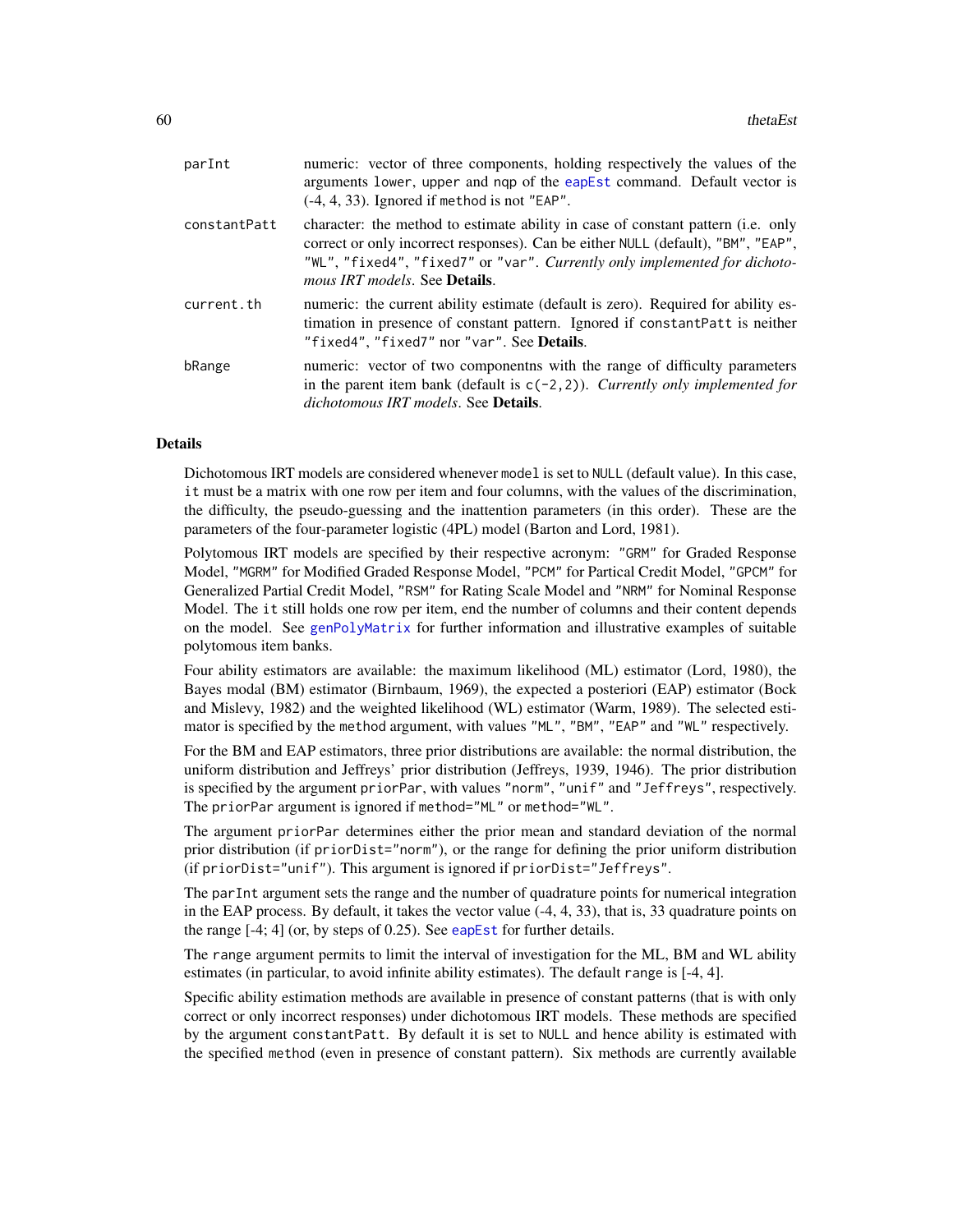#### thetaEst 61

for constant patterns: "BM", "EAP" and "WL" that call for Bayes modal, expected a posteriori and weighted likelihood estimation respectively; "fixed4" and "fixed7" that perform fixed stepsize adjustment (i.e. increase or decrease of constant magnitude) with step 0.4 and 0.7 respectively; and "var" for variable stepsize adjustment. Note that in case odf stepsize adjustment, the range of difficultyu parameters must be provided through the bRange argument, as vector of two components (default value being c(-2,2)). See Dodd, De Ayala, and Koch (1995) for further details.

#### Value

The estimated ability level.

#### Note

It has been shown that in some cases the weighted likelihood estimator and the Bayes modal estimator with Jeffreys prior return exactly the same ability estimates. This is the case under the 2PL model, and subsequently the 1PL model (Warm, 1989) as well as under all polytomous models currently available (Magis, 2015). Nevertheless, both estimators remain available since (a) Jeffreys prior can also be considered with the EAP estimator, and (b) the 3PL and 4PL models are also available.

# Author(s)

David Magis Department of Psychology, University of Liege, Belgium <david.magis@uliege.be>

#### References

Barton, M.A., and Lord, F.M. (1981). *An upper asymptote for the three-parameter logistic itemresponse model*. Research Bulletin 81-20. Princeton, NJ: Educational Testing Service.

Birnbaum, A. (1969). Statistical theory for logistic mental test models with a prior distribution of ability. *Journal of Mathematical Psychology, 6*, 258-276. doi: 10.1016/0022-2496(69)90005-4

Bock, R. D., and Mislevy, R. J. (1982). Adaptive EAP estimation of ability in a microcomputer environment. *Applied Psychological Measurement, 6*, 431-444. doi: 10.1177/014662168200600405

Dodd, B. G., De Ayala, R. J., and Koch, W. R. (1995) . Computerized adaptive testing with polytomous items. *Applied Psychological Measurement, 19*, 5-22. doi: 10.1177/014662169501900103

Haley, D.C. (1952). *Estimation of the dosage mortality relationship when the dose is subject to error.* Technical report no 15. Palo Alto, CA: Applied Mathematics and Statistics Laboratory, Stanford University.

Jeffreys, H. (1939). *Theory of probability*. Oxford, UK: Oxford University Press.

Jeffreys, H. (1946). An invariant form for the prior probability in estimation problems. *Proceedings of the Royal Society of London. Series A, Mathematical and Physical Sciences, 186*, 453-461.

Lord, F.M. (1980). *Applications of item response theory to practical testing problems*. Hillsdale, NJ: Lawrence Erlbaum.

Magis, D. (2015). A note on weighted likelihood and Jeffreys modal estimation of proficiency levels in polytomous item response models. *Psychometrika, 80*, 200-204. doi: 10.1007/S11336- 013-9378-5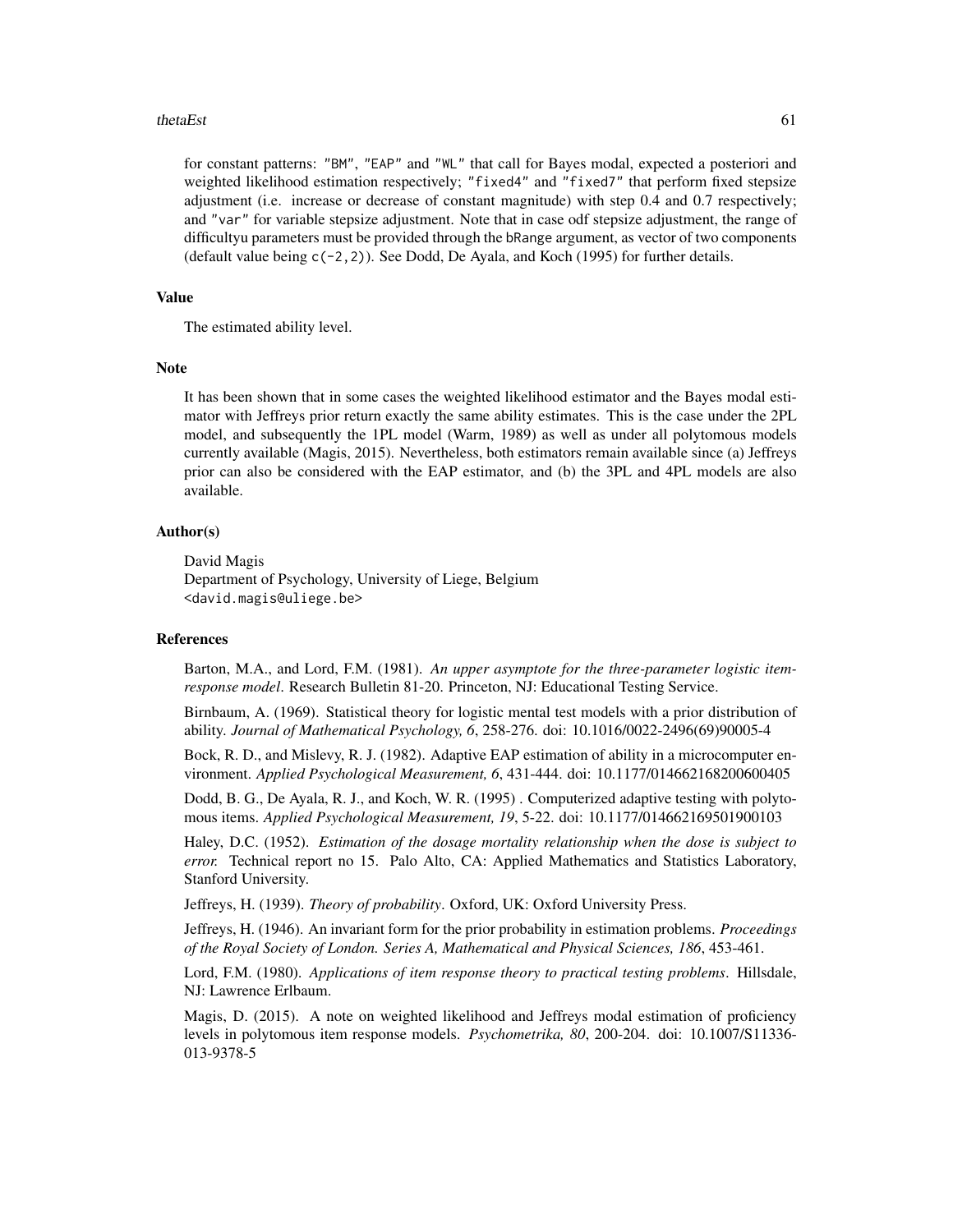<span id="page-61-0"></span>Magis, D., and Raiche, G. (2012). Random Generation of Response Patterns under Computerized Adaptive Testing with the R Package *catR*. *Journal of Statistical Software*, *48 (8)*, 1-31. URL <http://www.jstatsoft.org/v48/i08/>

Warm, T.A. (1989). Weighted likelihood estimation of ability in item response models. *Psychometrika, 54*, 427-450. doi: 10.1007/BF02294627

#### See Also

[eapEst](#page-1-1), [semTheta](#page-47-1), [genPolyMatrix](#page-12-1)

#### Examples

```
## Dichotomous models ##
# Generation of an item bank under 3PL with 100 items
m.3PL <- genDichoMatrix(100, model = "3PL")
m.3PL <- as.matrix(m.3PL)
# Creation of a response pattern (true ability level 0)
set.seed(1)
x <- genPattern(0, m.3PL)
# ML estimation
thetaEst(m.3PL, x, method = "ML")
# BM estimation, standard normal prior distribution
thetaEst(m.3PL, x)
# BM estimation, uniform prior distribution upon range [-2,2]
thetaEst(m.3PL, x, method = "BM", priorDist = "unif", priorPar = c(-2, 2))
# BM estimation, Jeffreys' prior distribution
thetaEst(m.3PL, x, method = "BM", priorDist = "Jeffreys")
# EAP estimation, standard normal prior distribution
thetaEst(m.3PL, x, method = "EAP")
# EAP estimation, uniform prior distribution upon range [-2,2]
thetaEst(m.3PL, x, method = "EAP", priorDist = "unif", priorPar = c(-2, 2))
# EAP estimation, Jeffreys' prior distribution
thetaEst(m.3PL, x, method = "EAP", priorDist = "Jeffreys")
# WL estimation
thetaEst(m.3PL, x, method = "WL")# Creation of two constant patterns and estimation with WL,
# 'fixed4', 'fixed7' and 'var' stepsize adjustments
x0 \leq -\text{rep}(0, nrow(m.3PL))x1 \le x0 + 1
```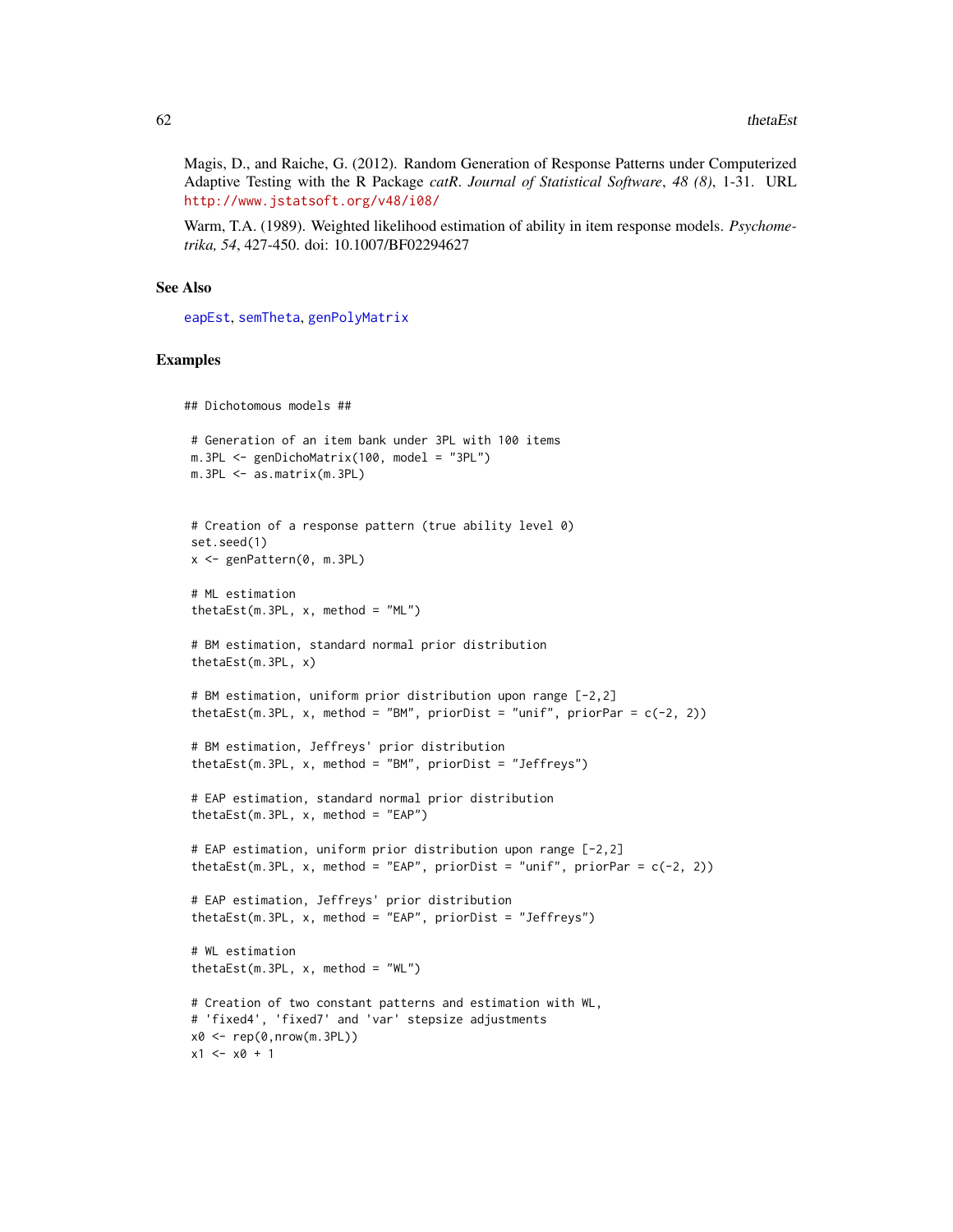#### thetaEst 63

```
thetaEst(m.3PL, x0, constantPatt = "WL") # equivalent to thetaEst(m.3PL, x0, method = "WL")
thetaEst(m.3PL, x1, constantPatt = "WL") # equivalent to thetaEst(m.3PL, x1, method = "WL")
thetaEst(m.3PL, x0, constantPatt = "fixed4")
thetaEst(m.3PL, x1, constantPatt = "fixed4")
thetaEst(m.3PL, x0, constantPatt = "fixed7")
thetaEst(m.3PL, x1, constantPatt = "fixed7")
thetaEst(m.3PL, x0, constantPatt = "var")
thetaEst(m.3PL, x1, constantPatt = "var")
## Not run:
## Polytomous models ##
# Generation of an item bank under GRM with 100 items and at most 4 categories
m.GRM <- genPolyMatrix(100, 4, "GRM")
m.GRM <- as.matrix(m.GRM)
# Creation of a response pattern (true ability level 0)
set.seed(1)
x \leq genPattern(0, m.GRM, model = "GRM")
# ML estimation
thetaEst(m.GRM, x, model = "GRM", method = "ML")
# BM estimation, standard normal prior distribution
thetaEst(m.GRM, x, model = "GRM")
# BM estimation, uniform prior distribution upon range [-2,2]
thetaEst(m.GRM, x, model = "GRM", method = "BM", priorDist = "unif",
         priorPar = c(-2, 2))
# BM estimation, Jeffreys' prior distribution
thetaEst(m.GRM, x, model = "GRM", method = "BM", priorDist = "Jeffreys")
# EAP estimation, standard normal prior distribution
thetaEst(m.GRM, x, model = "GRM", method = "EAP")
# EAP estimation, uniform prior distribution upon range [-2,2]
thetaEst(m.GRM, x, model = "GRM", method = "EAP", priorDist = "unif",
          priorPar = c(-2, 2)# EAP estimation, Jeffreys' prior distribution
thetaEst(m.GRM, x, model = "GRM", method = "EAP", priorDist = "Jeffreys")
# WL estimation
thetaEst(m.GRM, x, model = "GRM", method = "WL")
# Generation of an item bank under PCM with 20 items and 4 categories
m.PCM <- genPolyMatrix(20, 4, "PCM", same.nrCat = TRUE)
m.PCM <- as.matrix(m.PCM)
# Creation of a response pattern (true ability level 0)
```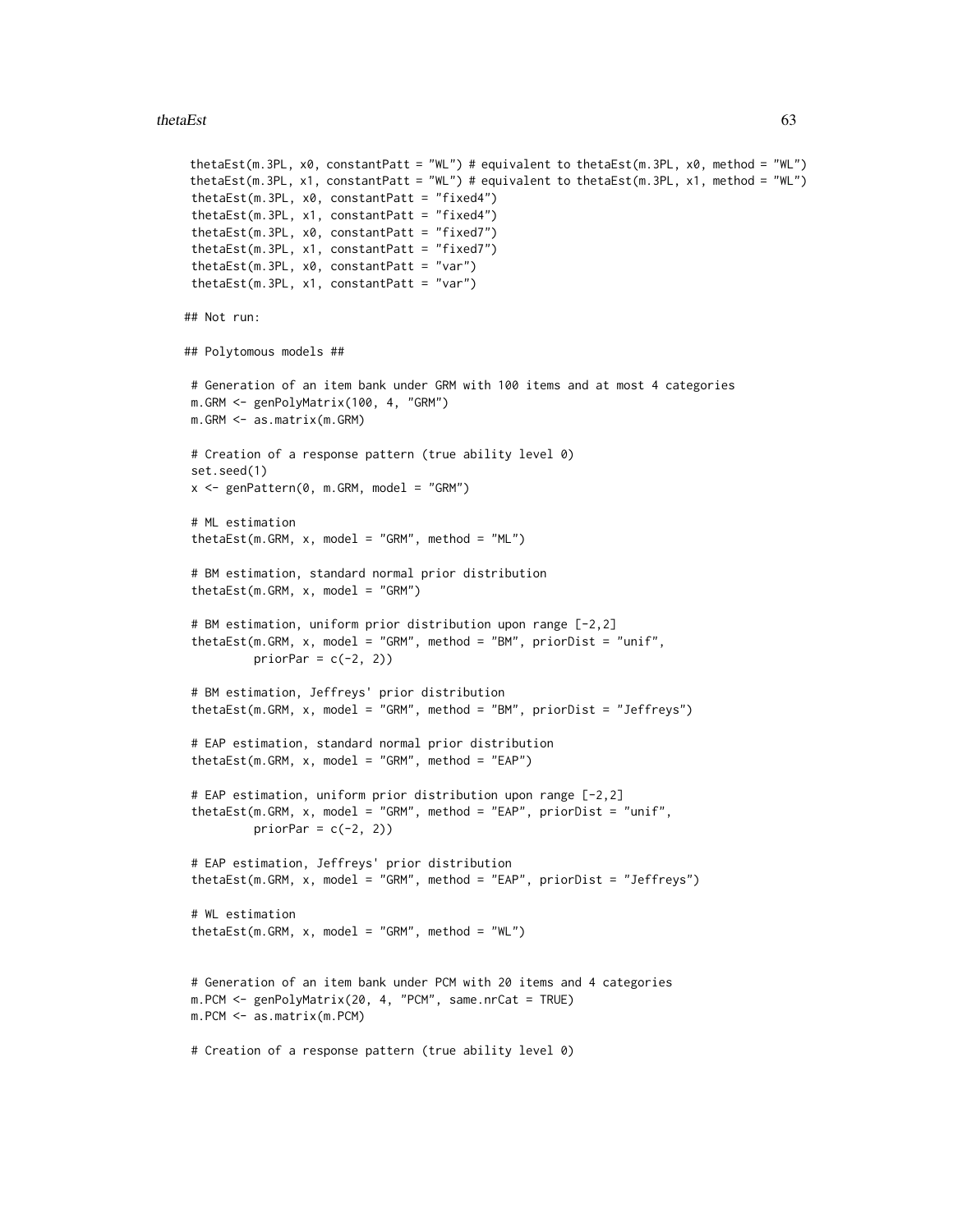```
64 thetaEst thetaEst thetaEst thetaEst thetaEst thetaEst thetaEst thetaEst thetaEst thetaEst thetaEst thetaEst
```

```
set.seed(1)
x \le - genPattern(0, m.PCM, model = "PCM")
# ML estimation
thetaEst(m.PCM, x, model = "PCM", method = "ML")
# BM estimation, standard normal prior distribution
thetaEst(m.PCM, x, model = "PCM")
# BM estimation, uniform prior distribution upon range [-2,2]
thetaEst(m.PCM, x, model = "PCM", method = "BM", priorDist = "unif",
         priorPar = c(-2, 2)# BM estimation, Jeffreys' prior distribution
thetaEst(m.PCM, x, model = "PCM", method = "BM", priorDist = "Jeffreys")
# EAP estimation, standard normal prior distribution
thetaEst(m.PCM, x, model = "PCM", method = "EAP")# EAP estimation, uniform prior distribution upon range [-2,2]
thetaEst(m.PCM, x, model = "PCM", method = "EAP", priorDist = "unif",
         priorPar = c(-2, 2))
# EAP estimation, Jeffreys' prior distribution
thetaEst(m.PCM, x, model = "PCM", method = "EAP", priorDist = "Jeffreys")
# WL estimation
thetaEst(m.PCM, x, model = "PCM", method = "WL")
## End(Not run)
```